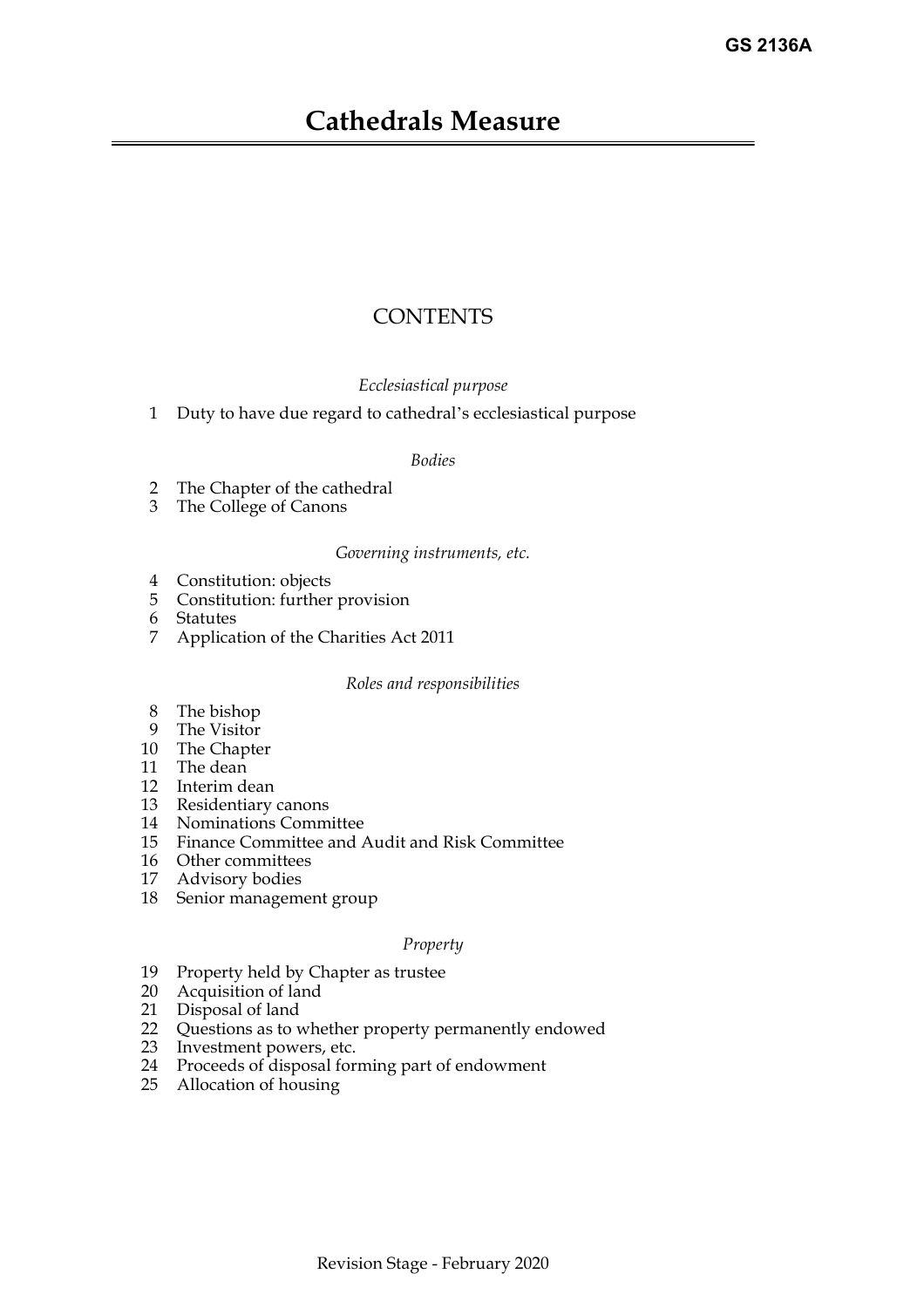[26 Inspection of cathedral property](#page-17-2)

#### *Finance*

- [27 Payments from Church Commissioners' general fund](#page-18-0)
- [28 Borrowing powers](#page-19-0)
- [29 Accounting matters](#page-19-1)

#### *Amendment of governing instruments*

- [30 Revision of constitution and statutes](#page-19-2)
- [31 Consultation](#page-20-0)
- [32 Consents](#page-20-1)
- [33 Formalities](#page-20-2)

#### *Safeguarding*

- [34 Duty to have due regard to guidance](#page-21-0)
- [35 Disqualification](#page-21-1)
- [36 Suspension](#page-22-0)
- [37 Appeal against suspension](#page-23-0)
- 38 [Sections](#page-23-1) [35](#page-21-1) and [36](#page-22-0): interpretation

#### *Parish church cathedrals*

- [39 Modification of Church Representation Rules, etc.](#page-23-2)
- [40 Scheme for cathedral to cease to be parish church](#page-24-0)

#### *Removal from office, etc.*

- [41 Removal from office](#page-24-1)
- [42 Termination of senior management role following disqualification](#page-26-0)

#### *Church Commissioners*

[43 Exemption from liability in damages](#page-26-1)

#### *Interpretation*

[44 Interpretation](#page-26-2)

#### *Transitional provisions*

- [45 Preparatory steps by Councils](#page-28-0)
- [46 Transfer of trust property](#page-29-0)
- [47 Saving for existing interests](#page-29-1)

#### *Consequential amendments and repeals*

- [48 Consequential amendments](#page-29-2)
- 49 [Repeals](#page-29-3)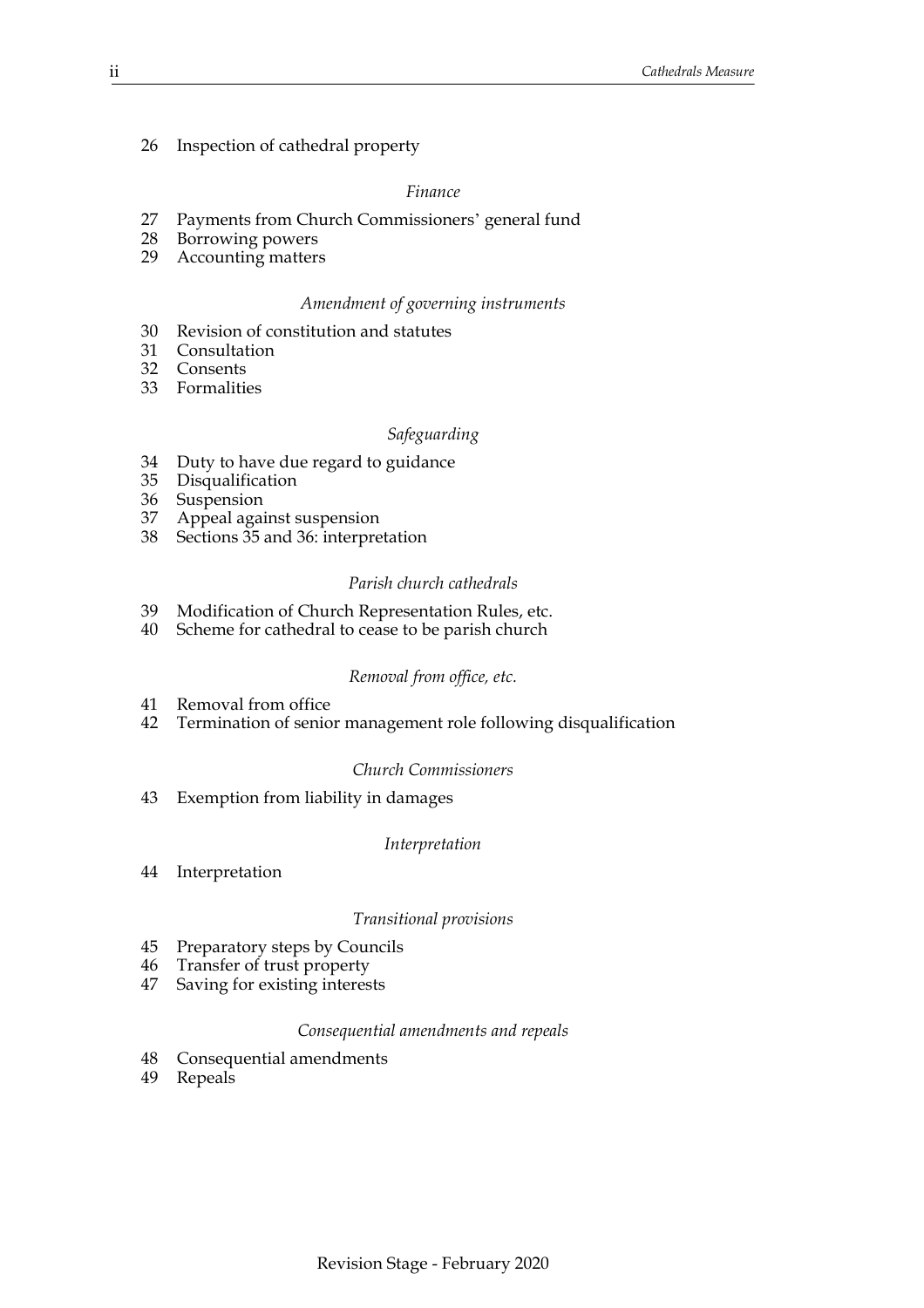*Final*

- [50 Application and extent](#page-30-0)
- [51 Commencement](#page-30-1)
- [52 Short title](#page-32-0)
	- [Schedule 1 The Chapter of a cathedral](#page-33-0)
	- [Schedule 2 Transfer of staff, property etc. from previous body corporate](#page-36-0)
	- [Schedule 3 Diocese of Leeds: the College of Canons](#page-38-0)
	- [Schedule 4 Transfer of trust property](#page-39-0)
	- [Schedule 5 Consequential amendments](#page-40-0)
		- Part 1 Acts and Measures
		- Part 2 Procedural rules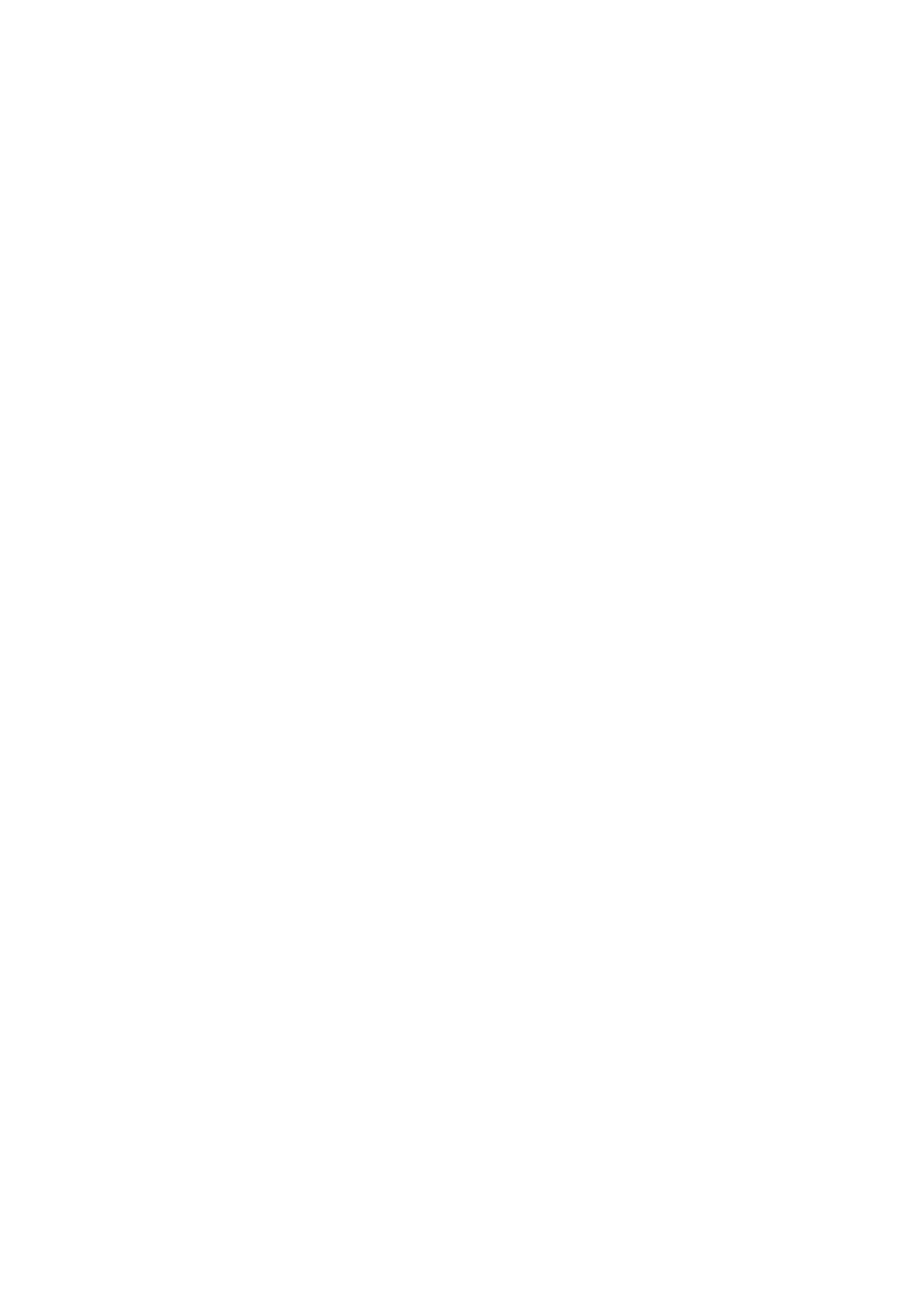DRAFT OF A MEASURE to make provision about the governance, management, property and financial affairs of cathedrals.

*Ecclesiastical purpose*

### **1 Duty to have due regard to cathedral's ecclesiastical purpose**

<span id="page-4-0"></span>A person on whom a function is conferred by or under this Measure must, in exercising that function, have due regard to—

- (a) the fact that the cathedral is the seat of the bishop and a centre of worship and mission, **and** *5*
- (b) **the importance of each cathedral's role in providing a focus for the life and work of the Church of England in the diocese.**

#### *Bodies*

### <span id="page-4-1"></span>**2 The Chapter of the cathedral**

- (1) For each cathedral, there is to continue to be a body established by the constitution called the Chapter.
- (2) The Chapter alone is to be the body corporate for the cathedral.
- (3) **In consequence of that, the body known as** the Council for each cathedral and established **in the form provided for under** sections 2 and 3 of the Cathedrals Measure 1999 is to cease to exist. *15*
- (4) **But subsection (3) does not prevent a body established under section 17 of this Measure from being referred to as the council, or as a council, of the cathedral (albeit that a body so established does not form part of the body corporate of the cathedral).**
- (5) Schedule [1](#page-33-0) (which makes further provision about the Chapter of a cathedral) has effect.
- (6) **Schedule [2](#page-36-0) (which provides for the transfer of staff, property, trusteeships, rights and liabilities from the previous body corporate to the new body corporate) has effect.**

#### <span id="page-4-2"></span>**3 The College of Canons**

- (1) For each cathedral, there is to continue to be a body established by the constitution called the College of Canons.
- (2) The members of the College of Canons are—
	- (a) the dean,
	- (b) every suffragan bishop of the diocese,

*30*

*10*

*20*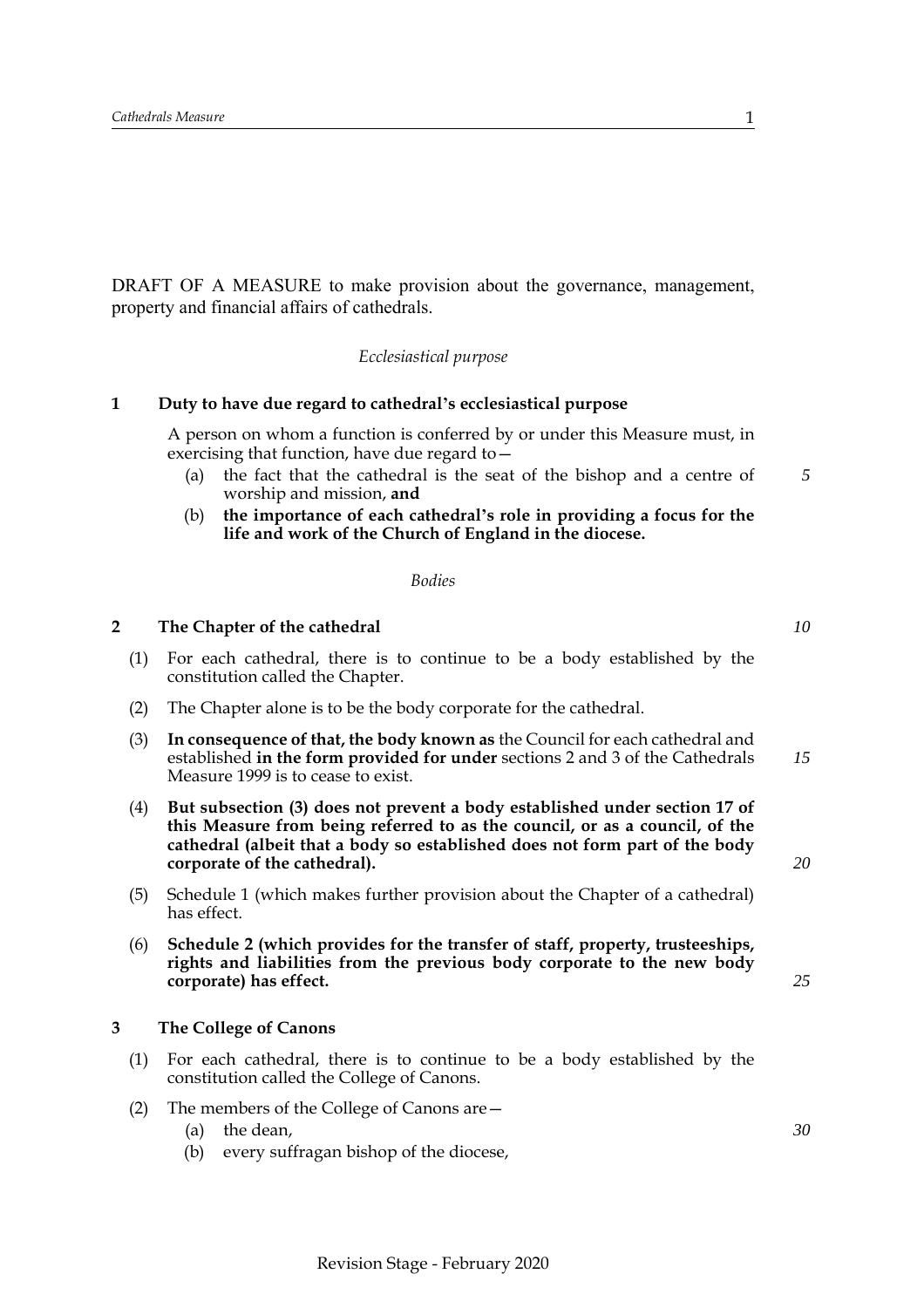- (c) every canon of the cathedral, and
- (d) every archdeacon of the diocese.
- (3) The functions conferred by the Appointment of Bishops Act 1533 on the body referred to in that Act as the dean and chapter of a cathedral are exercisable by the College of Canons of the cathedral; and that Act is to be read accordingly.
- (4) The College of Canons has such other functions as may be conferred on it by the constitution or statutes.
- (5) In subsection (2)(c), "canon" includes a lay canon and a non-residentiary canon but not a minor canon; and "non-residentiary canon" includes a prebendary who is not a residentiary canon.
- (6) Schedule [3](#page-38-0) (which modifies this section in relation to the diocese of Leeds) has effect.

#### *Governing instruments, etc.*

### <span id="page-5-0"></span>**4 Constitution: objects**

- (1) The constitution must specify the following as the only objects of the Chapter of a cathedral— *15*
	- (a) to advance the Christian religion in accordance with the faith and practice of the Church of England, in particular by furthering the mission of the Church of England;
	- (b) to care for and conserve the fabric and structure of the cathedral church building; *20*
	- (c) to advance any other charitable purposes which are ancillary to the furtherance of the purpose referred to in paragraph (a) or (b).
- (2) In subsection  $(1)$  -
	- "the mission of the Church of England" means the whole mission of the Church of England, pastoral, **evangelistic**, social and ecumenical; *25*
	- "cathedral church building" means, in the case of each cathedral, the buildings within the ecclesiastical exemption for that cathedral;
	- "charitable purposes" means purposes within section 2(1) of the Charities Act 2011.
- (3) In furthering the objects set out in subsection (1), the Chapter must act for the public benefit within the meaning of section 4(3) of the Charities Act 2011.
- (4) **A reference in this Measure to the constitution in relation to a cathedral is—**
	- (a) **in relation to times before the commencement under section 51(3) of certain provisions of this Measure in relation to that cathedral, a reference to the constitution of the cathedral, and** *35*
	- (b) **in relation to times after that commencement, a reference to the constitution of the Chapter.**

### <span id="page-5-1"></span>**5 Constitution: further provision**

- (1) The constitution must—
	- (a) provide for the appointment of canons in Holy Orders, **subject to section 8(4)**;
	- (b) **provide for** the appointment of lay canons;

*5*

*10*

*30*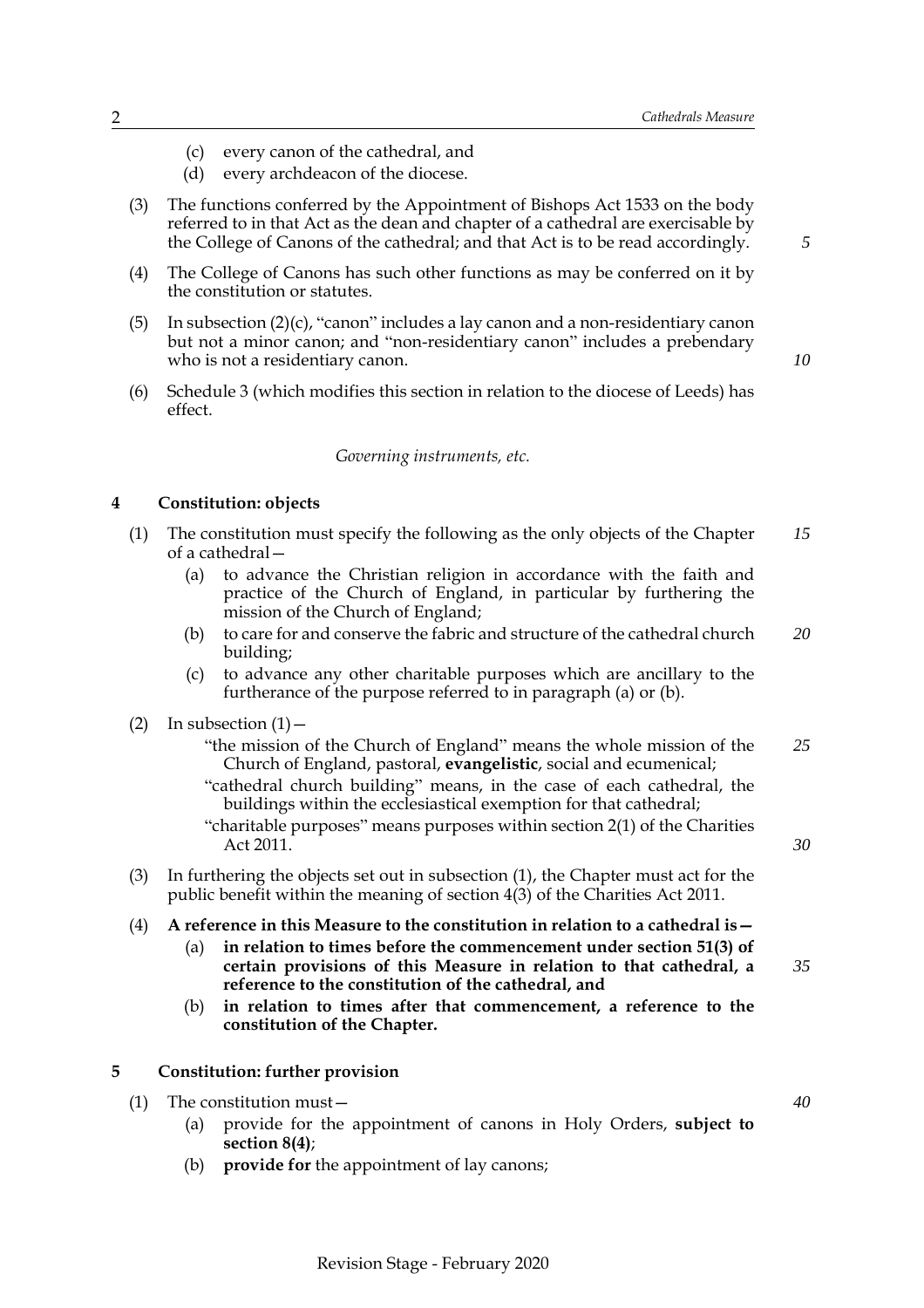- (c) make provision as to the duration of the term of office, and as to the number of consecutive terms of office, which a non-executive member of the Chapter may serve;
- (d) provide for the appointment of persons to undertake **administration in** the cathedral through the carrying out of the role of a chief operating officer and the role of a chief finance officer;
- (e) provide for the appointment of an architect or surveyor of the fabric of the cathedral;
- (f) provide for the appointment of an auditor for the **Chapter**;
- (g) provide for the appointment of a person having the function of supervising music in the cathedral; *10*
- (h) provide for the establishment of a committee known as "the Nominations Committee" (see section 14);
- (i) provide **(subject to sub-paragraph (j))** for the establishment of a committee known as "the Finance Committee" and of a committee known as "the Audit and Risk Committee" (see section 15);
- (j) **provide that, if the Chapter considers that establishment of the committees referred to in sub-paragraph (i) is not practicable, a committee known as the "Finance Committee" must be established and the Chapter must make whatever arrangements are necessary to ensure appropriate governance of the cathedral (including management of risk) and appropriate oversight of its internal and external audit, given the size and complexity of its financial affairs and the nature of its activities**. *20*
- (2) The same person may be appointed to carry out each of the roles referred to in subsection (1)(d), if each role is to be carried out on a part-time basis. *25*
- (3) A person appointed to either of the roles referred to in subsection  $(1)(d)$  is referred to in this Measure as a "chief officer"; but the Chapter may confer on a person so appointed a job title different from that given in subsection (1)(d).
- (4) The constitution must provide that a person may not be appointed by virtue of subsection (1)(e) unless the person has such qualifications and expertise in matters relating to the conservation of historic buildings and other matters as the Chapter considers appropriate. *30*
- (5) Before making a decision about the qualifications and expertise required for the purposes of subsection (4), the Chapter must consult—
	- (a) the Cathedrals Fabric Commission, and
	- (b) such other persons as the Chapter considers appropriate.
- (6) **In making arrangements of the kind referred to in subsection (1)(j), the Chapter must have due regard to any guidance issued by the Church Commissioners on the financial affairs of cathedrals.**
- (7) **Before issuing guidance of the kind referred to in subsection (6), the Church Commissioners must consult such bodies as appear to them to represent cathedrals in relation to their financial affairs.**
- (8) The constitution must include provision to exclude the power conferred by section 292B of the Charities Act 2011 (social investment power).
- (9) Where the constitution provided, immediately before the commencement of this section, for the appointment of the dean to be made by Her Majesty, the constitution must continue so to provide.

*15*

*45*

*35*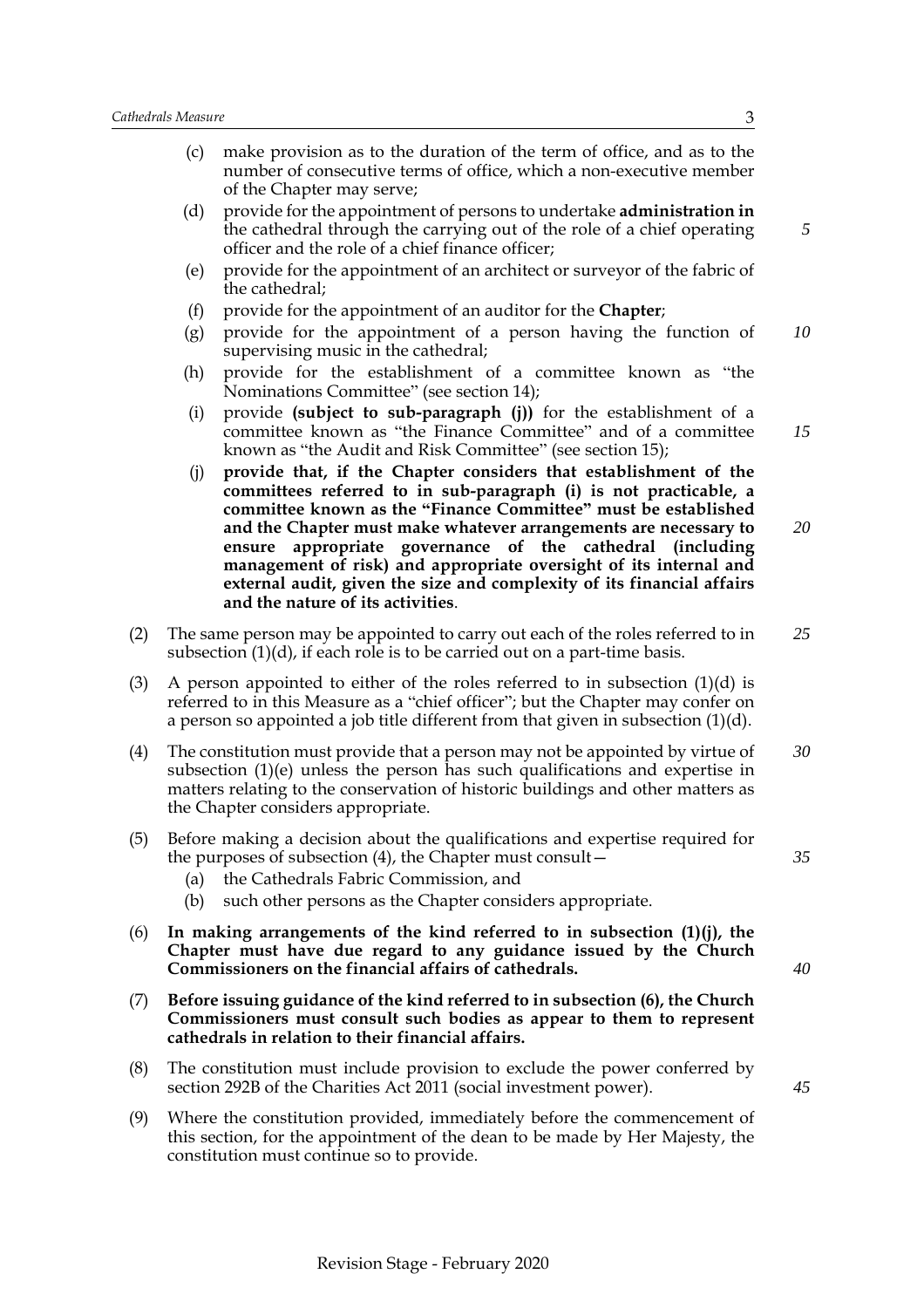(10) Where, in the case of a cathedral which is or part of which is a parish church, the constitution provided, immediately before the commencement of this section, for the incumbent of the benefice which comprises the parish to be the dean, the constitution must continue so to provide.

### <span id="page-7-0"></span>**6 Statutes**

- (1) The statutes must make provision for the good government of the cathedral; and the provision which may be so made includes in particular—
	- (a) provision for the creation, continuance, abolition, suspension or termination of suspension of a dignity, office or body in the cathedral and for the title by which a dignity or office is to be known;
	- (b) provision that the power of presentation or nomination to a benefice in the patronage of the cathedral is exercisable by the Chapter or a patronage committee of the Chapter;
	- (c) if **the whole of** the cathedral is a parish church, provision that **only** part of the cathedral is to be the parish church;
	- (d) if part of the cathedral is a parish church, provision that **the whole** cathedral or another part of it is to be the parish church.
- (2) The statutes must include provision as to the functions of the chief officers.
- (3) The statutes must include provision for the establishment of a group concerned with the management of the cathedral (see section 18).
- (4) **The statutes must include provision for the fostering of the corporate and spiritual life of the Chapter and its members.**
- (5) The statutes may include consequential, supplementary, incidental or transitional provision.
- (6) Provision made in the statutes must be consistent with this Measure and with the constitution. *25*

### (7) **A reference in this Measure to the statutes in relation to a cathedral is—**

- (a) **in relation to times before the commencement under section 51(3) of certain provisions of this Measure in relation to that cathedral, a reference to the statutes of the cathedral, and**
- (b) **in relation to times after that commencement, a reference to the statutes of the Chapter.**

### <span id="page-7-1"></span>**7 Application of the Charities Act 2011**

- (1) In section 10 of the Charities Act 2011 (ecclesiastical corporations etc.), in subsection (3), after "spiritual purposes" insert "but does not include the Chapter of a cathedral to which the Cathedrals Measure 202- applies". *35*
- (2) In each of sections 84(3)(b), 84B(3) and 85(3)(b) of that Act (powers of Charity Commission to give directions), after "any Act" insert "or Measure".
- (3) In section 84 of that Act, at the end insert—
	- "(6) In this section and sections 84B and 85, "Measure" means a Measure of the Church Assembly or of the General Synod of the Church of England"." *40*

*10*

*15*

*20*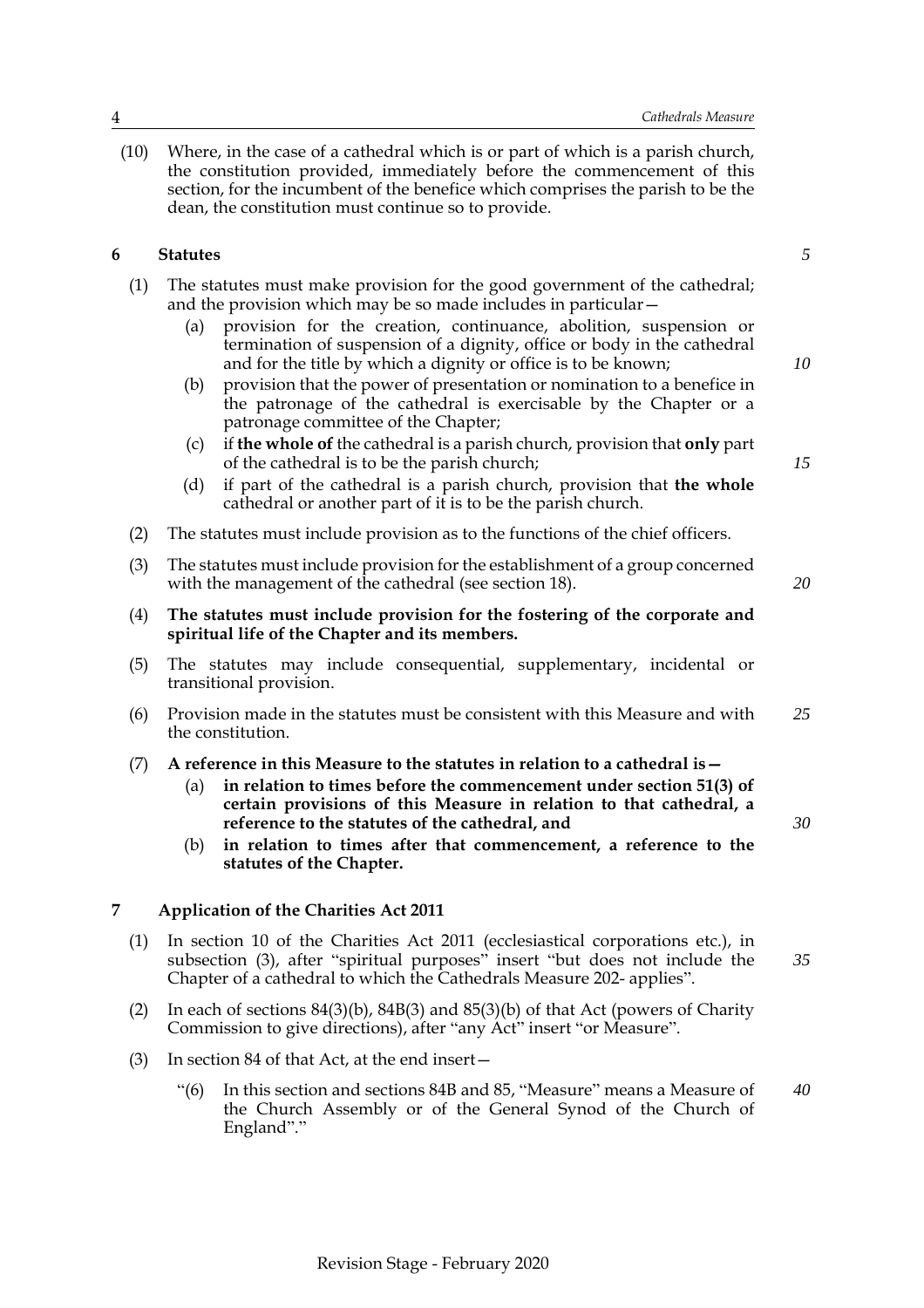- (4) The members of the Chapter of each cathedral have the **general** control and management of the administration of the Chapter and are, accordingly, the charity trustees of the Chapter for the purposes of the Charities Act 2011.
- (5) The Chapter of each cathedral is subject to the control of the High Court in the exercise of the Court's jurisdiction with respect to charities.

### *Roles and responsibilities*

### <span id="page-8-0"></span>**8 The bishop**

- (1) The bishop continues to have the principal seat and dignity in the cathedral.
- (2) The bishop may, after consultation with the Chapter and subject to provision in the statutes, officiate in the cathedral and use it in the bishop's work of teaching and mission, for ordinations and synods and for other diocesan occasions and purposes. *10*
- (3) **The bishop must attend the special meeting of the Chapter held under section 10(2)**.
- (4) It is for the bishop, with the approval of the dean, to appoint each residentiary canon who is not appointed by the Crown. *15*
- (5) The bishop may seek the advice of the Chapter on any matter.
- (6) The bishop may commission a review of such aspects of the cathedral's financial affairs, governance, management, operations or mission as the bishop considers necessary or appropriate.
- (7) In commissioning a review under subsection (6), the bishop must have **due** regard to any guidance issued by the Church Commissioners in relation to such reviews; and the arrangements for appointing persons to carry out a review under that subsection must require those persons to have **due** regard to any such guidance.
- (8) Where a review under subsection (6) is being carried out, the Chapter of the cathedral concerned must co-operate with the persons carrying it out.
- (9) **The Chapter must, in exercising its functions, have due regard to the conclusions reached on a review under subsection (6) and any recommendations made in the review.**
- (10) Where the Charity Commission makes a decision, direction or order under the Charities Act 2011 which affects a cathedral, the bishop is to be treated for the purposes of Schedule 6 to that Act (appeals and applications to Charity Tribunal) as a person who is or may be affected by the decision, direction or order.

#### <span id="page-8-1"></span>**9 The Visitor**

- (1) The constitution must continue to provide for the bishop to be the Visitor of the cathedral.
- (2) It is for the bishop as Visitor to hear and determine any question as to the construction of the constitution or statutes.
- (3) The bishop may hold a visitation of the cathedral—

*5*

*20*

*35*

*30*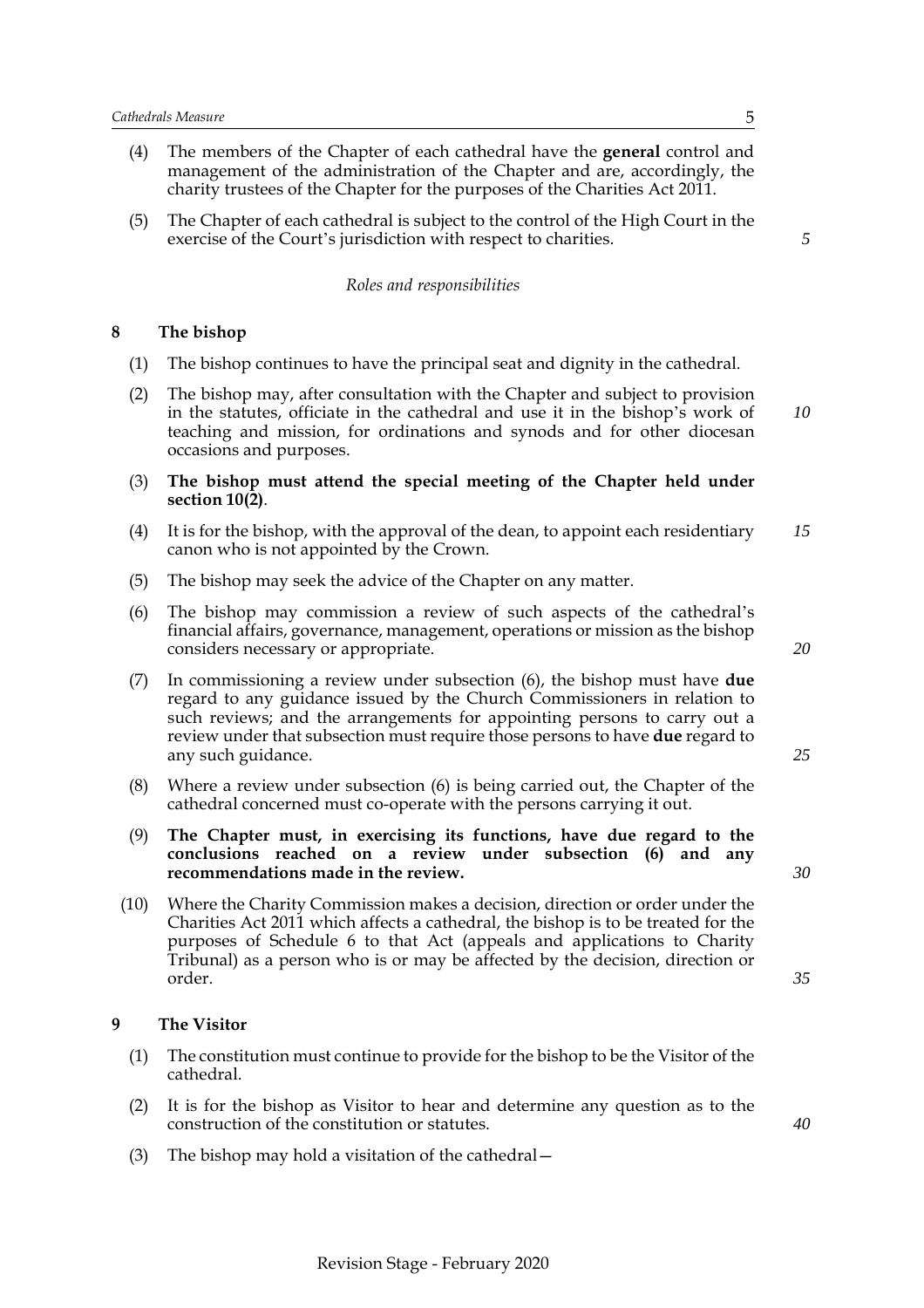- (a) when the bishop considers it necessary or desirable to do so, or
- (b) when requested to do so by the Chapter.
- (4) In the course of a visitation, the bishop may give such directions to the Chapter, the holder of an office in the cathedral or a person employed by the Chapter or engaged to provide services in connection with the cathedral as will, in the opinion of the bishop, better serve the due observance of the constitution and statutes.
- (5) A person on whom a function is conferred by or under this Measure must act in accordance with a determination made under subsection (2) or a direction given under subsection (4).
- <span id="page-9-0"></span>(6) This section does not affect the powers that the bishop has generally as Visitor.

### **10 The Chapter**

- (1) The Chapter must direct and oversee the administration of the affairs of the cathedral; and in performing that duty the Chapter must in particular—
	- (a) order the worship of the cathedral and promote its mission;
	- (b) formulate, after consultation with the bishop, proposals relating to the general direction and mission of the cathedral;
	- (c) prepare an annual budget for the **Chapter**;
	- (d) prepare an annual report for the **Chapter** and annual accounts for audit and subsequent approval;
	- (e) keep under review the constitution and statutes;
	- (f) manage the property vested in the Chapter and the income accruing from it and, in particular, ensure that necessary repairs and maintenance in respect of the cathedral and its contents and other buildings and monuments are carried out.

### (2) **The Chapter must each year hold a special meeting at which—**

- (a) **the Chapter must consult the bishop on the general direction and mission of the cathedral, and**
- (b) **the bishop may, in reliance on section 8(5), seek the advice of the Chapter on any particular matter.**
- (3) **Before deciding who to invite to a special meeting under subsection (2) (apart from the members of the Chapter and the bishop), the Chapter must consult the bishop.**

### <span id="page-9-1"></span>**11 The dean**

- (1) The dean of a cathedral continues to be its principal dignitary, next after the bishop. *35*
- (2) The dean, in that capacity, must govern and direct on behalf of the Chapter the life and work of the cathedral; and in performing that duty the dean must in particular—
	- (a) ensure that Divine Service is duly performed in the cathedral;
	- (b) ensure that the constitution and statutes are faithfully observed;
	- (c) oversee the work undertaken by the clergy and staff of the cathedral in relation to the cathedral;
	- (d) maintain good order and proper reverence in the cathedral;

Revision Stage - February 2020

*40*

*25*

*5*

*10*

*15*

*20*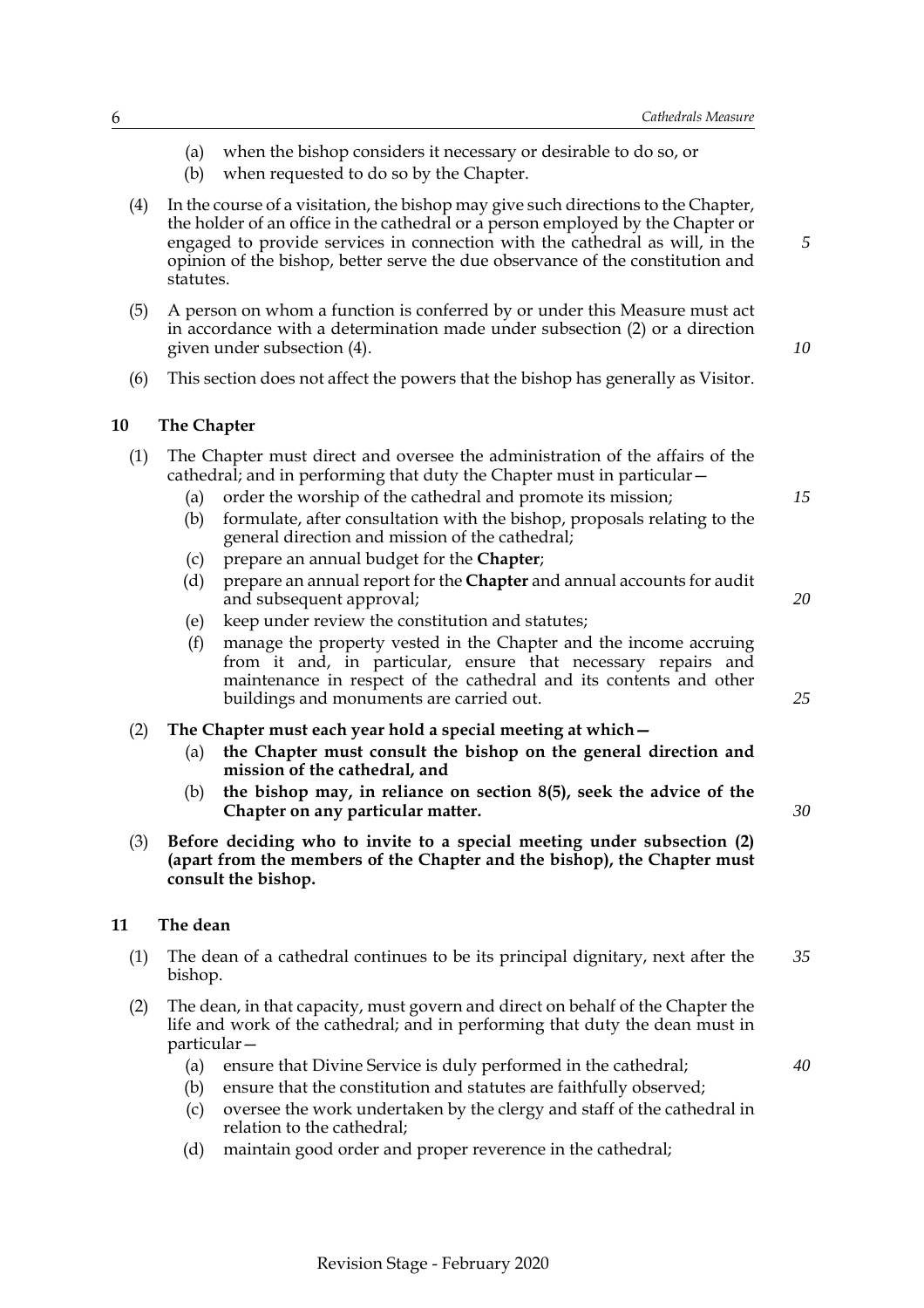- (e) secure the pastoral care of all members of the cathedral community;
- (f) **provide leadership on matters relating to the safeguarding of any children or vulnerable adults who work, volunteer or worship in the cathedral or who visit the cathedral (with "child" and "vulnerable adult" each having the meaning given in section [38\(](#page-23-3)1))**;
- (g) take all decisions necessary to deal with an emergency affecting the cathedral, pending consideration of the matter by the Chapter.
- (3) None of the following may be done without the consent of the dean—
	- (a) an alteration of the ordering of services in the cathedral;
	- (b) the settlement of the **Chapter's** budget;
	- (c) the implementation of a decision taken by the Chapter in the dean's absence.
- (4) In the case of a decision taken by the Chapter on a matter other than one mentioned in subsection  $(3)(a)$  or  $(b)$ , the dean is to be taken as having consented for the purposes of subsection  $(3)(c)$  after the expiry of one month beginning with the day after that on which the decision was taken.
- (5) But subsection (4) does not apply if, during the one-month period referred to in that subsection, the dean asks the Chapter to reconsider the decision at its next meeting; and the decision is to be taken by a majority vote of those present and voting at the meeting (as to which, see paragraph 6 of Schedule [1](#page-33-0)).
- (6) **The dean is, in respect of his or her functions relating to the cathedral, accountable to the Chapter in accordance with arrangements made by the Chapter.**
- (7) **The clergy of the cathedral are, in respect of their functions relating to the cathedral, accountable to the Chapter through the dean in accordance with arrangements made by the Chapter.**
- (8) **The dean, the clergy of the cathedral and the Chapter must each have due regard to any guidance issued by the Church Commissioners on accountability in relation to cathedrals.**
- (9) **Before issuing guidance of the kind referred to in subsection (8), the Church Commissioners must consult such bodies as appear to them to represent cathedrals.** *30*
- (10) **The references in subsections (6) and (7) to the functions a person has in relation to the cathedral include, in the case of the dean or a residentiary canon, a reference to the functions he or she has under the Canons.**
- (11) **Subsections (6) and (7) do not apply to functions exercisable as a charity trustee.**
- (12) A reference in this section to the clergy of the cathedral is a reference to each residentiary canon **or other clerk in Holy Orders** who carries out cathedral duties.
- *40*

### <span id="page-10-0"></span>**12 Interim dean**

(1) If the office of dean of a cathedral is vacant or the dean is unable to discharge functions because of illness, absence or any other reason, the bishop must appoint a residentiary canon**, or another clerk in Holy Orders, who is** *10*

*15*

*20*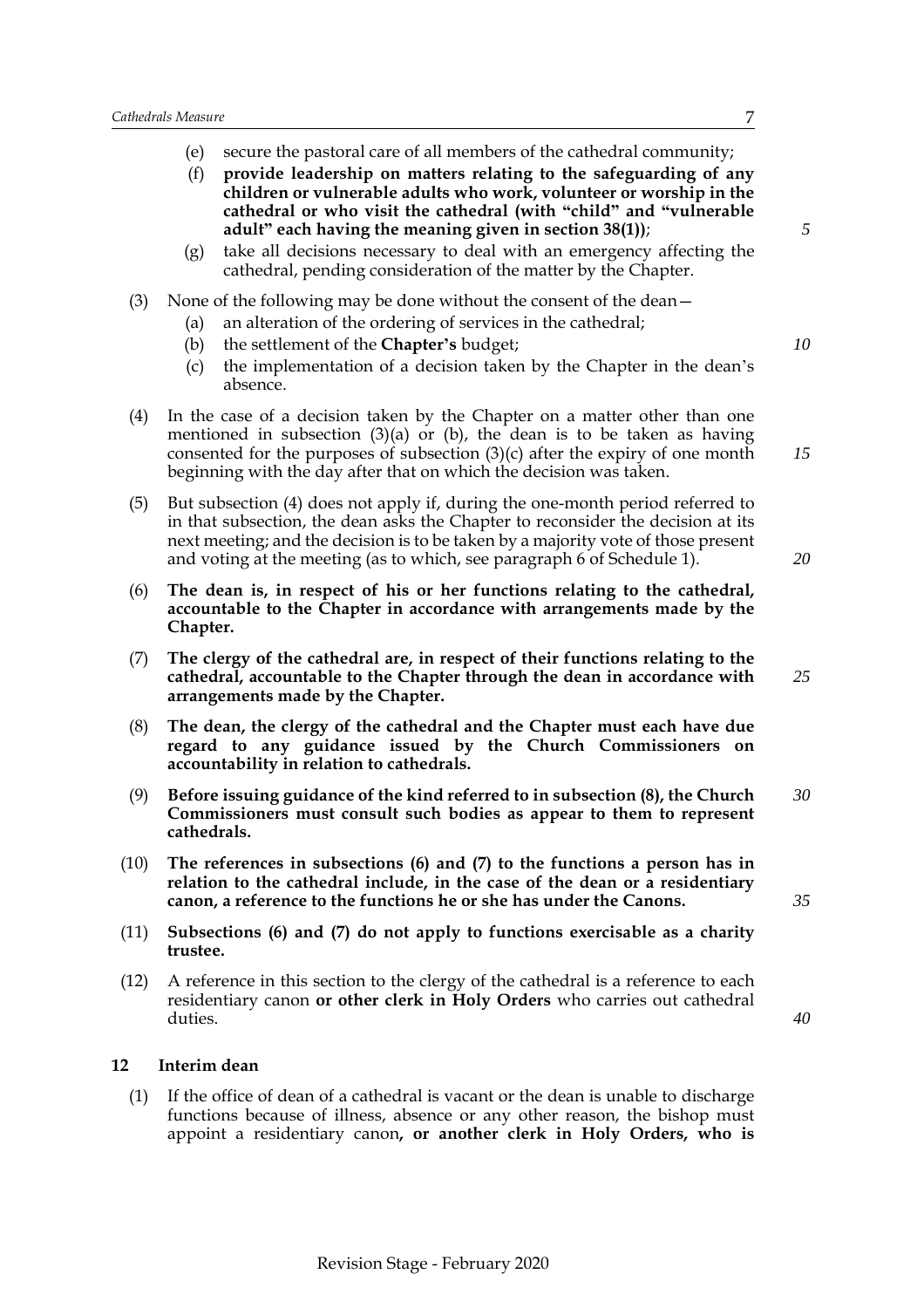**qualified to hold the office of dean** to carry out the functions concerned during the period concerned.

- (2) **An appointment under subsection (1) is to be on such terms and for such period as the bishop may determine; and, accordingly, in section 1 of the Ecclesiastical Offices (Terms of Service) Measure 2009 (common tenure), in subsection (1)(d), after "office in a cathedral" insert "other than the office under section 12(1) of the Cathedrals Measure 202- (interim dean)".**
- (3) **Before making an appointment under subsection (1), the bishop must consult the Chapter.**
- (4) An appointment under subsection (1) must be made before the end of 30 days beginning with the day on which the vacancy arises or (as the case may be) the dean becomes unable to discharge the functions concerned. *10*
- (5) Where a person is appointed under this section, the references in this Measure to the dean are to be read as references to the person so appointed.
- (6) Any question arising as to whether an appointment under this section is justified is to be determined by the archbishop of the province; **and the archbishop's determination is final.** *15*
- (7) A reference in this section to being qualified to hold the office of dean is a reference to satisfying the requirements imposed by a Measure, Act of Parliament or Canon for appointment to the office of dean.
- (8) Where a dean is suspended, removed **or disqualified** from office, the dean is, **for the duration of the period of the suspension or from the time when the removal or disqualification takes effect**, to be treated for the purposes of this section as unable to discharge the dean's functions.

### <span id="page-11-0"></span>**13 Residentiary canons**

- (1) In the case of each cathedral, at least two full-time equivalent residentiary canons must continue to be engaged exclusively on cathedral duties.
- (2) But the archbishop of the province and the Church Commissioners acting jointly may in special circumstances direct that a residentiary canon who is normally engaged exclusively on cathedral duties is, for the period specified in the direction, to be treated as so engaged for the purposes of this section, even though the canon is performing duties other than cathedral duties.
- (3) If a question arises as to whether a person is exclusively engaged on cathedral duties, the question is to be decided by the Church Commissioners, after consultation with the Visitor and the Chapter.
- (4) A person who is dissatisfied with a determination under subsection (3) may appeal against the determination to the archbishop of the province; and the archbishop's decision on the appeal is final.
- (5) Where there is a vacancy in the see of the bishop who is the Visitor of the cathedral, the reference to the Visitor in subsection (3) is to be ignored.
- (6) In the application of this section to each cathedral of the diocese of Leeds, subsection (1) has effect as if for "two full-time equivalent residentiary canons" there were substituted "one full-time equivalent residentiary canon"; but, in the case of each of those cathedrals, this subsection applies to that cathedral only if the Bishop of Leeds has given consent for it to apply to it.

*40*

*25*

*20*

*5*

*30*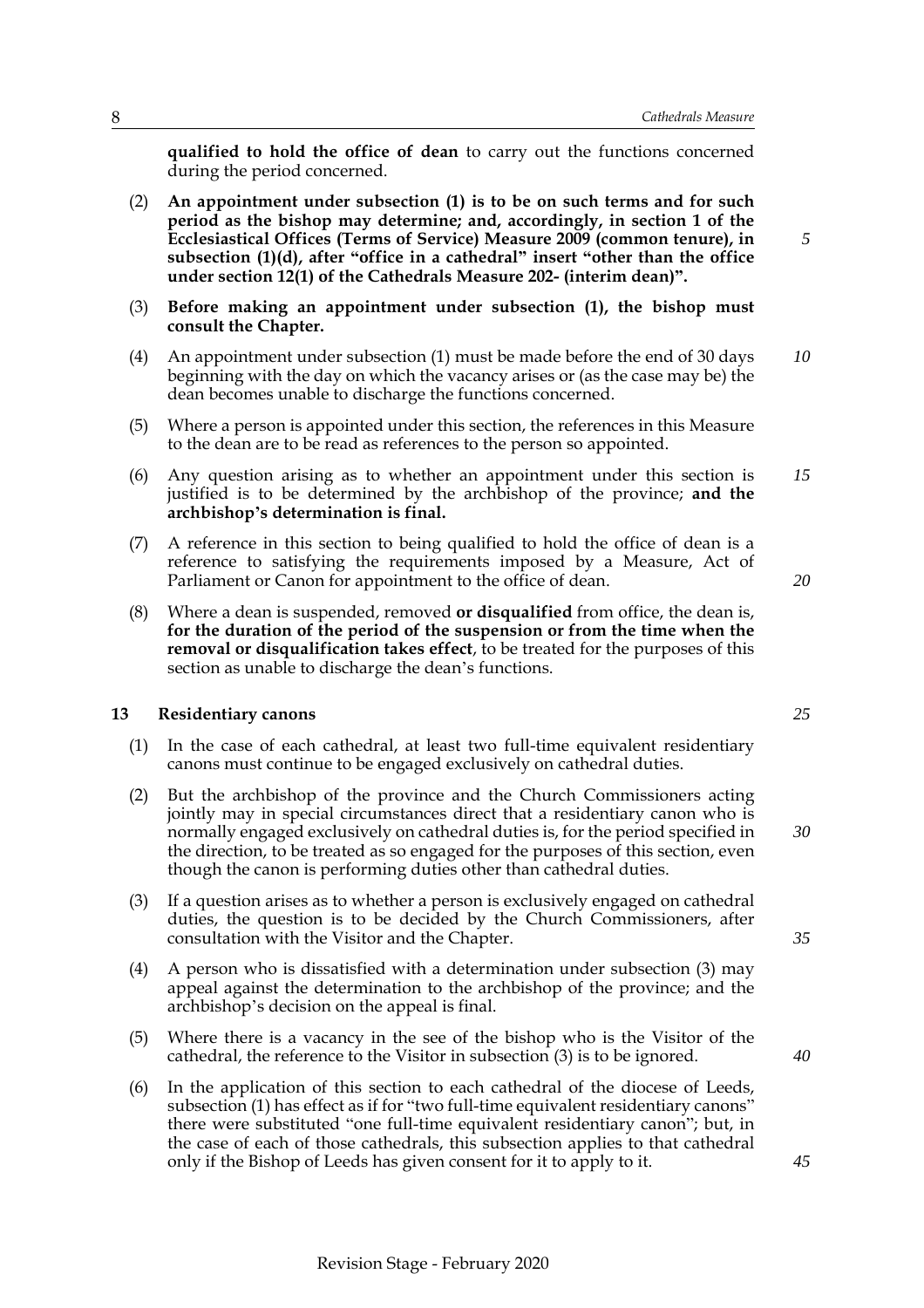### <span id="page-12-0"></span>**14 Nominations Committee**

- (1) It is for the Chapter to appoint the members of the Nominations Committee (the establishment of which is provided for in the constitution by virtue of section  $5(1)(h)$ ).
- (2) **The chair of the Committee need not be a member of the Chapter but, if he or she is a member of the Chapter, must not be an executive member.**
- (3) **At least one member of the Committee must be a non-executive member of the Chapter (and that may be the person who is the chair of the Committee).**
- (4) **The membership of the Committee may include persons who are not members of the Chapter.**
- (5) The Committee has the function of advising the Chapter on—
	- (a) the recruitment of non-executive members,
	- (b) the recruitment of members of committees of the Chapter, and
	- (c) the training needs of members of the Chapter.
- (6) **The Committee also has the function of—**
	- (a) **keeping under review the skills, knowledge and experience of, and the diversity among, members of the Chapter, and**
	- (b) **where, in light of a review under paragraph (a), the Committee identifies areas where improvements are required, making recommendations to the Chapter on how to make those improvements.**
- (7) Subject to the preceding provisions of this section, the statutes must make provision as to the composition, functions **and proceedings** of the Committee.

### <span id="page-12-1"></span>**15 Finance Committee and Audit and Risk Committee**

- (1) It is for the Chapter to appoint the members of the Finance Committee and **(if there is one) the members of** the Audit and Risk Committee (the establishment of which is provided for in the constitution by virtue of section 5(1)(i)). *25*
- (2) **The chair of the Finance Committee must be a non-executive member of the Chapter who has recent and relevant financial experience.**
- (3) **The dean must not be a member of the Finance Committee or (if there is one) of the Audit and Risk Committee but is entitled to attend any meeting that either committee holds; and, at any meeting which the dean attends, he or she may speak but may not vote.** *30*
- (4) **The chair of the Audit and Risk Committee (if there is one) must not be a member of the Chapter and must have recent and relevant financial experience.** *35*
- (5) **The membership of the Audit and Risk Committee (if there is one) must include at least one non-executive member of the Chapter.**
- (6) **The membership of the Finance Committee and (if there is one) the membership of the Audit and Risk Committee may each include persons who are not members of the Chapter.**
- (7) **The Finance Committee and (if there is one) the Audit and Risk Committee must each** keep under review the activities **and management** of the cathedral

*5*

*10*

*15*

*20*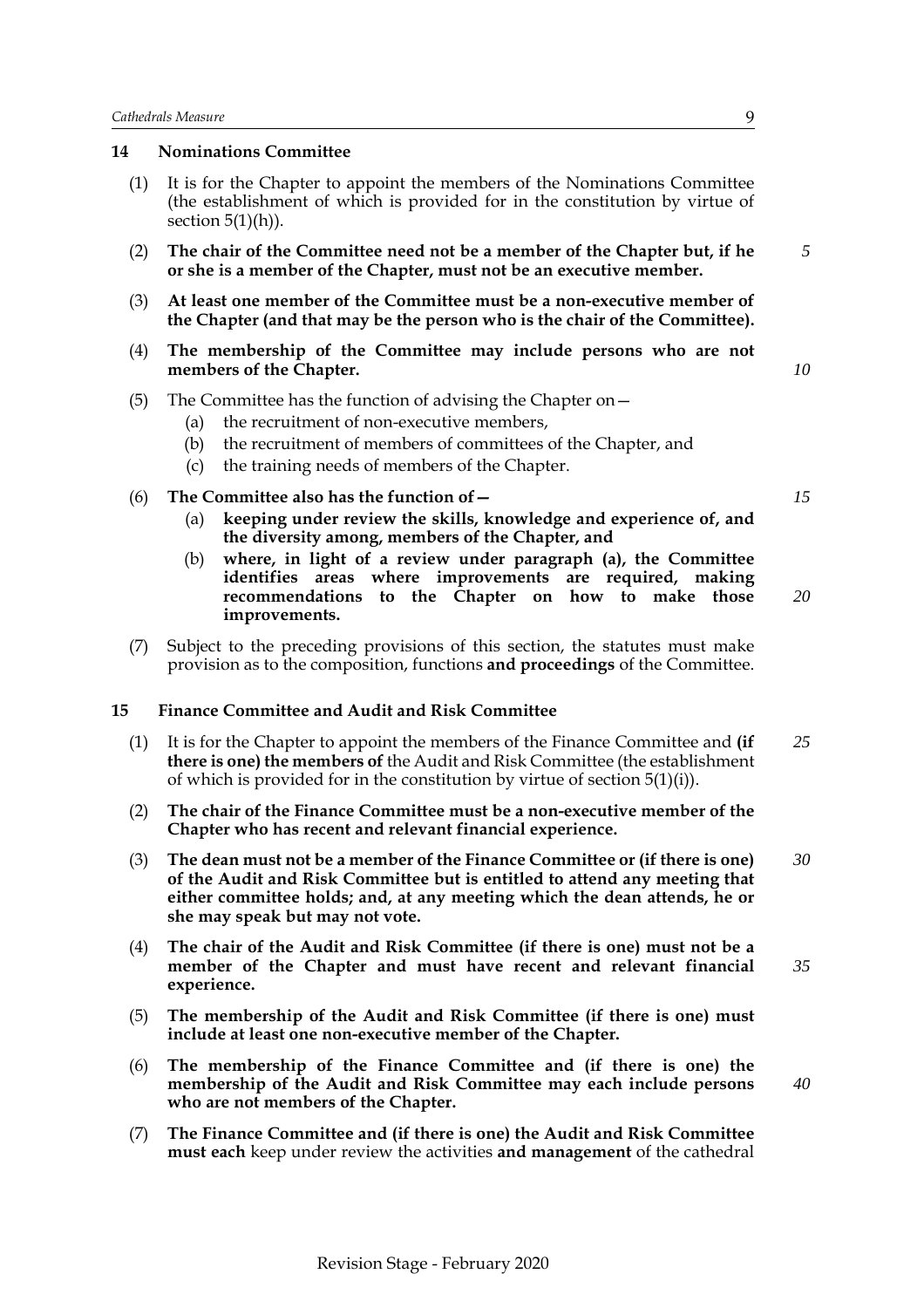*15*

in relation to such matters as the Chapter may specify in terms of reference for the committee.

- (8) In providing terms of reference for the purposes of this section, the Chapter must have **due** regard to any guidance issued by the Church Commissioners on the responsibilities of **a Finance Committee and of an Audit and Risk Committee**.
- (9) Before issuing guidance of the kind referred to in subsection (8), the Church Commissioners must consult such bodies as appear to them to represent cathedrals in relation to their financial affairs.
- (10) **Subject to the preceding provisions of this section, the statutes must make provision as to the composition, functions and proceedings of the Finance Committee and (if there is one) of the Audit and Risk Committee.** *10*

#### <span id="page-13-0"></span>**16 Other committees**

- (1) The constitution may include provision for the establishment of any committees or sub-committees of the Chapter of a cathedral.
- (2) The constitution must provide that any committee or sub-committee of the Chapter of a cathedral established by virtue of subsection (1) may include persons who are not members of the Chapter.
- (3) **The statutes must include provision as to the chairing of each committee or sub-committee established by virtue of subsection (1) (including provision as to whether the chair must be a member of the Chapter).** *20*
- (4) **The statutes must include provision for each committee or sub-committee established by virtue of subsection (1) to report its proceedings to the Chapter.**
- (5) **Subject to the preceding provisions of this section,** the statutes must include provision as to the composition, functions and proceedings of committees or sub-committees of the Chapter of a cathedral established by virtue of subsection (1). *25*
- <span id="page-13-1"></span>**17 Advisory bodies**
	- (1) **Each Chapter may establish one or more advisory bodies, including bodies the purpose of which would be to enable engagement with persons in the local area who have an interest in the affairs of the cathedral.** *30*
	- (2) **A body established under this section is not a committee of the Chapter.**
	- (3) **The statutes may include provision as to the composition, functions or proceedings of a body established under this section.**
	- (4) **Subsections (1) to (3) are not to be read as limiting the provision which may be made under section 6(1) for the good government of a cathedral.**

#### <span id="page-13-2"></span>**18 Senior management group**

- (1) The members of the group concerned with the management of a cathedral (the establishment of which is provided for in the statutes of the Chapter by virtue of section  $6(3)$ , must include –
	- (a) the dean,

Revision Stage - February 2020

*40*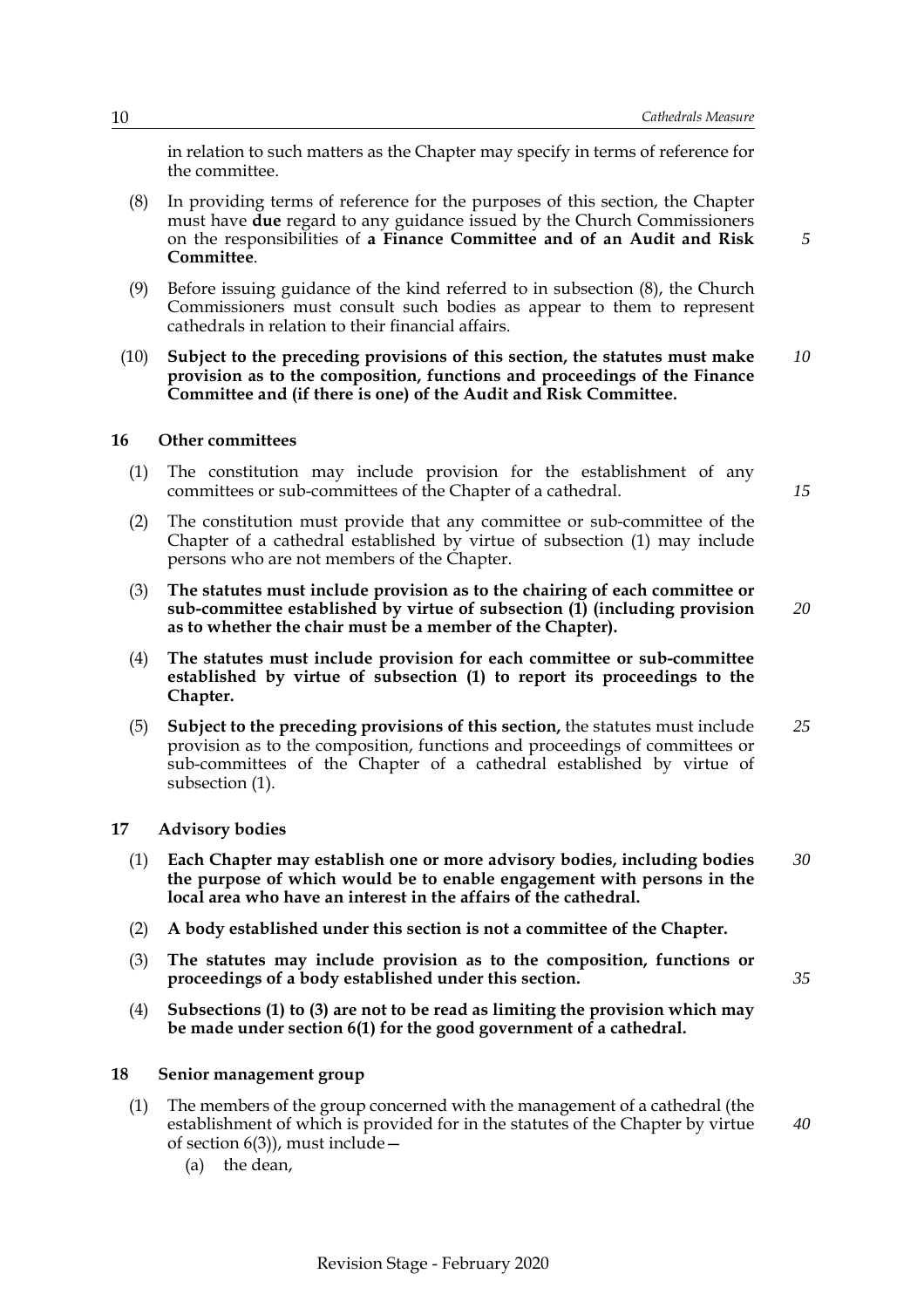- (b) each residentiary canon with responsibility for a department of the cathedral or for part of its operations,
- (c) the chief officers, and
- (d) such other members of staff (whether lay or clergy) as the Chapter considers appropriate.
- (2) The statutes must make provision as to  $-$ 
	- (a) the functions and proceedings of the group, and
	- (b) the accountability of the group to the Chapter.

### *Property*

### <span id="page-14-0"></span>**19 Property held by Chapter as trustee**

- (1) The legal title to a cathedral church building transferred to the Chapter by virtue of Schedule [2](#page-36-0), and the legal title to every outstanding inventory object, is vested in the Chapter of the cathedral for it to hold on trust for the charitable objects of the Chapter of the cathedral.
- (2) Neither the cathedral church building nor any outstanding inventory object may be— *15*
	- (a) charged with any debts or liabilities of the cathedral, or
	- (b) alienated.
- (3) **No value is to be given on the Chapter's balance sheet for the cathedral church building or any outstanding inventory object.**
- (4) If the Chapter of a cathedral ceases to exist, the trusteeship conferred by this section is transferred to the diocesan board of finance.
- (5) The trusteeship conferred by this section may not be transferred unless—
	- (a) it has already been transferred under subsection (4), and
	- (b) the consent of the bishop of the diocese concerned has been obtained. *25*
- (6) If there is a transfer under subsection (4) or (5), the new trustee holds the cathedral church building and the outstanding inventory objects on trust for the objects of the Chapter of the cathedral (and for no other purpose); **and the reference to the objects of the Chapter of the cathedral is a reference to those objects in the form they took immediately before the Chapter ceased to exist.**
- (7) "Outstanding inventory object", in relation to a cathedral, means an object which—
	- (a) is included in the inventory compiled and maintained for the cathedral under section 24 of the Care of Cathedrals Measure 2011, and
	- (b) is designated in that inventory as outstanding.

### <span id="page-14-1"></span>**20 Acquisition of land**

- (1) The Chapter of a cathedral may not acquire land unless it has obtained the consent of the Church Commissioners.
- (2) Consent under this section is not required for the acquisition of land by gift.
- (3) The Chapter of a cathedral may disclaim land which it would otherwise acquire by gift, but only if it has obtained the consent of the Church Commissioners.

*10*

*5*

*20*

*35*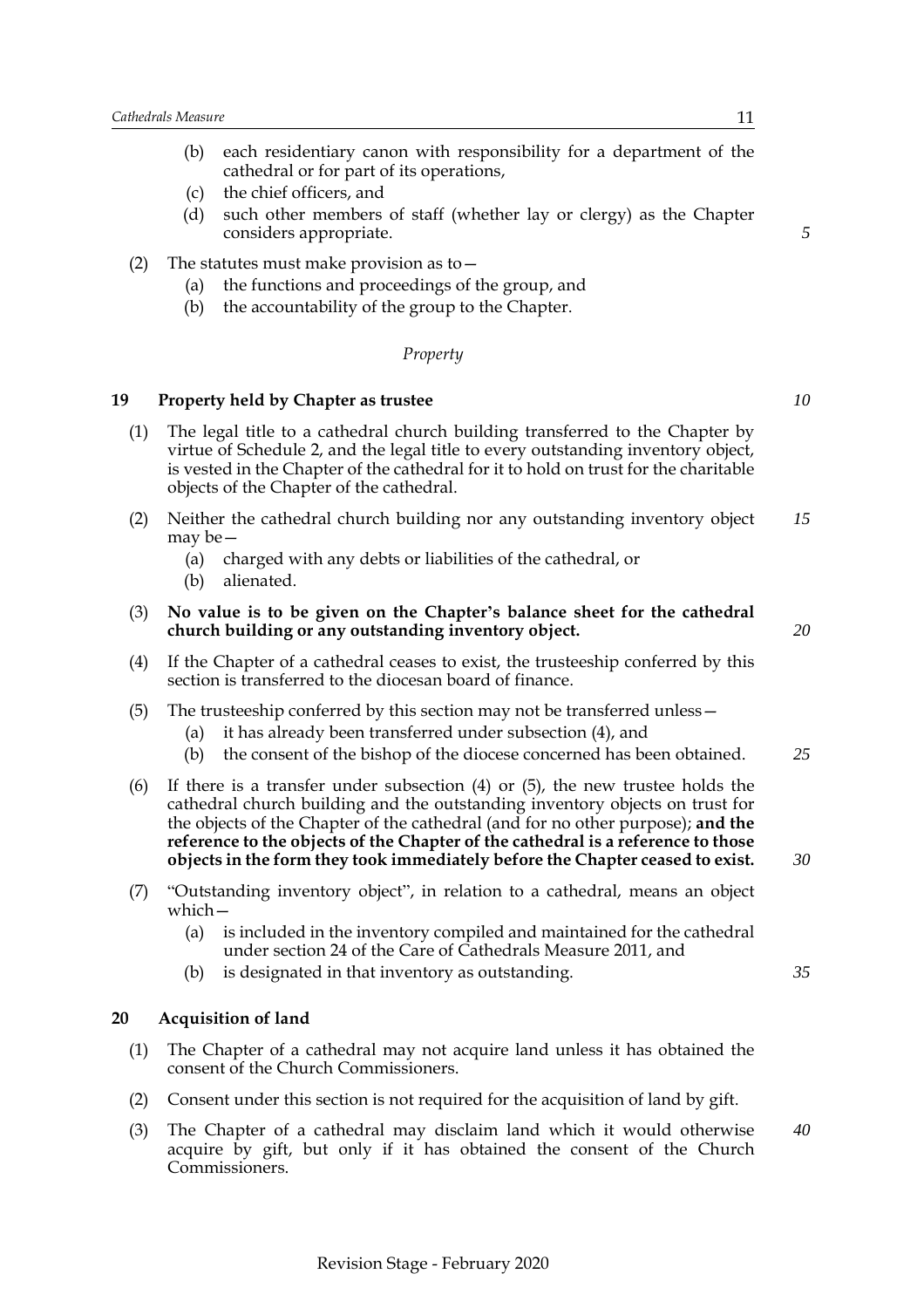- (4) The Church Commissioners may by order except from subsection  $(1)$ 
	- (a) transactions relating to land forming part of an estate specified in the order;
	- (b) transactions of a class, or relating to property of a class, specified in the order.

*20*

*25*

*35*

- (5) A statement in writing by the Church Commissioners that the requirements of this section with respect to the acquisition have been complied with is conclusive evidence of that fact.
- (6) A statement in a document sealed by the Chapter that the consent of the Church Commissioners under this section is not required is conclusive evidence of that fact. *10*

### <span id="page-15-0"></span>**21 Disposal of land**

- (1) The Chapter of a cathedral may not dispose of land unless it has obtained the consent of the Church Commissioners.
- (2) The Chapter of a cathedral may not dispose of a house of residence unless it has obtained (in addition to the consent required under subsection  $(1)$ ) – *15*
	- (a) the consent of the dean or residentiary canon who normally occupies the house, except during a vacancy in the office concerned, and
	- (b) if the house is allocated for the use of the holder of a dignity the right of presentation to which is vested in Her Majesty, Her consent.
- (3) Subsections (1) and (2) do not apply to a house of residence occupied by or allocated for the use of the holder of an office who is subject to common tenure.
- (4) Consent under this section is not required for—
	- (a) the grant of a lease or tenancy to a clerk in Holy Orders holding office in the cathedral or to a person employed by the Chapter;
	- (b) a transaction relating to land which, immediately before the original appointment date under the Cathedrals Measure 1999, was held by the dean and chapter of the cathedral of St. Paul in London as part of the Tillingham estate.
- (5) The Church Commissioners may by order except from subsections (1) and  $(2)$  – *30*
	- (a) transactions relating to land forming part of an estate specified in the order;
	- (b) transactions of a class, or relating to property of a class, specified in the order.
- (6) A disposal of land by the Chapter of a cathedral which does not require consent under this section must nevertheless comply with Part 7 of the Charities Act 2011 (charity land).
- (7) Consent under subsection (1) or (2) may be given even if the consideration for the disposal is not the full consideration **but consent is not needed if the Church Commissioners give a statement in writing that the disposal is of the kind described in section 117(3)(c) or (d) of the Charities Act 2011 (transaction at undervalue)**. *40*
- (8) A statement in writing by the Church Commissioners that the requirements of this section with respect to the disposal have been complied with is conclusive evidence of that fact.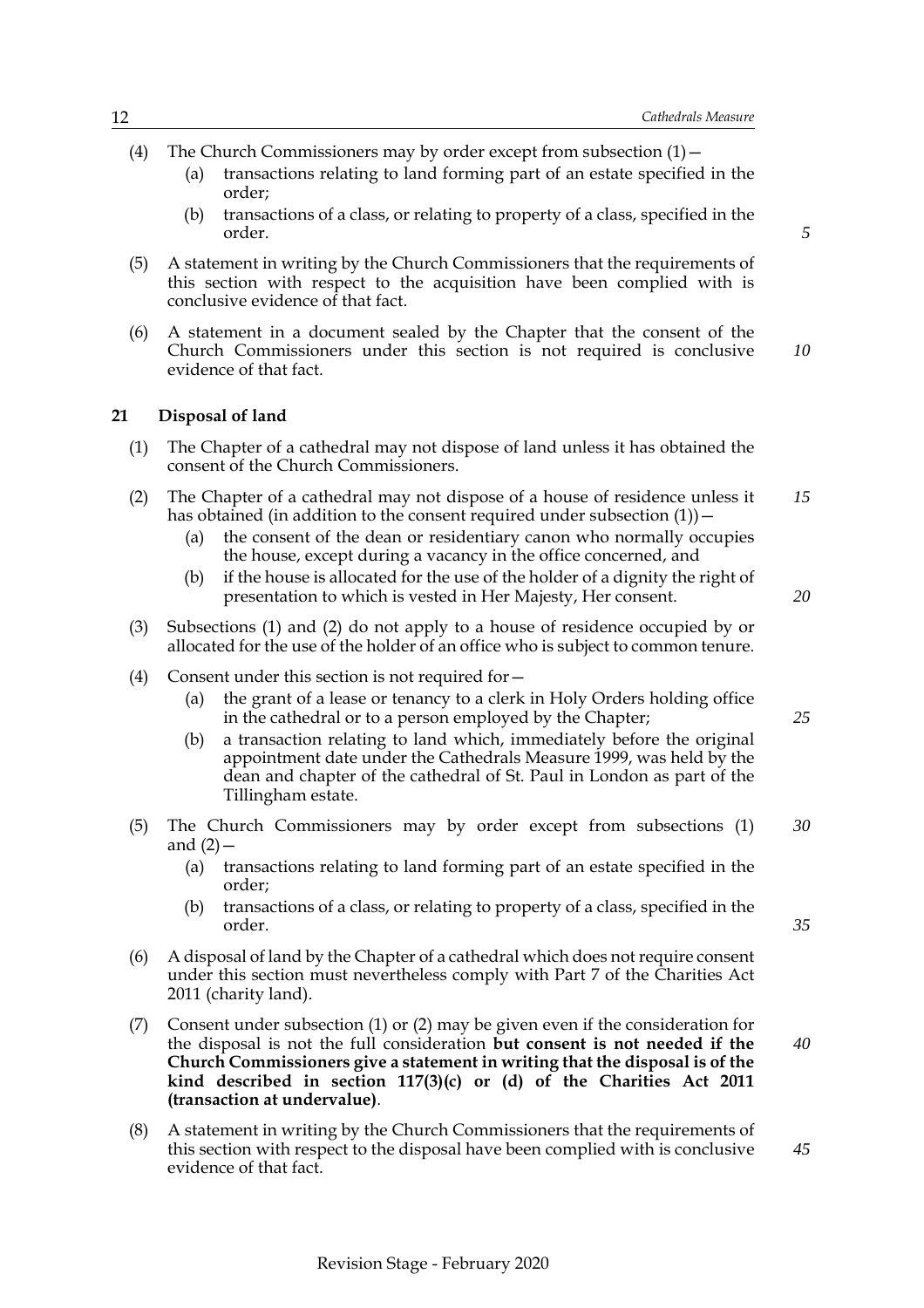- (9) A statement in a document sealed by the Chapter that the consent of the Church Commissioners under this section is not required is conclusive evidence of that fact.
- (10) The reference in subsection (2) to a house of residence includes a reference to the buildings, gardens and other land held with the house.

### <span id="page-16-0"></span>**22 Questions as to whether property permanently endowed**

- (1) If a question arises as to whether property held by or on behalf of the Chapter of a cathedral is or is not permanent endowment, it is for the Church Commissioners, on the application of the Chapter of the cathedral, to decide the matter.
- (2) A decision made by the Church Commissioners under this section is final.
- (3) A decision made by the Church Commissioners under this section must be set out in an instrument made under their seal.

### <span id="page-16-1"></span>**23 Investment powers, etc.**

- (1) The Chapter of a cathedral may, in respect of money which forms part of the permanent endowment of the cathedral or is otherwise invested in the Chapter— *15*
	- (a) invest it in the acquisition of land;
	- (b) invest it in an investment fund or deposit fund constituted under the Church Funds Investment Measure 1958;
	- (c) invest it in any investments in which trustees may invest under the general power of investment in section 3 of the Trustee Act 2000 (as restricted by sections 4 and 5 of that Act);
	- (d) use it for the improvement or development of property vested in the Chapter.
- (2) The Chapter may not exercise the power under subsection  $(1)(a)$  unless it has obtained the consent of the Church Commissioners.
- (3) The Chapter may not exercise the power under subsection  $(1)(d)$  to use money forming part of the endowment to improve or develop the cathedral church building.
- (4) The Chapter may not use the power under subsection  $(1)(d)$  to use money forming part of the endowment to repair property unless it—
	- (a) is satisfied that an emergency has arisen which justifies using the money to repair the cathedral church building, and
	- (b) has obtained the consent of the Church Commissioners before spending the money. *35*
- (5) If the Chapter spends money in reliance on subsection (4), it must replace it within such period and in such manner as it agrees with the Church Commissioners.
- (6) The Chapter of a cathedral may not exercise the power under regulation 4 of the Charities (Total Return) Regulations 2013 (which enables borrowing of up to 10% of permanent endowment) unless it has obtained the consent of the Church Commissioners.

*5*

*10*

*20*

*25*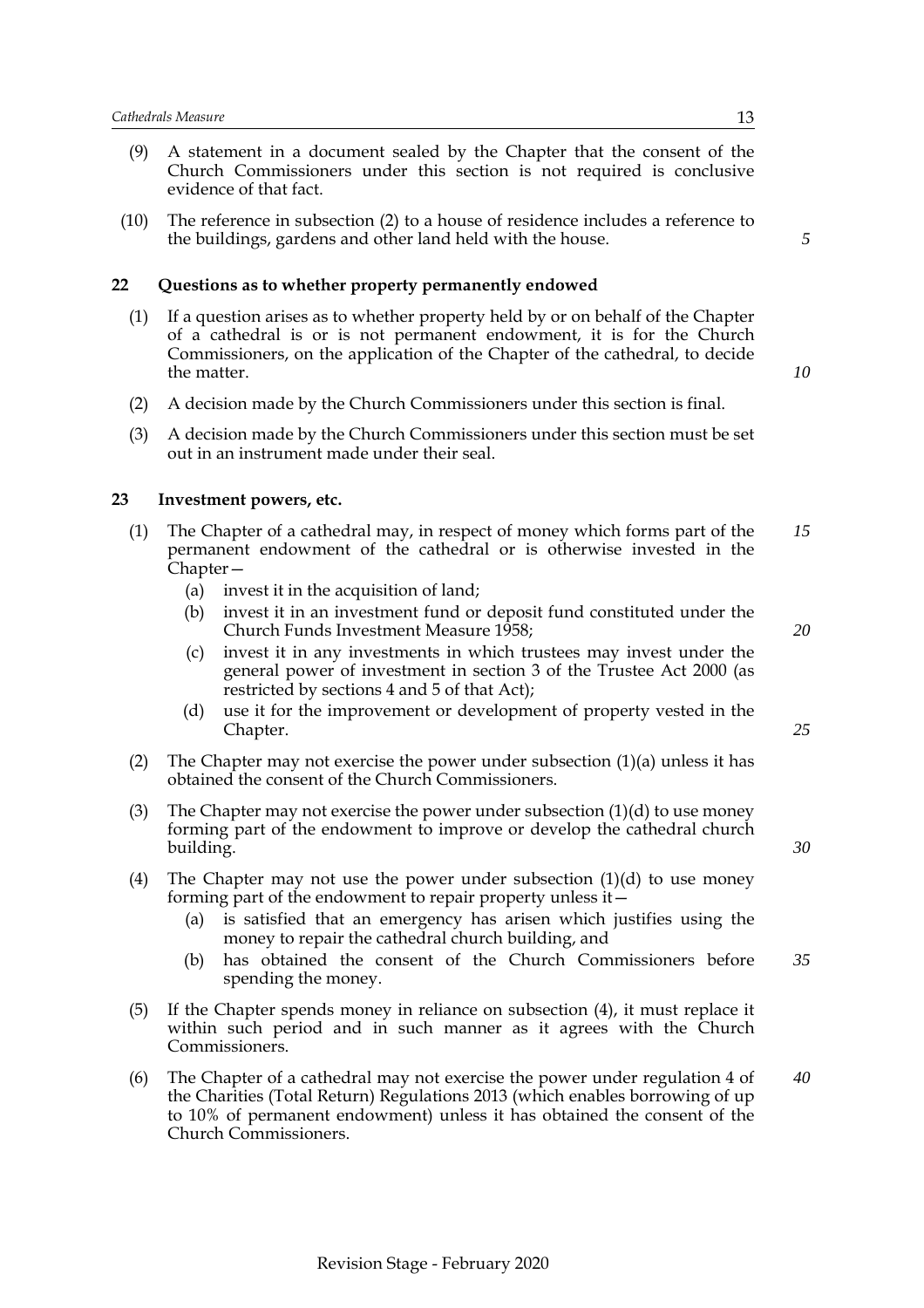- (7) Despite the repeal by section 49 of this Measure of section 17A of, and Schedule A1 to, the Cathedrals Measure 1999 (total return investment), any resolution in force under that section immediately before the commencement of the repeal is to continue in force as if it had been made under section 104A(2) of the Charities Act 2011.
- <span id="page-17-0"></span>(8) "Money" includes stocks, shares, annuities and other securities.

### **24 Proceeds of disposal forming part of endowment**

- (1) Where property which forms part of the permanent endowment of a cathedral is disposed of, the proceeds (including any money received by way of loan on a mortgage or charge on land or premium on the grant of a lease or tenancy) are to be treated as part of the permanent endowment of the cathedral.
- (2) This section does not apply to property which is inalienable by virtue of section 19(2).

### **25 Allocation of housing**

<span id="page-17-1"></span>The Chapter of a cathedral may allocate a house vested in the Chapter for the use of a person holding office in connection with the cathedral as a residence from which to perform the duties of the office. *15*

### <span id="page-17-2"></span>**26 Inspection of cathedral property**

- (1) The Chapter of each cathedral must continue to arrange, during each five-year period, for an architect or surveyor—
	- (a) to carry out an inspection of all property (other than **the cathedral church building**) which the Chapter is liable to repair and maintain, and
	- (b) to make a written report to the Chapter on any works which the architect or surveyor considers will need to be carried out in relation to that property and on the urgency with which he or she thinks that they should be carried out. *25*
- (2) In the case of property within the precinct of the cathedral, each report under subsection (1)(b) must be made in consultation with the cathedral archaeologist.
- (3) The Chapter must send a copy of each report under subsection  $(1)(b)$  to  $-$ 
	- (a) the fabric advisory committee of the cathedral,
	- (b) the Cathedrals Fabric Commission for England, and
	- (c) the Church Commissioners.
- (4) The reference in subsection (1) to the five-year periods, in relation to a cathedral, is a reference to the periods of five years provided for under section 20(1) of the Cathedrals Measure 1999 (beginning with the original appointment date under that Measure). *35*
- (5) "Cathedral archaeologist" has the meaning given in section 32(1) of the Care of Cathedrals Measure 2011; but in a case where, by virtue of section 23(2) of that Measure, there is no cathedral archaeologist, subsection (2) above is to be ignored.

*5*

*10*

*20*

*30*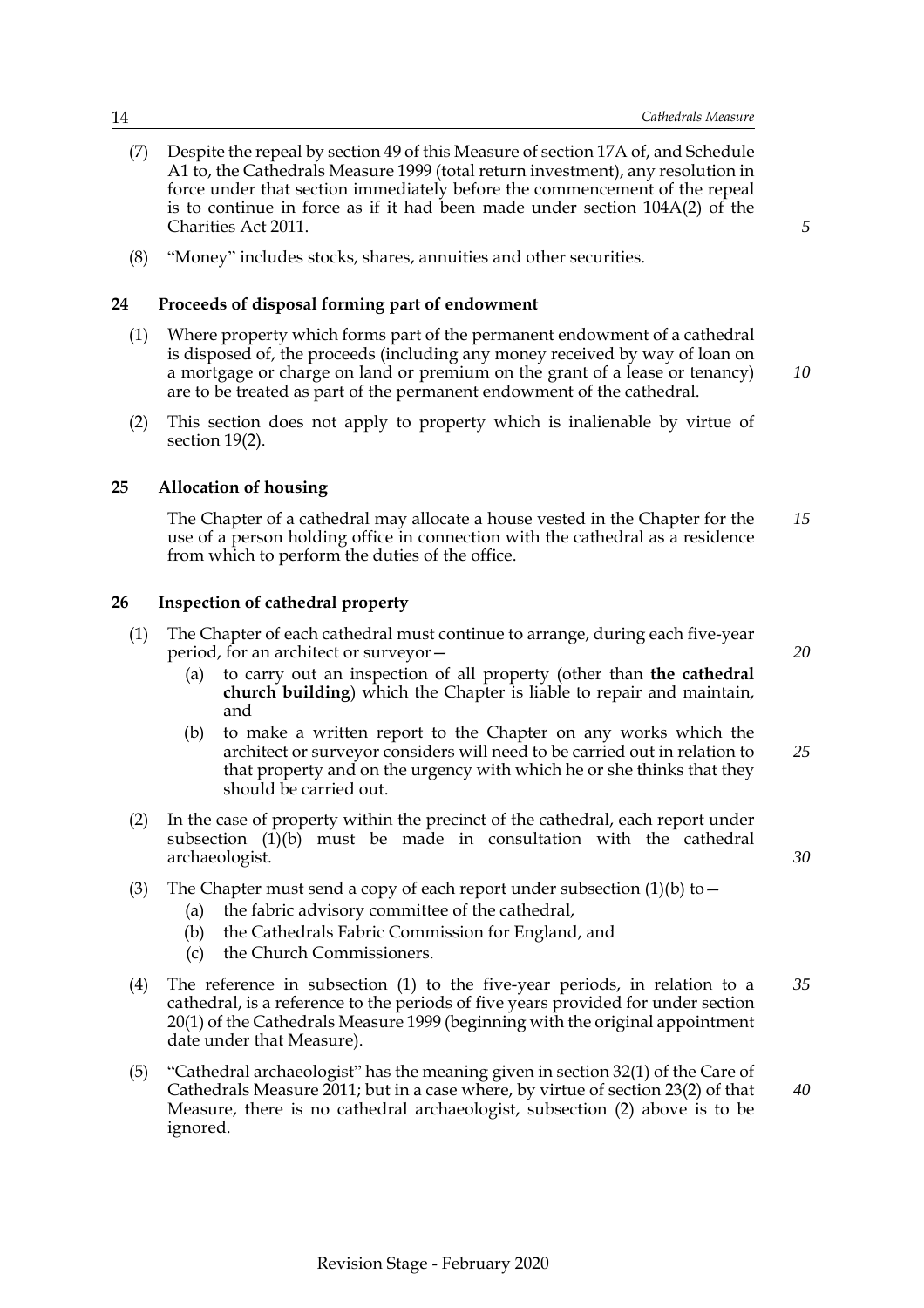(6) "Precinct", in relation to a cathedral, means the precinct for the time being indicated on the plan required for that cathedral under section 25(1) of the Care of Cathedrals Measure 2011.

#### *Finance*

### <span id="page-18-0"></span>**27 Payments from Church Commissioners' general fund**

- (1) The Church Commissioners must pay sums by way of stipend or such other emoluments as they may determine—
	- (a) to the dean of each cathedral, and
	- (b) for two full-time equivalent residentiary canons of each cathedral engaged on cathedral duties.

*10*

*5*

- (2) The Chapter of a cathedral may, with the consent of the Church Commissioners, pay additional emoluments to the dean or to any residentiary canon for whom the Church Commissioners are required to make a payment under subsection (1)(b).
- (3) Where a person is appointed as dean of a cathedral, or as a residentiary canon the cost of whose stipend is to be met by the Church Commissioners under subsection (1), the Church Commissioners may make a grant to that person towards removal expenses incurred by him or her. *15*
- (4) The Church Commissioners may make grants for—
	- (a) paying the stipend or other emoluments of any clerk in Holy Orders holding office in the cathedral, other than a dean or residentiary canon; *20*
	- (b) paying the salary or other emoluments of any lay person employed by the Chapter or engaged to provide services in connection with the cathedral.
- (5) The Church Commissioners may make grants to the Chapter of a cathedral for the purpose of securing the better provision of houses for clerks in Holy Orders who hold office in the cathedral. *25*
- (6) The Church Commissioners may make grants to the Chapter of a cathedral for the repair of a chancel, other than the chancel of the cathedral, which the Chapter is wholly or partly liable to repair.
- (7) The Church Commissioners may make grants for the purpose of supporting cathedrals to such bodies as appear to the Church Commissioners to represent cathedrals.
- (8) A grant or other payment by the Church Commissioners under this section is to be made out of their general fund; and the amount of any such grant or other payment is to be such amount as they from time to time determine.
- (9) In the application of this section to each cathedral of the diocese of Leeds, subsection (1) has effect as if for "two full-time equivalent residentiary canons" there were substituted "one full-time equivalent residentiary canon"; but, in the case of each of those cathedrals, this subsection applies to that cathedral only if the Bishop of Leeds has given consent for it to apply to it.

*30*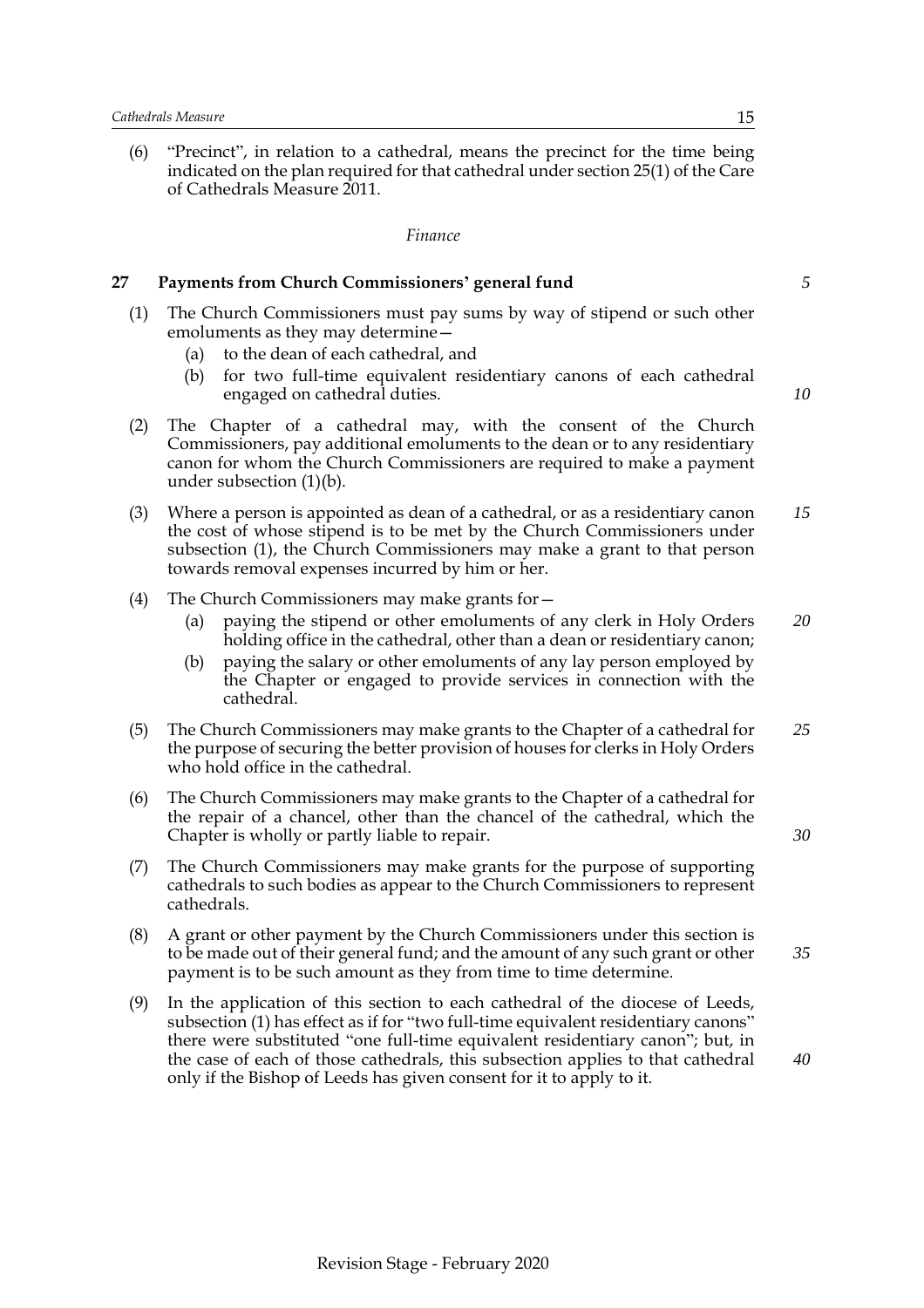### <span id="page-19-0"></span>**28 Borrowing powers**

- (1) The Chapter of a cathedral may borrow money for any purpose connected with the cathedral.
- (2) But if the purpose for which the money is to be borrowed is such that the use of money forming part of the permanent endowment of the cathedral for that purpose would require the consent of the Church Commissioners, the Chapter may not borrow the money unless it has obtained their consent.
- (3) If the prospective debt arising from borrowing under this section would cause the Chapter's total borrowings to exceed such threshold as the Church Commissioners may from time to time specify by order, the Chapter may not borrow the money unless it has obtained their consent.

### <span id="page-19-1"></span>**29 Accounting matters**

- (1) The Church Commissioners may from time to time specify by order the date on which the financial year for all cathedrals ends.
- (2) The Chapter of each cathedral must, within ten months of the end of its financial year, send a copy of its accounts and of its annual report to the Church Commissioners and the bishop. *15*
- (3) **The Church Commissioners may by order require the Chapter of a cathedral to provide them with such other financial information, and to do so within such period, as the order specifies.**
- (4) **Before making an order under subsection (3) which applies to all cathedrals, the Church Commissioners must consult such bodies as appear to them to represent cathedrals in relation to their financial affairs.**

### *Amendment of governing instruments*

### <span id="page-19-2"></span>**30 Revision of constitution and statutes**

- (1) The Chapter of each cathedral may, with the consent of the bishop and of the Church Commissioners, make such amendments to the constitution or statutes as are consistent with this Measure.
- (2) The power under subsection (1) may be exercised so as to replace (either as a whole or in part) the constitution or statutes.
- (3) **Amendments which would, if the Chapter were a charitable incorporated organisation, be regulated alterations within the meaning of section 226 of the Charities Act 2011 may not be made to the statutes (and for provision as to amendments to the constitution, see section 32(2)).**
- (4) Before deciding whether to give consent under this section, the Church Commissioners must consult the Secretary General of the General Synod. *35*
- (5) Amendments to the constitution or statutes are to be made by way of instrument under the common seal of the Chapter.

Revision Stage - February 2020

(6) If the Chapter does not itself prepare a draft of the instrument, it may request the Church Commissioners to do so; and the Church Commissioners, having received a request from the Chapter, may prepare a draft of the instrument.

*10*

*5*

*25*

*30*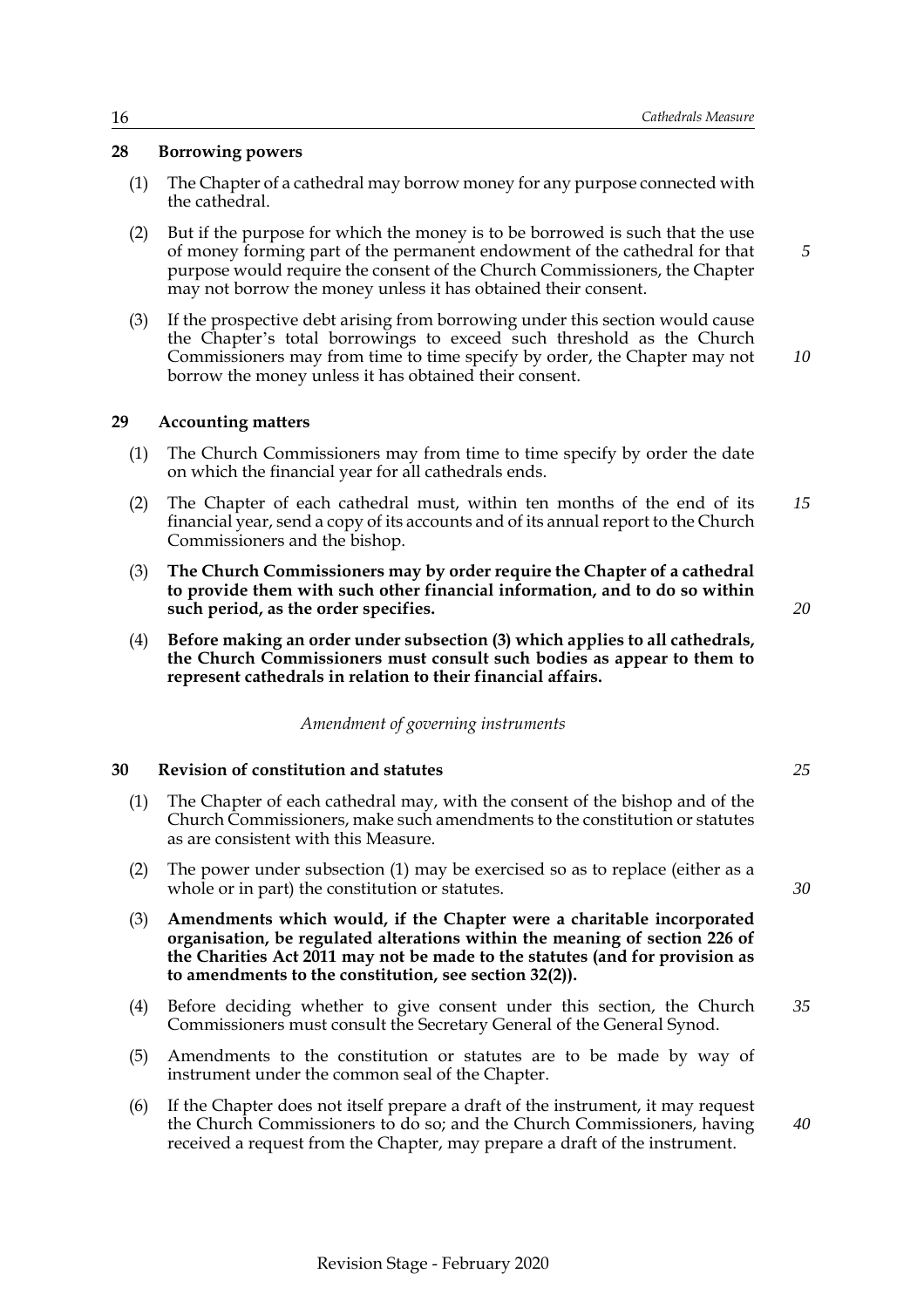(7) The bishop may propose for consideration by the Chapter amendments to the constitution and statutes.

### <span id="page-20-0"></span>**31 Consultation**

| (1) Before making amendments to the constitution or statutes, the Chapter of a |
|--------------------------------------------------------------------------------|
| cathedral must carry out consultation in accordance with this section.         |

- (2) The Chapter must prepare a notice of the preparation of a draft of an instrument containing the amendments proposed to the constitution or statutes; and the notice must—
	- (a) set out the purpose of the amendments,
	- (b) specify where the draft instrument may be viewed online,
	- (c) specify a place in the diocese where a copy of the draft instrument may be inspected, and
	- (d) state that written representations may be made to the Chapter no later than a specified date, with that date being at least 28 days after the publication of the notice.
- (3) The Chapter must—
	- (a) post the notice under subsection (2) on its website, and
	- (b) display the notice in a prominent position in or in the vicinity of the cathedral.
- (4) After the end of the period specified in the notice for the purposes of subsection (2)(d), the Chapter, having considered representations duly made during that period, may amend the draft instrument. *20*

#### <span id="page-20-1"></span>**32 Consents**

- (1) The Chapter of a cathedral may not make amendments to the constitution or statutes unless it has obtained—
	- (a) the consent of the Church Commissioners,
	- (b) the consent of the bishop of the diocese, and
	- (c) if consent is required under subsection (2) or (3), that consent.
- (2) **Amendments to the constitution which would, if the Chapter were a charitable incorporated organisation, be regulated alterations within the meaning of section 226 of the Charities Act 2011 require the consent of the Charity Commission.** *30*
- (3) Amendments to the constitution or statutes which affect any right or interest of Her Majesty require Her consent.

### <span id="page-20-2"></span>**33 Formalities**

- (1) After the Chapter has carried out consultation on a draft instrument in accordance with section 31 and has made such amendments to the draft instrument as it thinks fit, the dean must sign a copy of the instrument **in the form of that draft incorporating any such amendments.**
- (2) A copy of the instrument **signed by the dean** must be sent to the Church Commissioners. *40*

*35*

*25*

*10*

*5*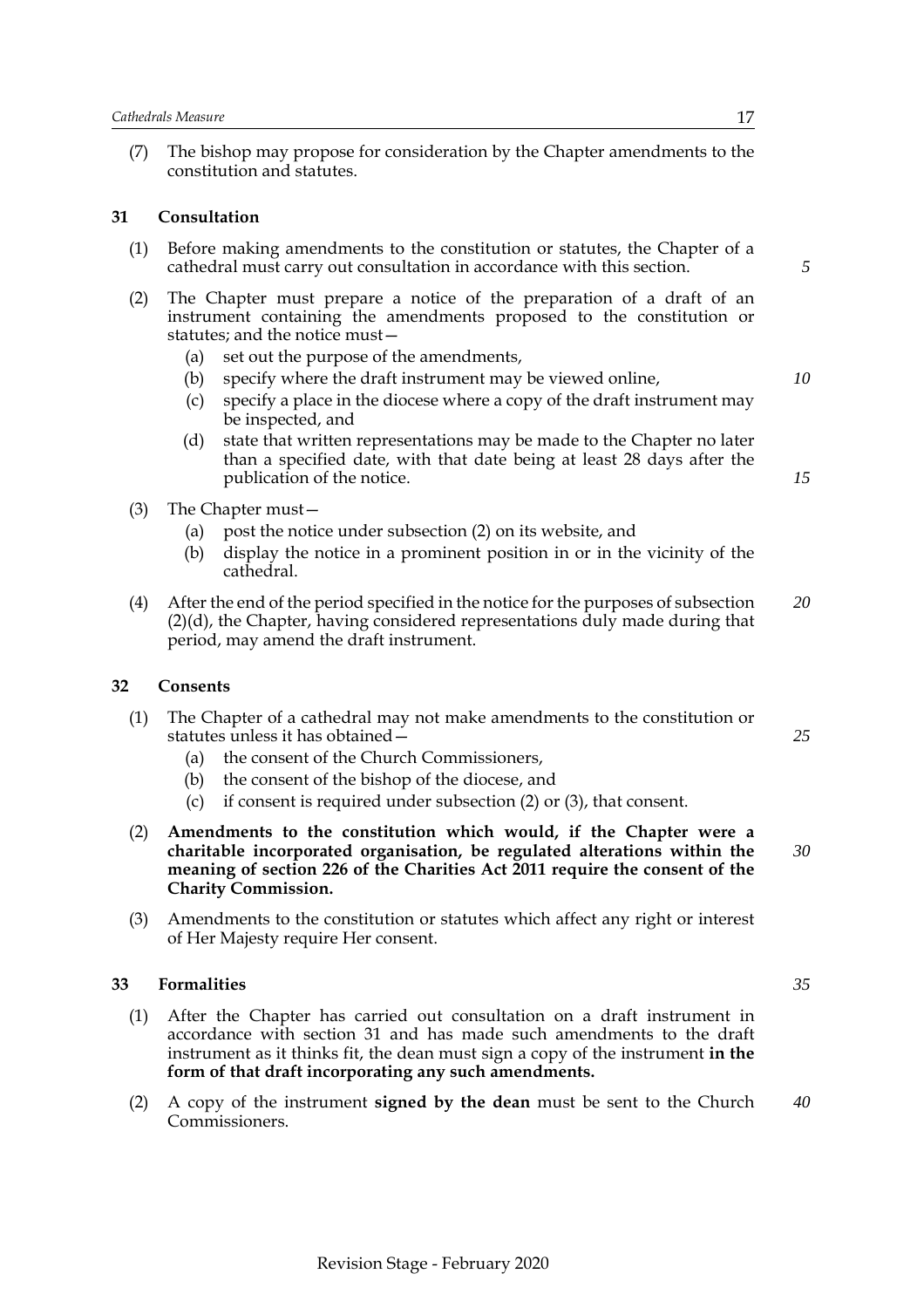- (3) **If the Church Commissioners are content with the instrument in the form in which it is sent to them under subsection (2), they must certify that to the Chapter; and the instrument comes into operation on the date of the certificate.**
- (4) In the case of amendments made to the constitution, **the Chapter must, within 15 working days of receiving the certificate under subsection (3), file a** copy of the instrument with the Charity Commission.
- (5) **In subsection (4), "working day" means a day which is not a Saturday or Sunday, Christmas Day, Good Friday or a bank holiday in England under the Banking and Financial Dealings Act 1971.**

### *Safeguarding*

### **34 Duty to have due regard to guidance**

<span id="page-21-0"></span>In section 5(2) of the Safeguarding and Clergy Discipline Measure 2016 (persons required to have due regard to House of Bishops' guidance), after paragraph (f) insert ";

(g) the Chapter of a cathedral".

### <span id="page-21-1"></span>**35 Disqualification**

- (1) If a person is included in a barred list, the person is disqualified from being appointed or elected as, or from serving as, a member of the Chapter of a cathedral.
- (2) If a person is convicted of an offence mentioned in Schedule 1 to the Children and Young Persons Act 1933, the person is disqualified from being appointed or elected as, or from serving as, a member of the Chapter of a cathedral.
- (3) If a person disqualified under subsection (1) or (2) is a member of the Chapter of a cathedral, the member's seat is vacated.
- (4) A person's disqualification under subsection (2) may be waived by the bishop giving the person notice in writing; and the notice must specify the bishop's reasons for giving the waiver.
- (5) Where a person whose seat is vacated under subsection (3) has his or her disqualification waived under subsection (4), the person may resume his or her seat if it has remained vacant.
- (6) A waiver under subsection  $(4)$  -
	- (a) is of unlimited duration, and
	- (b) has effect in relation to the Chapter of every cathedral.
- (7) Before deciding whether to give a waiver under subsection (4), the bishop must consult— *35*
	- (a) the diocesan safeguarding advisor, and
	- (b) such other persons as the bishop considers appropriate.
- (8) On giving a notice under subsection (4), the bishop must give a copy of the notice to the registrar of the diocese; and the registrar must file the copy in the diocesan registry. *40*

*15*

*5*

*10*

*20*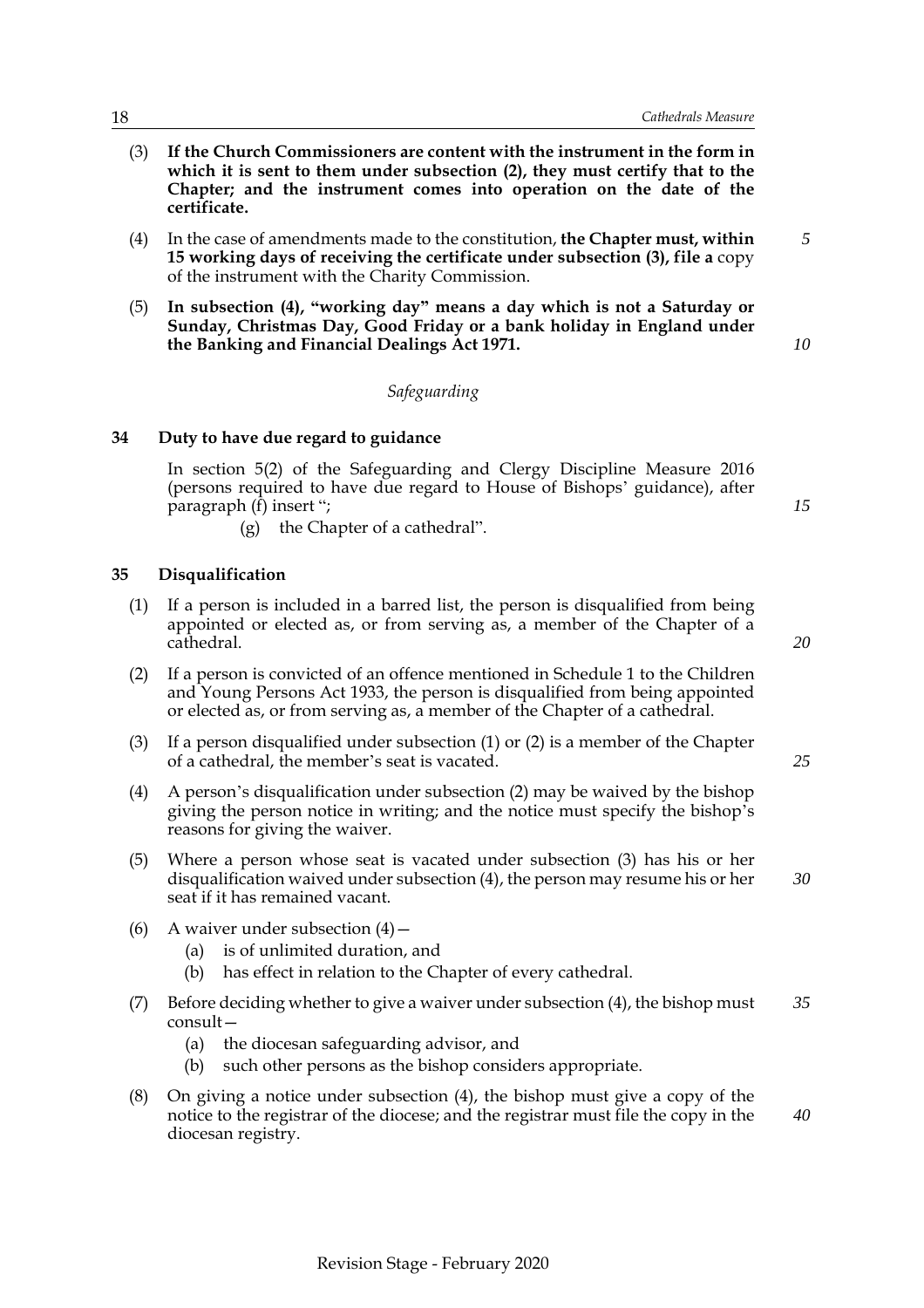### <span id="page-22-0"></span>**36 Suspension**

- (1) This section applies where a member of the Chapter of a cathedral—
	- (a) is arrested on suspicion of committing an offence mentioned in Schedule 1 to the Children and Young Persons Act 1933, or
	- (b) is charged with an offence mentioned in that Schedule without being arrested.
- (2) This section also applies where the bishop of a diocese is satisfied, on the basis of information provided by a local authority or the police, that a member of the Chapter of a cathedral presents a significant risk of harm.
- (3) The bishop may suspend the person from the Chapter by giving the person notice in writing; and the notice must specify the bishop's reasons for imposing the suspension. *10*
- (4) The bishop may at any time revoke the suspension by giving the person notice in writing.
- (5) For the purposes of subsection (2), a person presents a significant risk of harm if there is a significant risk that the person may— *15*
	- (a) harm a child or vulnerable adult,
	- (b) cause a child or vulnerable adult to be harmed,
	- (c) put a child or vulnerable adult at risk of harm,
	- (d) attempt to harm a child or vulnerable adult, or
	- (e) incite another person to harm a child or vulnerable adult.
- (6) Before deciding whether to suspend a person under subsection (3), or to revoke a suspension made under that subsection, the bishop must consult—
	- (a) the diocesan safeguarding advisor, and
	- (b) such other persons as the bishop considers appropriate.
- (7) A suspension in a case within subsection (1) continues (unless revoked under subsection  $(4)$ ) until the earlier of  $-$ 
	- (a) the expiry of three months beginning with the day on which the notice is given, and
	- (b) the conclusion of the matter.
- (8) Where a person is suspended in a case within subsection (1) and the matter is not concluded before the expiry of the three-month period referred to in subsection  $(7)(a)$ , a further notice of suspension may be given under subsection (3); and subsection (7) and this subsection apply to the further suspension as they applied to the earlier suspension or suspensions.
- (9) A suspension in a case within subsection (2) continues (unless revoked under subsection (4)) until the expiry of three months beginning with the day on which the notice is given.
- (10) Where a person is suspended in a case within subsection (2), a further notice of suspension may be given under subsection (3); and subsection (9) and this subsection apply to the further suspension as they applied to the earlier suspension or suspensions.
- (11) Having given a notice of suspension or revocation under this subsection, the bishop must give each of the following written notification—
	- (a) **the members of the Chapter**,
	- (b) the registrar of the diocese,

*5*

*35*

*20*

*25*

*30*

*45*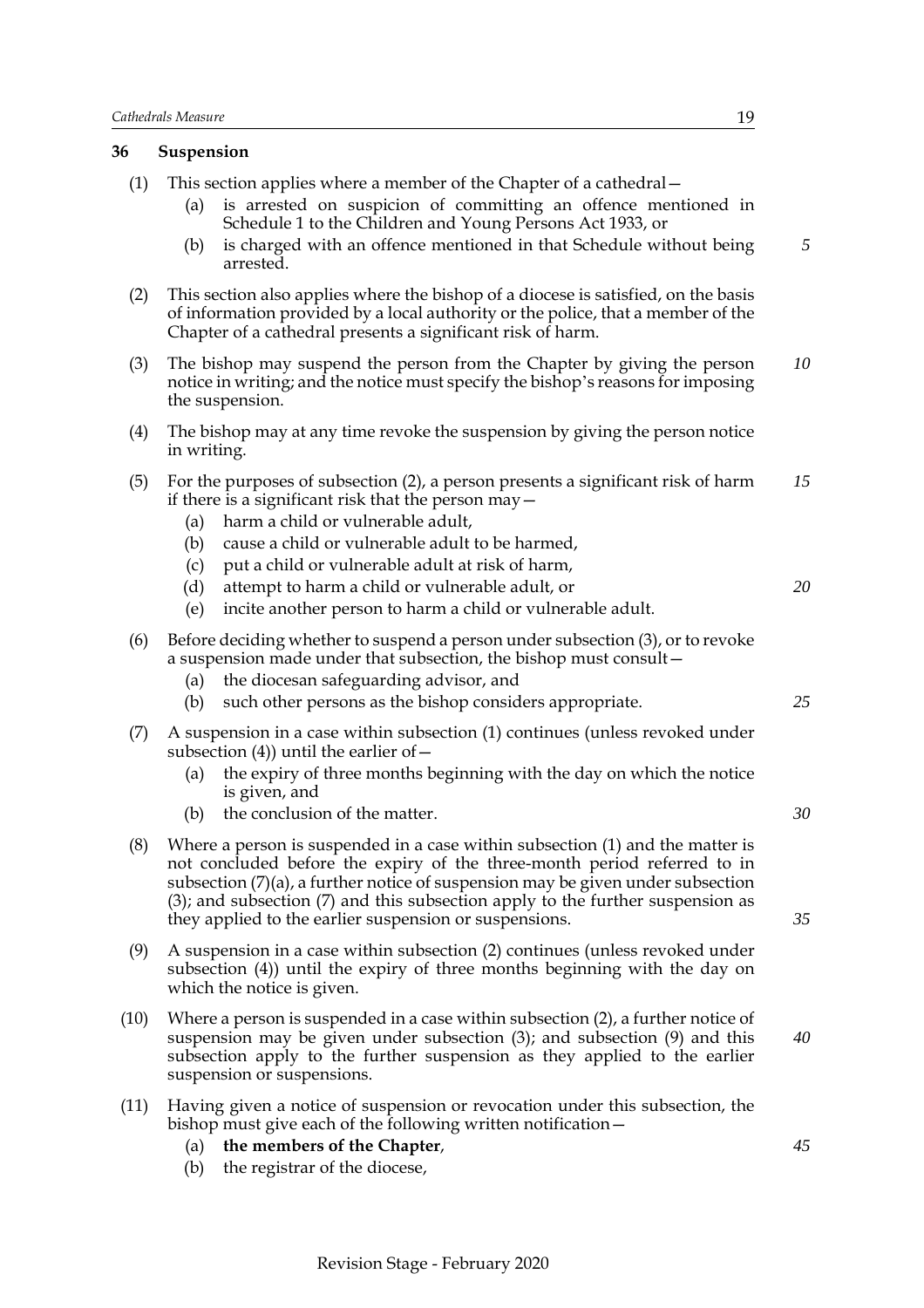- (c) the diocesan safeguarding advisor,
- (d) any person appointed by the Chapter to advise it on matters relating to safeguarding children and vulnerable adults, and
- (e) such other persons as the bishop considers appropriate.
- (12) The registrar must file a notification given under subsection (11)(b) in the diocesan registry. *5*
- (13) For the purposes of this section, a matter is concluded when—
	- (a) a decision is taken not to charge the person with the offence in question, or
	- (b) where the person is charged with the offence, the proceedings for the offence are concluded. *10*

#### <span id="page-23-0"></span>**37 Appeal against suspension**

- (1) A person who is given a notice of suspension under section 36(3) may appeal against the suspension in accordance with rules for the time being in force under section 83 of the Ecclesiastical Jurisdiction and Care of Churches Measure 2018.
- (2) An appeal under this section must be made to the president of tribunals (as to whom, see section 4 of the Clergy Discipline Measure 2003).
- (3) On an appeal under this section, the president of tribunals may, within 28 days following the lodging of the appeal, either confirm or revoke the suspension.

*20*

*25*

*35*

*15*

### <span id="page-23-3"></span><span id="page-23-1"></span>**38 Sections 35 and 36: interpretation**

- (1) In sections  $35$  and  $36-$ 
	- "barred list" has the same meaning as in the Safeguarding Vulnerable Groups Act 2006;
	- "child" means a person aged under 18;
	- "diocesan safeguarding advisor" means the person appointed as such under Canon C 30 for the diocese in question;
	- "vulnerable adult" has the same meaning as in the Safeguarding and Clergy Discipline Measure 2016.
- (2) A reference in those sections to an offence mentioned in Schedule 1 to the Children and Young Persons Act 1933 is a reference to an offence which is— *30*
	- (a) mentioned in that Schedule as amended, extended or applied from time to time, or
	- (b) treated by an enactment (whenever passed or made) as if it were mentioned in that Schedule.

#### *Parish church cathedrals*

### <span id="page-23-2"></span>**39 Modification of Church Representation Rules, etc.**

- (1) This section applies in the case of a cathedral which is, or part of which is, a parish church.
- (2) A reference in this Measure to a cathedral which is, or part of which is, a parish church, is a reference to a cathedral, or part of a cathedral, in respect of which *40*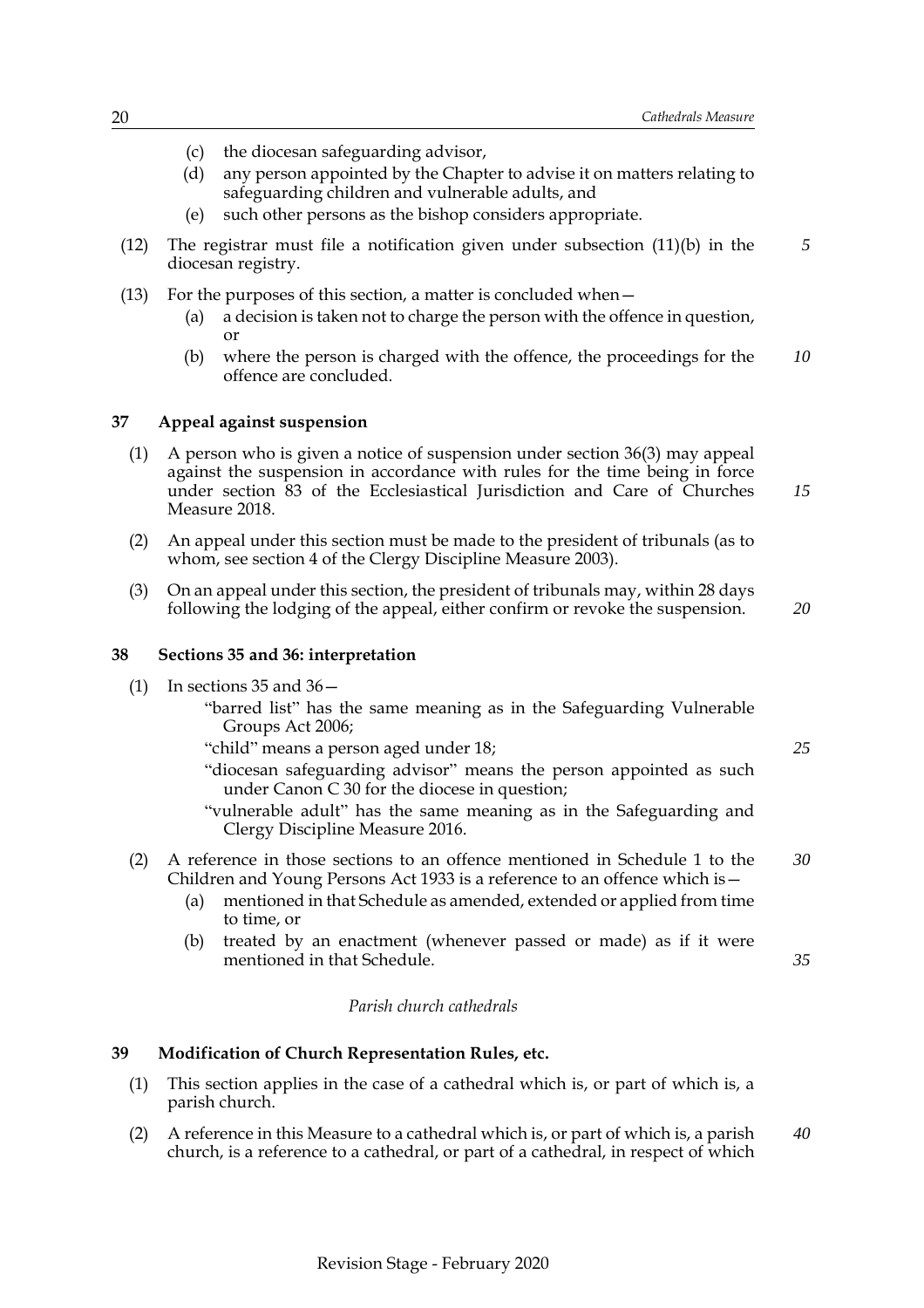there was no corporate body known as the dean and chapter, immediately before the original appointment date under the Cathedrals Measure 1999.

- (3) In their application to the parish concerned, the Church Representation Rules have effect as if—
	- (a) for each reference to the PCC or its secretary there were substituted a reference to the Chapter of the cathedral or its clerk,
	- (b) Rules  $M1(3)(d)$ ,  $M5(4)$  to (8) and  $M6(1)(b)$ , (2) and (7) were omitted,
	- (c) Rule M8 was disapplied in relation to the PCC,
	- (d) Rules M14 to M42 were omitted, and
	- (e) despite Rule M1(2)(b) and (3), every residentiary canon of the cathedral and other clerk in Holy Orders holding office in the cathedral were entitled to attend any annual or special parochial church meeting of the parish and to take part in its proceedings, whether or not the canon or other clerk is resident in the parish. *10*
- (4) In its application to the parish concerned, the Parochial Church Councils (Powers) Measure 1956 has effect as if— *15*
	- (a) for each reference to the PCC there were substituted a reference to the Chapter, and
	- (b) sections  $3, 5(1), 6, 6A, 7(1)(iii)$  and (iv) and (2), 8 and 9 were omitted.
- <span id="page-24-0"></span>(5) "PCC" means parochial church council.

### **40 Scheme for cathedral to cease to be parish church**

- (1) The Church Commissioners may, at the request of the Chapter of a cathedral which is or part of which is a parish church, make a scheme to provide for the cathedral or part to cease to be a parish church.
- (2) A scheme under this section may make provision—
	- (a) for any matter for which provision may be made in a pastoral scheme under Part 3 of the Mission and Pastoral Measure 2011;
	- (b) to transfer functions, property or liabilities;
	- (c) to amend the constitution or statutes;
	- (d) to modify the Church Representation Rules, the Parochial Church Councils (Powers) Measure 1956 or the Churchwardens Measure 2001. *30*
- (3) A scheme under this section must include provision as to responsibility for the exercise of the power to appoint the dean.
- (4) A scheme under this section may include consequential, supplementary, incidental or transitional provision.

#### *Removal from office, etc.*

### <span id="page-24-1"></span>**41 Removal from office**

(1) After section 3 of the Ecclesiastical Offices (Terms of Service) Measure 2009, insert—

#### **"3A Removal from cathedral office after disqualification as charity trustee** *40*

(1) This section applies in the case of an office holder referred to in section  $1(1)(d)$  who –

*5*

*20*

*25*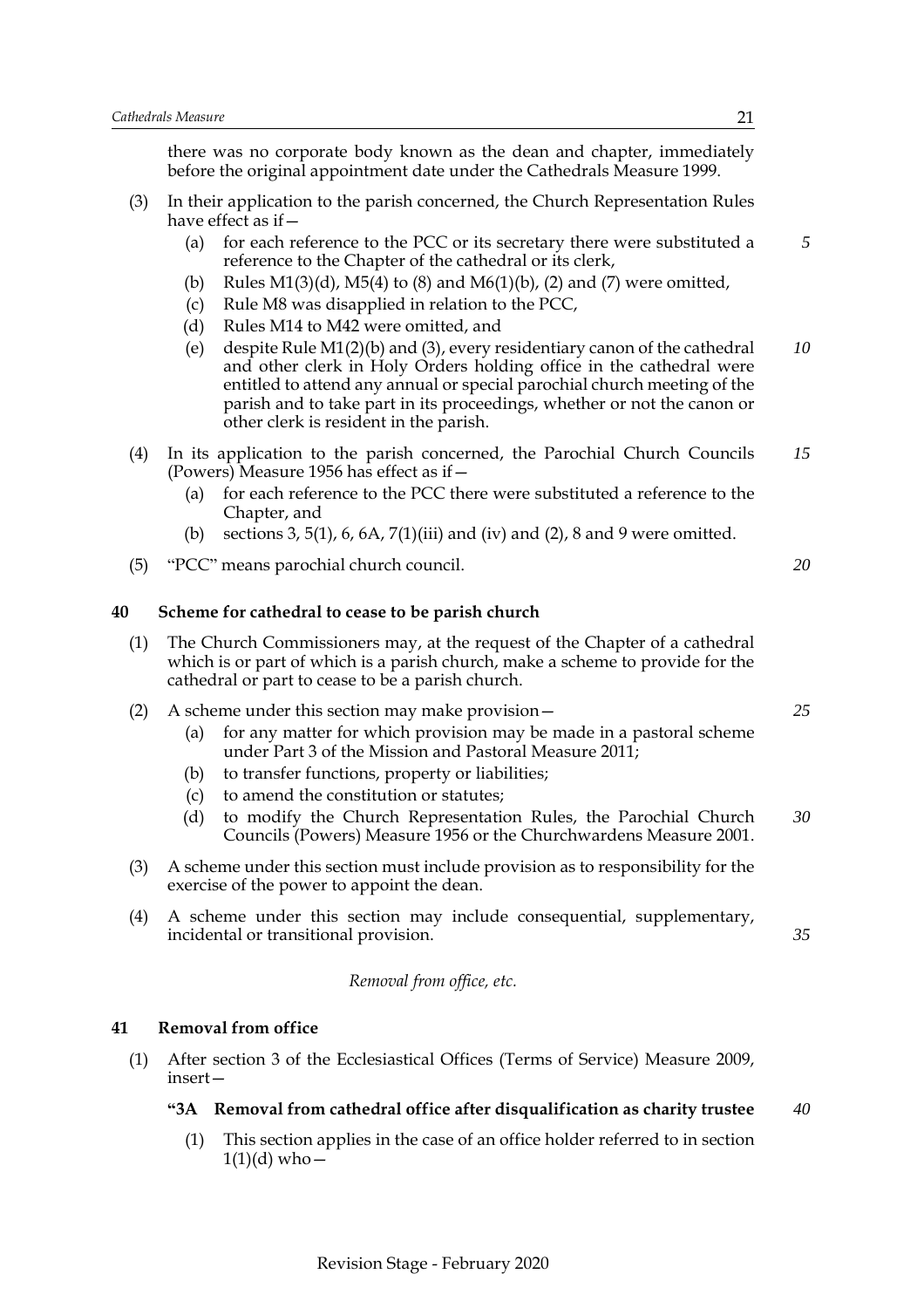*10*

*40*

- (a) by virtue of that office, is a charity trustee of the Chapter of a cathedral, but
- (b) is disqualified from being a charity trustee under the Charities Act 2011.
- (2) The bishop of the diocese must, **by notice in writing**, remove the person from the office.
- (3) But the duty under subsection  $(2)$  does not arise unless and until  $-$ 
	- (a) any appeal against the disqualification under the Charities Act 2011 is dismissed or abandoned or the period for bringing an appeal expires without an appeal being brought, and
	- (b) **subject to subsection (4)**, the period of three months beginning with the date on which the disqualification takes effect expires without a waiver of the disqualification under the Charities Act 2011 being granted or applied for.
- (4) **If, at the end of the three-month period referred to in subsection (3)(b), an application for a waiver of the disqualification has been made but not yet determined, the duty under subsection (2) does not arise unless and until the application is refused.** *15*
- (5) The duty under subsection (2) must be complied with as soon as reasonably practicable and in any event before the end of 30 days beginning with the day on which the duty arises in accordance with subsection (3) **or (4)**. *20*
- (6) **The bishop must suspend the person from office for a period which begins when the disqualification takes effect and ends—**
	- (a) **if the duty under subsection (2) arises, when the duty is complied with;** *25*
	- (b) **if the duty under subsection (2) does not arise because an appeal of the kind mentioned in subsection (3)(a) is allowed, when the appeal is allowed;**
	- (c) **if the duty under subsection (2) does not arise because an application of the kind referred to in subsection (3)(b) is granted, when the application is granted.** *30*
- (7) **The bishop of the diocese, having complied with the duty under subsection (2), must give a copy of the notice under that subsection to the archbishop of the province in which the diocese is situated and to the registrar of the diocese**. *35*
- **3B Suspension of dean or residentiary canon**

**Where a dean or residentiary canon is suspended under section 76(3) of the Charities Act 2011, the bishop of the diocese must suspend the person from office until the end of the period of the suspension under section 76(3) of that Act (including any extensions of that period)."**

- (2) In section 3 of that Measure (duration of appointments), in subsection (3)(f), after "subsection (1) above" insert "or section 3A of this Measure".
- (3) Nothing in this Measure, so far as relating to membership of the Chapter of a cathedral, affects the application of any enactment providing for the *45*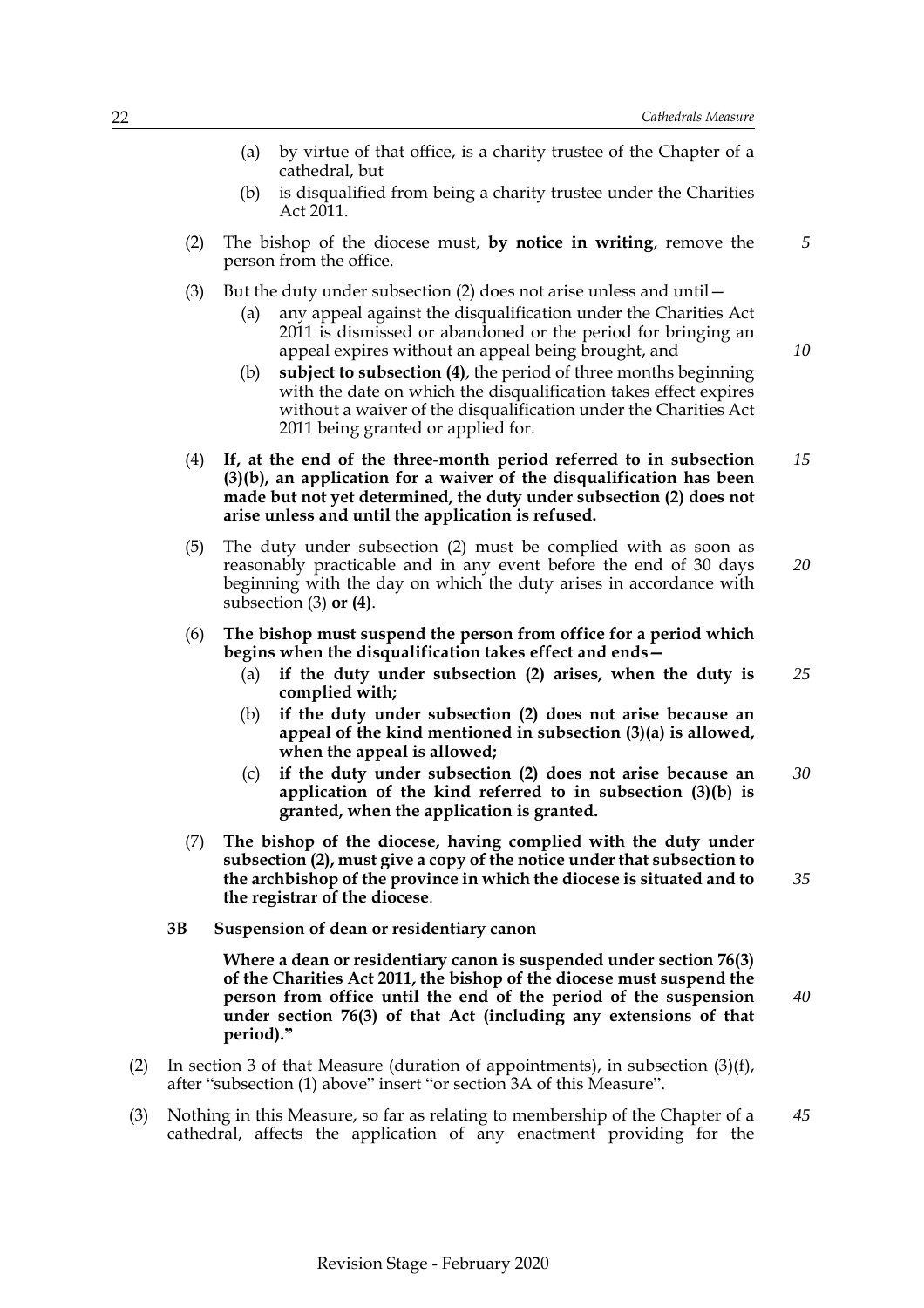disqualification of a person from being a charity trustee (and, accordingly, from being a member of the Chapter of a cathedral).

(4) The amendment made by subsection (1) applies in a case where, immediately before the commencement of that subsection, a person is disqualified from being a charity trustee under the Charities Act 2011 (as well as in a case where a person becomes so disqualified after that commencement).

### <span id="page-26-0"></span>**42 Termination of senior management role following disqualification**

- (1) **This section applies where a chief officer or another person employed by the Chapter with senior management functions—**
	- (a) **is disqualified under the Charities Act 2011 from being a charity trustee, and** *10*
	- (b) **is, accordingly, also disqualified by virtue of section 178(3) or 181A(3) of that Act from employment by the Chapter with senior management functions.**

### (2) **The person's employment by the Chapter is terminated when—**

- (a) **any appeal against the disqualification under that Act is dismissed or abandoned or the period for bringing an appeal expires without an appeal having been brought, and**
- (b) **the period of three months beginning with the date on which the disqualification takes effect expires without a waiver of the disqualification under that Act being granted or applied for.** *20*
- (3) **The references to "senior management functions" are to be read with section 178(4) or 181A(4) (as the case may be) of the Charities Act 2011.**

### *Church Commissioners*

### <span id="page-26-1"></span>**43 Exemption from liability in damages**

- (1) Neither the Church Commissioners nor a person who is, or is acting as, a member, officer or member of staff of the Church Commissioners is to be liable in damages for anything done or omitted in the discharge or purported discharge of the Church Commissioners' functions under this Measure.
- (2) Subsection (1) does not apply if the act or omission is shown to have been in bad faith. *30*

#### *Interpretation*

### <span id="page-26-2"></span>**44 Interpretation**

- (1) In this Measure—
	- "architect" means a person registered under the Architects Act 1997; "bishop", in relation to a cathedral, means the bishop of the diocese of which that cathedral is the cathedral;
	- "cathedral church building" has the meaning given in section 4(2); "cathedral community", in relation to a cathedral, means—

*35*

*15*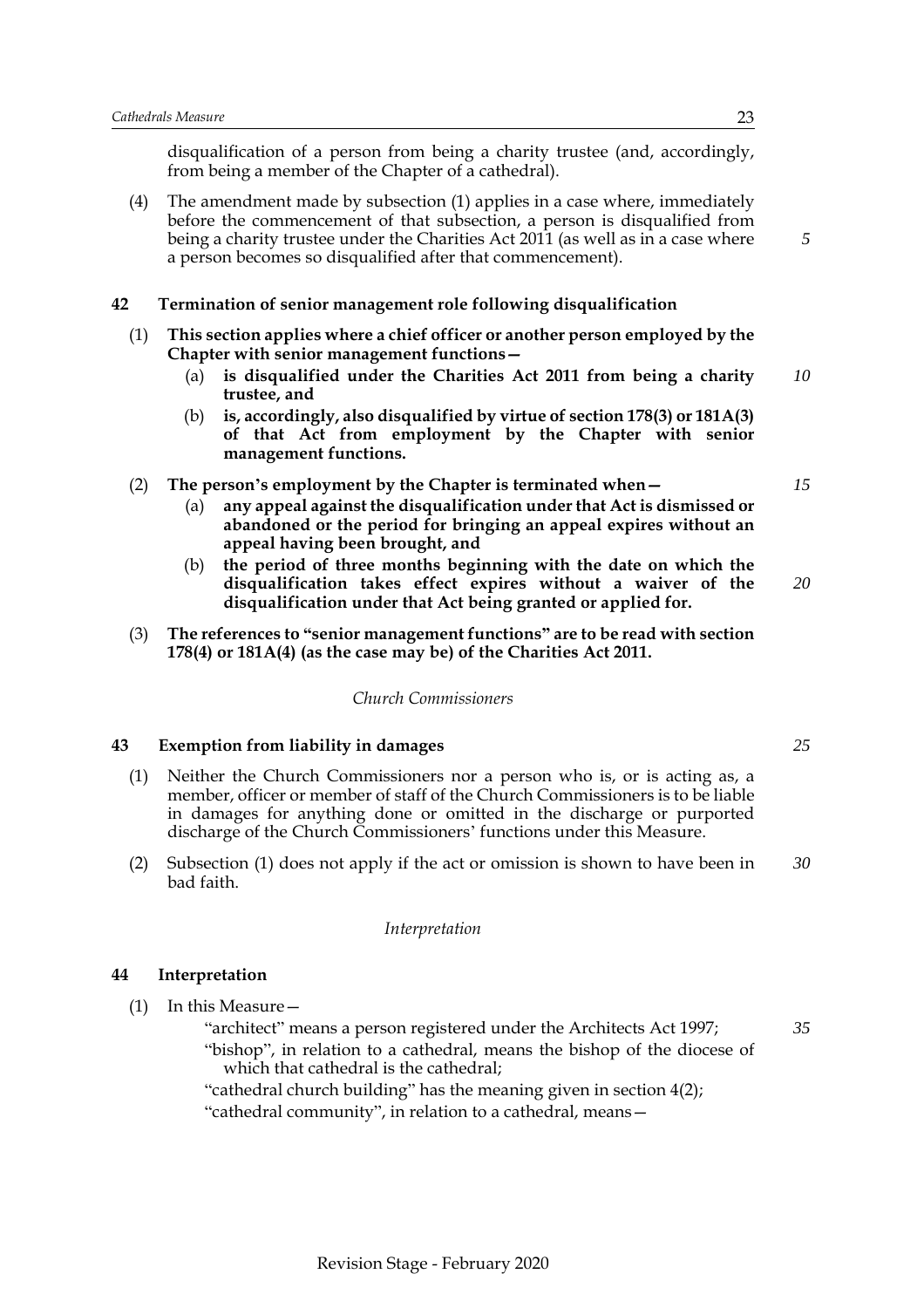|     | persons over the age of 16 who worship regularly in the<br>(a)<br>cathedral or are engaged in work or service connected with the<br>cathedral in a regular capacity, and                                                                                                                                                |    |
|-----|-------------------------------------------------------------------------------------------------------------------------------------------------------------------------------------------------------------------------------------------------------------------------------------------------------------------------|----|
|     | such other persons as the statutes of the Chapter of the<br>(b)<br>cathedral may specify as members of the cathedral community;                                                                                                                                                                                         | 5  |
|     | "cathedral duties", in relation to a cathedral, means duties (whether in the<br>cathedral or the diocese) which should, in the opinion of the Chapter<br>after consultation with the bishop, be performed in or from the<br>cathedral;                                                                                  |    |
|     | "chief officer" has the meaning given in section 5(3);                                                                                                                                                                                                                                                                  | 10 |
|     | "consent" means written consent;                                                                                                                                                                                                                                                                                        |    |
|     | "constitution", in relation to a cathedral, is to be read with section 4(4);                                                                                                                                                                                                                                            |    |
|     | "dean" is to be read with section 12(5);                                                                                                                                                                                                                                                                                |    |
|     | "emolument" includes a direct or indirect benefit of any nature;                                                                                                                                                                                                                                                        |    |
|     | "diocesan board of finance", in relation to a cathedral, means the diocesan<br>board of finance for the diocese of which that cathedral is the cathedral;                                                                                                                                                               | 15 |
|     | "diocese", in relation to a cathedral, is a reference to the diocese of which<br>that cathedral is the cathedral;                                                                                                                                                                                                       |    |
|     | "ecclesiastical exemption" means the exemption under Article 6(a) of the<br>Ecclesiastical Exemption (Listed Buildings and Conservation Areas)<br>(England) Order 2010;                                                                                                                                                 | 20 |
|     | "executive member" is to be read with paragraph 1 of Schedule 1;                                                                                                                                                                                                                                                        |    |
|     | "function" means power or duty;                                                                                                                                                                                                                                                                                         |    |
|     | "land" includes corporeal or incorporeal hereditaments of any tenure and<br>references to acquiring or disposing of land are to be read with<br>subsections $(3)$ and $(4)$ ;                                                                                                                                           | 25 |
|     | "non-executive member" is to be read with paragraph 1 of Schedule 1;                                                                                                                                                                                                                                                    |    |
|     | "original appointment date" under the Cathedrals Measure 1999, in<br>relation to a cathedral, means the date appointed in the case of that<br>cathedral under section $38(2)$ of that Measure (and referred to in that<br>Measure as "the relevant date");                                                              | 30 |
|     | "permanent endowment", in relation to a cathedral, is to be read with<br>section 353(3) of the Charities Act 2011;                                                                                                                                                                                                      |    |
|     | "property" includes a thing in action and any interest in real or personal<br>property and references to acquiring or disposing of property are to be<br>read with subsections $(3)$ and $(4)$ ;                                                                                                                        | 35 |
|     | "residentiary canon" includes a stipendiary canon;                                                                                                                                                                                                                                                                      |    |
|     | "statutes", in relation to a cathedral, is to be read with section 6(7);                                                                                                                                                                                                                                                |    |
|     | "surveyor" means a member of the Royal Institution of Chartered<br>Surveyors qualified as a chartered building surveyor.                                                                                                                                                                                                | 40 |
| (2) | A reference in this Measure to a cathedral which is, or part of which is, a parish<br>church is to be read with section 39(2).                                                                                                                                                                                          |    |
| (3) | A reference in this Measure to acquiring property, in relation to a cathedral, is<br>a reference to acquiring property for any purpose connected with the cathedral<br>and to acquiring it whether by gift or otherwise; and a reference to acquiring<br>property by gift includes a reference to acquiring it by will. | 45 |
| (4) | A reference in this Measure to disposing of land is a reference to selling,<br>granting a lease or tenancy or licence of, exchanging, mortgaging or charging                                                                                                                                                            |    |

the land or dedicating it for the purposes of a highway.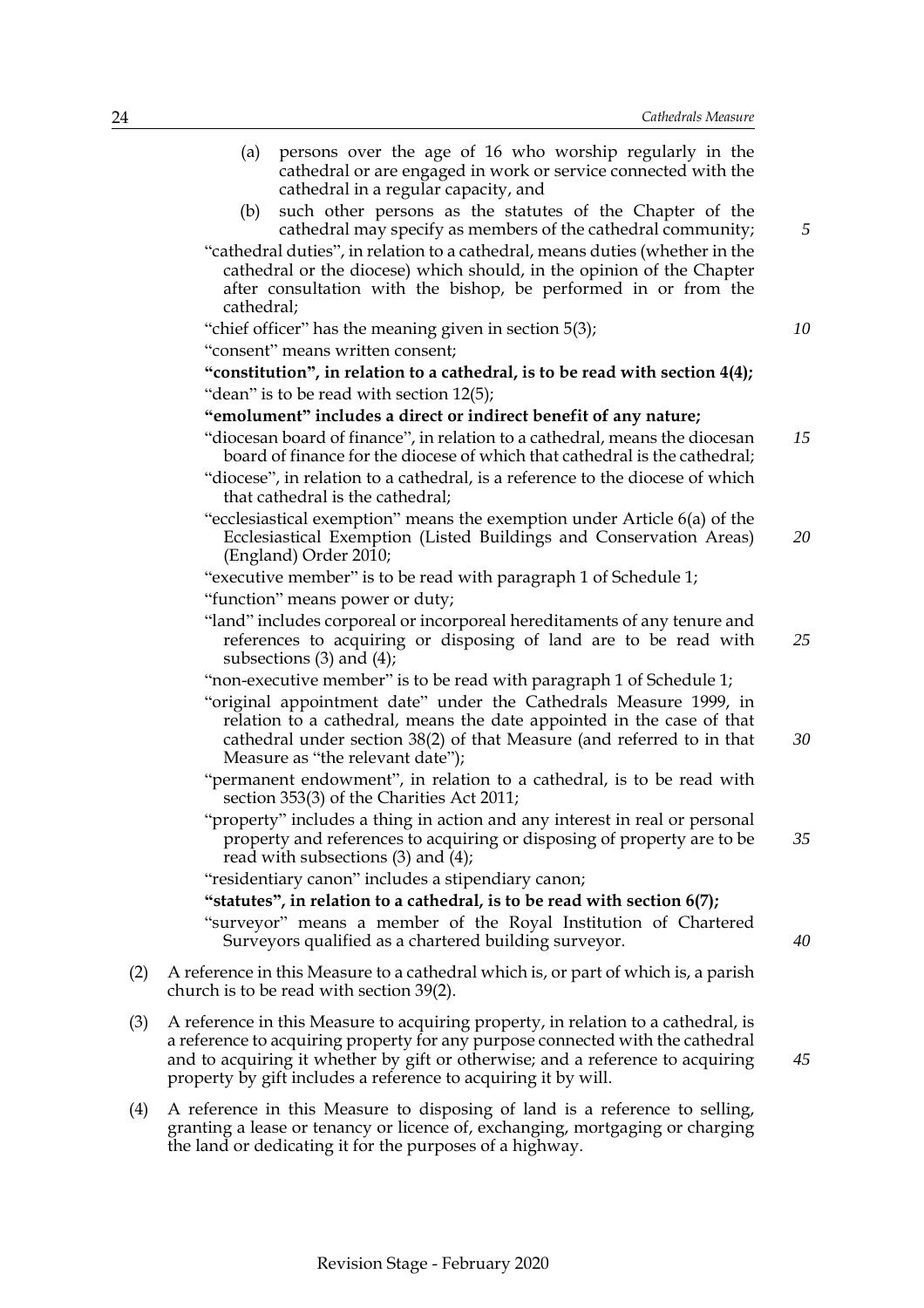- (5) In the application of this section to the diocese of Leeds, subsection (1) has effect as if—
	- (a) in the definition of "cathedral duties", at the end there were inserted "and includes a reference to duties carried out in the parish church of Saint Peter, Leeds", and
	- (b) in the definitions of "bishop", "diocesan board of finance" and "diocese", for "the cathedral" there were substituted "one of the cathedrals".

#### *Transitional provisions*

### <span id="page-28-0"></span>**45 Preparatory steps by Councils**

- (1) The Council of each cathedral must act so as to secure the revision of the constitution and statutes in readiness for the implementation of this Measure; and to secure that objective, the Council must act in accordance with sections 30 to 33 as modified by section 51(2).
- (2) If, before the passing of this Measure, the Council of a cathedral has taken steps which it considers necessary or appropriate for securing the objective under subsection (1), those steps are to be treated as if they had been taken in compliance with subsection (1) after the passing of this Measure. *15*
- (3) **If the Church Commissioners are satisfied that the Council of a cathedral has secured the objective under subsection (1), they must certify to the Charity Commission and to the Chapter that—**
	- (a) **the constitution and statutes have been revised in readiness for the implementation of this Measure,**
	- (b) **the provisions of this Measure specified in the certificate will come into force in relation to the cathedral on the day on which the revised constitution and statutes take effect (as to which see, section 51(3)), and**
	- (c) **the charity provisions (as to which, see section 51(6)) will come into force in relation to the cathedral on the date specified in the certificate.**
- (4) **The date certified under subsection (3)(c) must be—**
	- (a) **no earlier than three months after the date on which the revision of the constitution and statutes was completed, and**
	- (b) **no later than 31 March 2023.**
- (5) **A certificate for the purposes of subsection (3)(c) may be given after the certificate for the purposes of subsection (3)(a) and (b) is given.** *35*
- (6) **If, in the opinion of the Church Commissioners, there is an unreasonable delay on the part of the Council of a cathedral in taking steps to secure the objective under subsection (1), the Church Commissioners may themselves act in accordance with sections 30 to 33 so as to secure the objective; and for that purpose, those sections have effect as if—**
	- (a) **any reference to the Chapter were a reference to the Church Commissioners, except in section 33(3) and (4),**
	- (b) **in each of sections 30(1) and 32(1), the requirement for the consent of the Church Commissioners were omitted,**
	- (c) **in section 30, subsections (4) and (6) were omitted, and**

*40*

*10*

*5*

*20*

*25*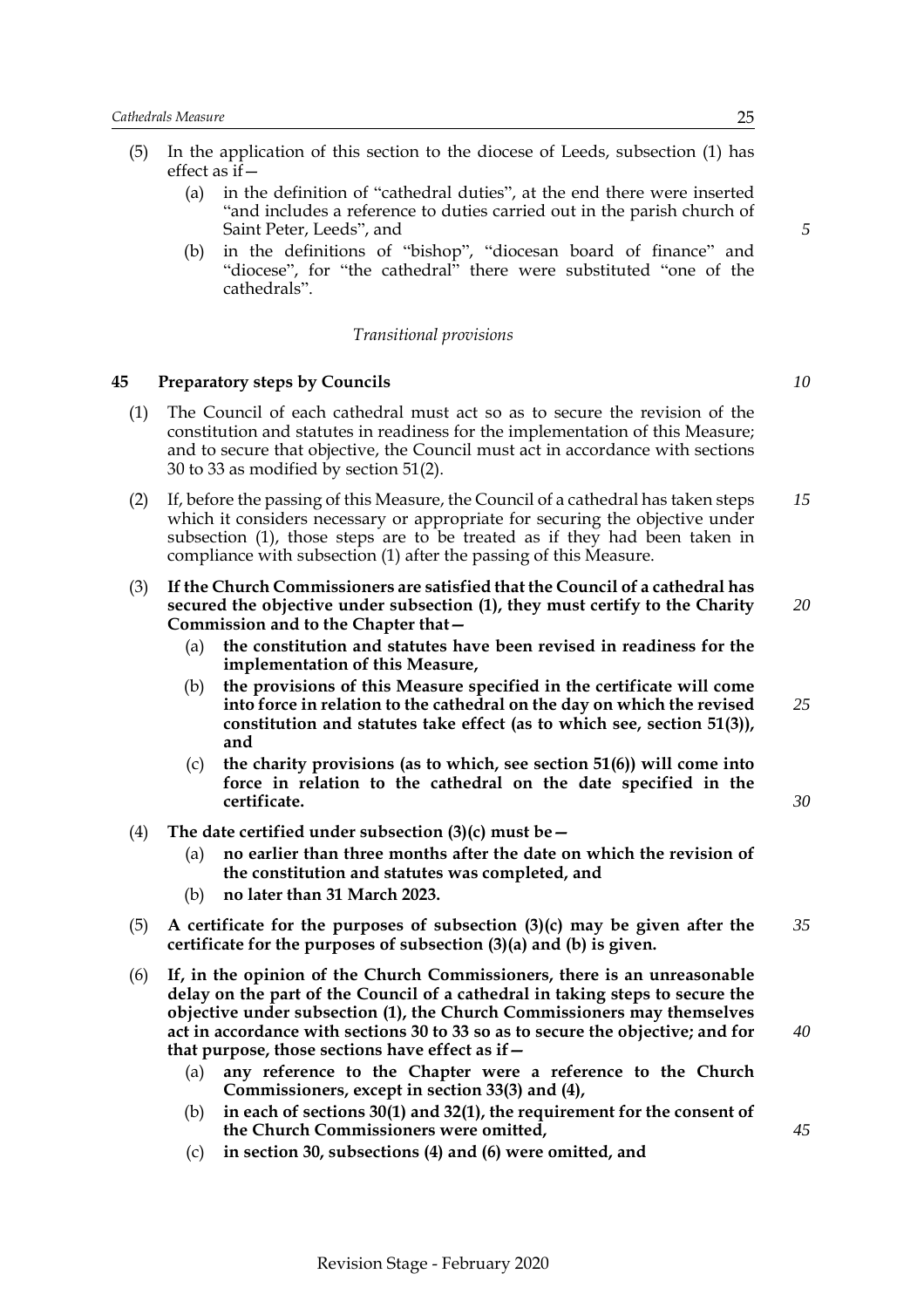- (d) **in section 31 there were also a requirement for the notice under subsection (2) of that section to be sent to the Chapter and the administrator of the cathedral.**
- (7) **The Chapter may appeal to the archbishop of the province against a decision by the Church Commissioners to act under subsection (6); and the archbishop's decision is final.**
- (8) Subsections (1) and (2) do not affect the operation of section 13 of the Interpretation Act 1978 (anticipatory exercise of powers) in relation to this Measure.

### <span id="page-29-0"></span>**46 Transfer of trust property**

- (1) The trusteeship of the property specified in the Table in Schedule [4,](#page-39-0) being property held by the Church Commissioners on trust in connection with the cathedral so specified, is transferred by virtue of this section on the transfer date for the Chapter to hold for the cathedral's general purposes.
- (2) The "transfer date" is the date on which the constitution and statutes, as revised in pursuance of section 45, take effect. *15*
- (3) A transfer by virtue of this section is made free from any restriction on the expenditure of capital which was in force immediately before the transfer.
- (4) On a transfer by virtue of this section, the Church Commissioners are discharged from the trust.

### **47 Saving for existing interests**

<span id="page-29-1"></span>No provision of this Measure or of an instrument made under section 30 is to be taken as adversely affecting the tenure of office or right to a pension of a person who, immediately before the commencement of the provision, was holding or had held a freehold or other office conferring fixity of tenure in a cathedral unless, by an instrument in writing under his or her hand, the person agrees to be bound by the provision.

### *Consequential amendments and repeals*

#### <span id="page-29-2"></span>**48 Consequential amendments**

- (1) Schedule [5](#page-40-0) (which makes consequential amendments) has effect.
- (2) The amendments made by Part 2 of that Schedule (procedural rules) do not affect the power to make further provision amending or revoking the provision made by any of the amendments.

#### <span id="page-29-3"></span>**49 Repeals**

- (1) The Cathedrals Measure 1999 is repealed, except for sections 39(1) and 40 and Schedule 2. *35*
- (2) In consequence of that, the following provisions are repealed—
	- (a) in the Trustee Act 2000, in Schedule 2, paragraph 57 and the preceding cross-heading;

*10*

*5*

*20*

*25*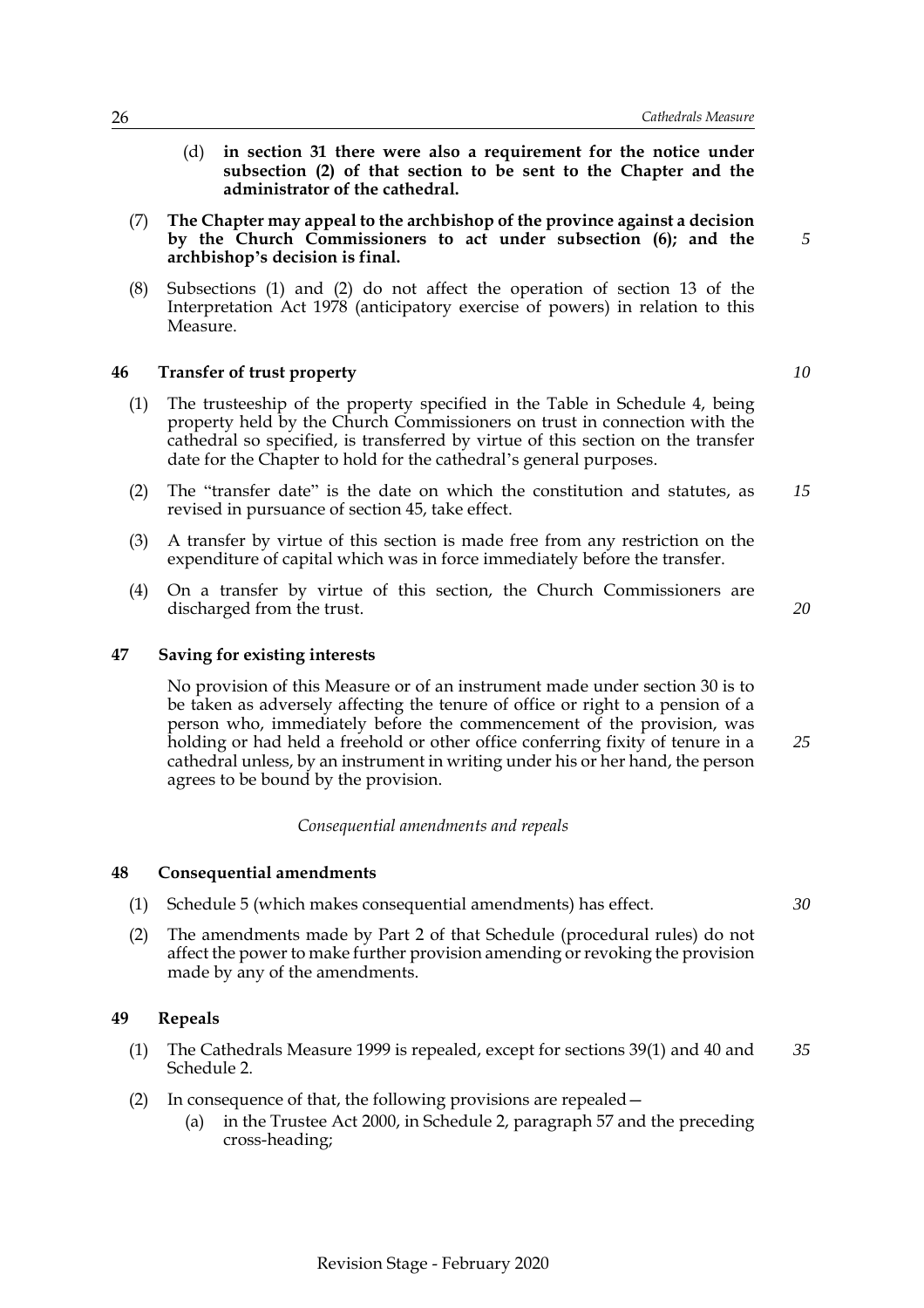- (b) in the Care of Cathedrals (Amendment) Measure 2005, in Schedule 3, paragraphs 7 to 10 and the preceding cross-heading;
- (c) in the Charities Act 2006, in Schedule 8, paragraph 196 and the preceding cross-heading;
- (d) in the Ecclesiastical Offices (Terms of Service) Measure 2009, section 11(8);
- (e) in the Charities Act 2011, in Schedule 7, paragraphs 82 to 85 and the preceding cross-heading;
- (f) in the Church of England (Miscellaneous Provisions) Measure 2014, section 14 and Schedule 1;
- (g) in that Measure, in Schedule 2, paragraph 14 and the preceding crossheading;
- (h) in the Church of England (Miscellaneous Provisions) Measure 2018, section 13(1) and (2).
- (3) In the Dioceses of Bradford, Ripon and Leeds and Wakefield Reorganisation Scheme 2013, Part 1 of Schedule 2 (which modifies the Cathedrals Measure 1999 in relation to the diocese of Leeds) is revoked. *15*

### *Final*

### <span id="page-30-0"></span>**50 Application and extent**

- (1) This Measure applies to cathedrals in England only but does not apply to the cathedral church of Christ in Oxford. *20*
- (2) An amendment or repeal made by this Measure has the same extent as the provision being amended or repealed.

#### <span id="page-30-1"></span>**51 Commencement**

- (1) The following provisions come into force on the day on which this Measure is passed— *25*
	- (a) sections 30 to 33 **(other than sections 30(3), 32(2) and 33(4) and (5))** (amendment of governing instruments);
	- (b) **section 44 (interpretation), so far as necessary for the purposes of any other provision which comes into force under this subsection;**
	- (c) sections 45 and 47 (preparatory steps and savings);
	- (d) section 49(1) (repeal), so far as relating to Part 3 of the Cathedrals Measure 1999 (revision of constitution and statutes);
	- (e) section 50 (application and extent);
	- (f) this section;
	- (g) **section 52 (short title)**.
- (2) Pending the commencement under subsection (3) of the remaining provisions of this Measure **other than the charity provisions (as to which see subsection (6))**, sections 30 to 33 have effect as if any reference to the Chapter of a cathedral were a reference to the Council established for the cathedral under sections 2 and 3 of the Cathedrals Measure 1999.
- (3) The remaining provisions of this Measure**, other than the charity provisions and section 49 (in so far as it is not already in force),** come into force in relation to a cathedral on the day on which the constitution and statutes, amended

*5*

*10*

*30*

*35*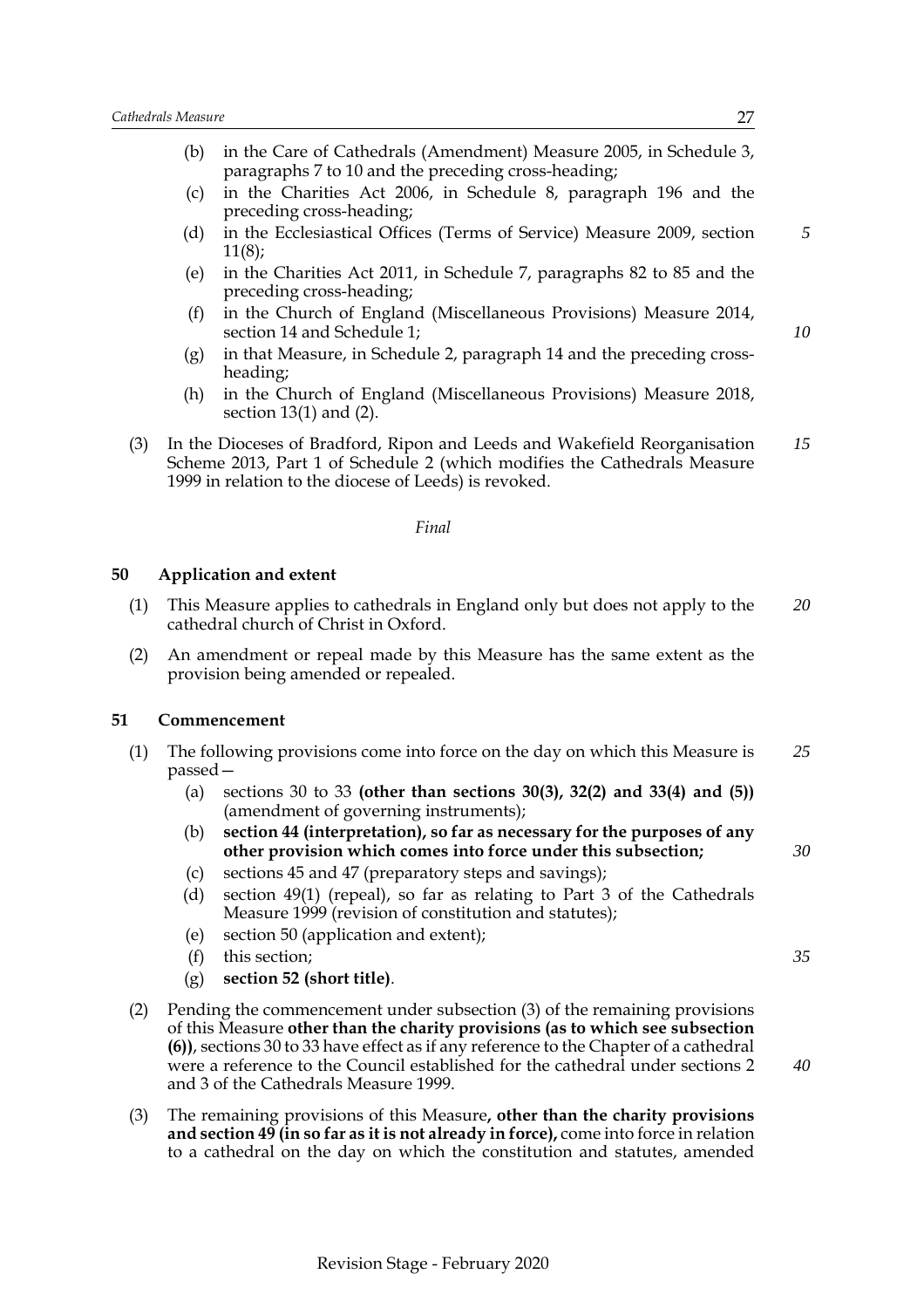*30*

*35*

*40*

*45*

under sections 30 to 33 as modified by subsection (2) of this section **or by section 45(6)**, take effect; **and on that day the Cathedrals Measure 1999, other than section 17A and Schedule 1, ceases to apply to the cathedral.**

- (4) **Pending the commencement of the charity provisions in relation to a cathedral—**
	- (a) **section 11(11) does not have effect in relation to the cathedral,**
	- (b) **paragraph 2 of Schedule [1](#page-33-0) has effect in relation to the cathedral as if—**
		- (i) **in sub-paragraph (1), for the words "a waiver under that Act which is applicable to membership of the Chapter" there were substituted "such waiver as the bishop may grant by notice in writing", and** *10*
		- (ii) **after sub-paragraph (1) there were inserted—**
			- "(1A) **Before deciding whether to grant a waiver under sub-paragraph (1), the bishop must consult—**
				- (a) **the diocesan safeguarding advisor, and** *15*
				- (b) **such other persons as the bishop considers appropriate.**
				- (1B) **On granting a waiver under sub-paragraph (1), the bishop must give a copy of the notice to the registrar of the diocese; and the registrar must file the copy in the diocesan registry.", and** *20*
	- (c) **paragraph 4(2), (4) and (5) of Schedule [1](#page-33-0) has effect in relation to the cathedral as if the reference to a charity trustee were omitted.**
- (5) **The charity provisions come into force in relation to a cathedral on the day certified in relation to that cathedral under section 45(3)(c); and on that day section 17A of and Schedule 1 to the Cathedrals Measure 1999 cease to apply to the cathedral.** *25*
- (6) **The "charity provisions" are—**
	- (a) **section 7 (application of the Charities Act 2011);**
	- (b) **section 8(10) (decisions of Charity Commission);**
	- (c) **section 21(6) and (7) (disposal of land in compliance with Charities Act);**
	- (d) **section 23(6) and (7) (total return investment);**
	- (e) **section 30(3) (regulated amendments to statutes);**
	- (f) **section 32(2) (regulated amendments to constitution);**
	- (g) **section 33(4) and (5) (filing amended constitution with Charity Commission);**
	- (h) **section 41 (removal from office on disqualification as charity trustee);**
	- (i) **section 42 (removal from senior management role on disqualification as charity trustee);**
	- (j) **in Schedule [1](#page-33-0), paragraph 4(6) (disapplication of section 185 of Charities Act)**;
	- (k) **in Schedule [5,](#page-40-0) paragraph 29 (repeal of provision in Church of England (Miscellaneous Provisions) Measure 2010 that cathedral corporate body not charity).**
- (7) **Section 49 (in so far as it is not already in force) comes into force on the first day on which the charity provisions are in force in relation to each cathedral.**

Revision Stage - February 2020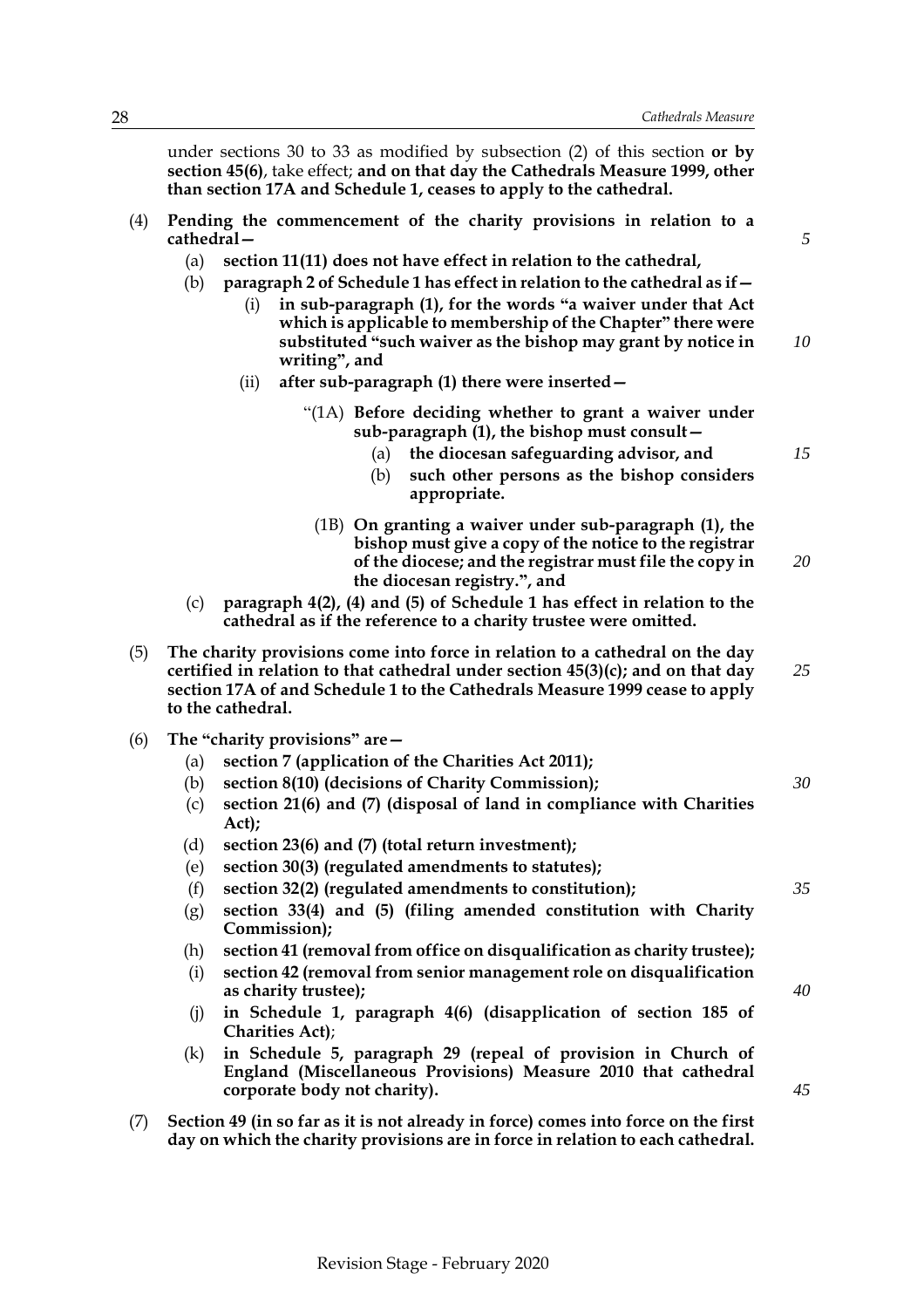- (8) The Archbishops' Council must, in the case of each cathedral, publish in such manner as they consider appropriate—
	- (a) **notice of the date on which the provisions of this Measure other than the charity provisions and section 49 (in so far as it is not already in force) come into force under subsection (3) of this section**;
	- (b) **notice of the date on which the charity provisions come into force under subsection (5) of this section.**
- (9) The Archbishops of Canterbury and York may by order jointly make transitional, transitory or saving provision in connection with the commencement of a provision of this Measure.
- (10) The power to make an order under this section is exercisable by statutory instrument; and the Statutory Instruments Act 1946 applies as if the order had been made by a Minister of the Crown and as if this Measure were an Act of Parliament.

### **52 Short title**

<span id="page-32-0"></span>This Measure may be cited as the Cathedrals Measure 202-.

*10*

*15*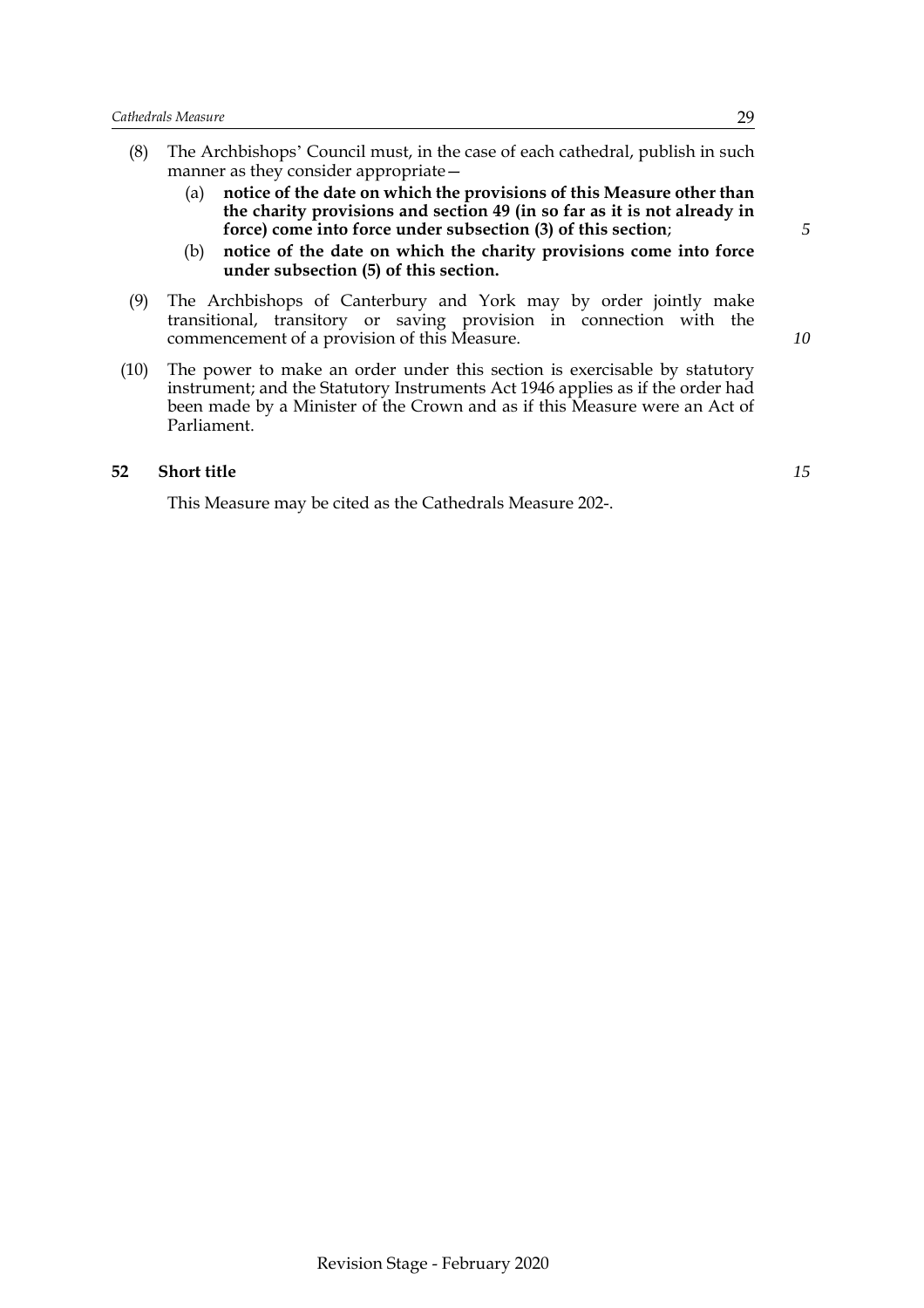# SCHEDULES

### <span id="page-33-0"></span>SCHEDULE 1 Section [2\(](#page-4-1)5)

## THE CHAPTER OF A CATHEDRAL

# <span id="page-33-1"></span>*Membership*

| the dean of the cathedral,<br>(a)<br>the residentiary canons of the cathedral, and<br>(b)<br>such other persons as are appointed or elected in accordance with<br>(c)<br>this Schedule.                                           | 5                                                                                                                                                                                                                                                                                                                                                                                                                                                                                                                                                                                                                                                                                                                                                                                                        |
|-----------------------------------------------------------------------------------------------------------------------------------------------------------------------------------------------------------------------------------|----------------------------------------------------------------------------------------------------------------------------------------------------------------------------------------------------------------------------------------------------------------------------------------------------------------------------------------------------------------------------------------------------------------------------------------------------------------------------------------------------------------------------------------------------------------------------------------------------------------------------------------------------------------------------------------------------------------------------------------------------------------------------------------------------------|
| "executive" members-<br>(a) the dean of the cathedral, and<br>each residentiary canon who carries out cathedral duties.<br>(b)                                                                                                    | 10                                                                                                                                                                                                                                                                                                                                                                                                                                                                                                                                                                                                                                                                                                                                                                                                       |
| "non-executive" members.                                                                                                                                                                                                          | 15                                                                                                                                                                                                                                                                                                                                                                                                                                                                                                                                                                                                                                                                                                                                                                                                       |
| members.                                                                                                                                                                                                                          |                                                                                                                                                                                                                                                                                                                                                                                                                                                                                                                                                                                                                                                                                                                                                                                                          |
| such larger number as is necessary to comply with sub-paragraph (4).                                                                                                                                                              |                                                                                                                                                                                                                                                                                                                                                                                                                                                                                                                                                                                                                                                                                                                                                                                                          |
| $2(7)(a)$ or $(b)$ .                                                                                                                                                                                                              | 20                                                                                                                                                                                                                                                                                                                                                                                                                                                                                                                                                                                                                                                                                                                                                                                                       |
|                                                                                                                                                                                                                                   |                                                                                                                                                                                                                                                                                                                                                                                                                                                                                                                                                                                                                                                                                                                                                                                                          |
|                                                                                                                                                                                                                                   |                                                                                                                                                                                                                                                                                                                                                                                                                                                                                                                                                                                                                                                                                                                                                                                                          |
| the person is disqualified from being a charity trustee under the<br>(a)<br>Charities Act 2011, and<br>the disqualification is not subject to a waiver under that Act which is<br>(b)<br>applicable to membership of the Chapter. | 25                                                                                                                                                                                                                                                                                                                                                                                                                                                                                                                                                                                                                                                                                                                                                                                                       |
| appointment to the Chapter.                                                                                                                                                                                                       | 30                                                                                                                                                                                                                                                                                                                                                                                                                                                                                                                                                                                                                                                                                                                                                                                                       |
| officer; and, accordingly, if a member of the Chapter is appointed as a chief<br>officer, the membership of the Chapter terminates on the appointment.                                                                            |                                                                                                                                                                                                                                                                                                                                                                                                                                                                                                                                                                                                                                                                                                                                                                                                          |
|                                                                                                                                                                                                                                   | (1) The members of the Chapter of a cathedral are $-$<br>(2) The following members of the Chapter are referred to in this Measure as the<br>(3) The other members of the Chapter are referred to in this Measure as the<br>(4) The Chapter must have more non-executive members than executive<br>(5) The Chapter must have at least eight members but no more than twelve or<br>(6) A majority of the non-executive members must come within paragraph<br>(7) At least two-thirds of the non-executive members must be lay persons.<br>Eligibility, etc.<br>(1) A person is not eligible to be a member of the Chapter if $-$<br>(2) Section 35 (safeguarding) makes other provision about disqualification from<br>(3) A person is not eligible to be a member of the Chapter if the person is a chief |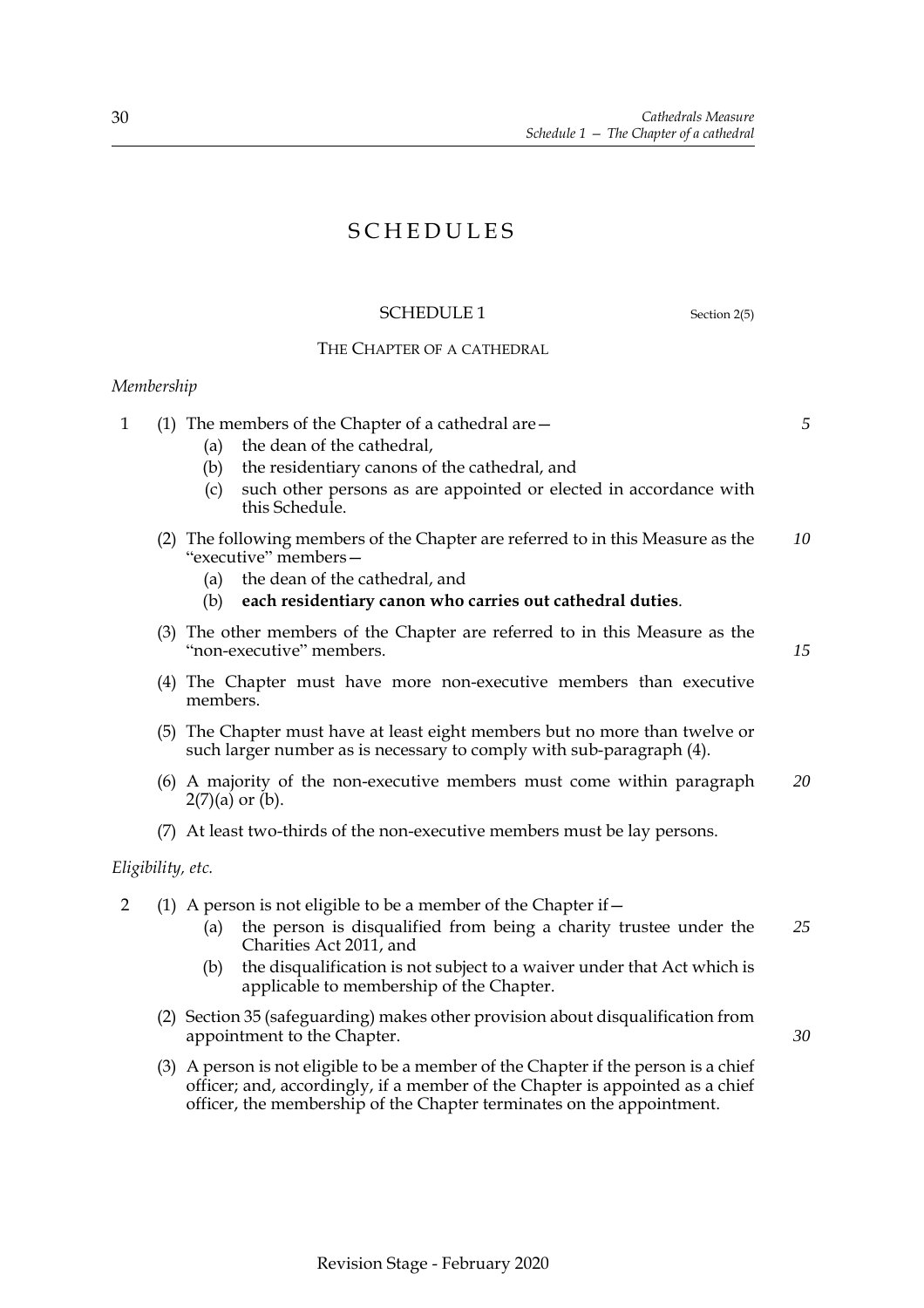*10*

*15*

*20*

*25*

*30*

*35*

*40*

(4) **But a chief officer who was a member of the Chapter in accordance with the Cathedrals Measure 1999 immediately before the commencement of this Schedule in relation to the cathedral may, in spite of sub-paragraph (3), continue to serve as such—** (a) **until the commencement of the charity provisions (see section [51\(](#page-30-1)6)), and** (b) **if the Chapter's application under section 35 of the Charities Act 2011 for registration as a charity includes a request for the chief officer to continue to serve as such and the request is agreed to, from the time when the request is agreed to.** (5) **Where the Chapter's application for registration as a charity includes a request of the kind mentioned in sub-paragraph (4)(b), a chief officer is entitled to serve in reliance on sub-paragraph (4) pending the decision on whether to agree to the request.** (6) **A person is not eligible to be a member of the Chapter unless the person is aged 16 or over.** (7) A person is eligible to be a non-executive member only if the person is **an actual communicant member (within the meaning given in Rule 83(2) of the Church Representation Rules)** of—

- (a) the Church of England,
- (b) a Church in communion with it, or
- (c) a Church which is not in communion with it but subscribes to the doctrine of the Holy Trinity.
- (8) At least one non-executive member must have **recent and relevant financial experience**.

*Non-executive members: appointment and functions*

- 3 (1) It is for the members of the Chapter, subject to sub-paragraph (2), to appoint all but one of the non-executive members other than the residentiary canons; and an appointment under this sub-paragraph may be made only if the bishop has approved it.
	- (2) **If the constitution so provides, up to one-third of the non-executive members of the Chapter (other than the residentiary canons) may be elected—**
		- (a) **where the cathedral is not a parish church, by the persons whose names are included on the roll maintained under sub-paragraph (3)(a) and, if there is a roll maintained under sub-paragraph (3)(b), by the persons whose names are included on that roll, or**
		- (b) **where the cathedral or part of it is a parish church, by the persons whose names are included on the church electoral roll of the parish and, if there is a roll maintained under sub-paragraph (4), by the persons whose names are included on that roll.**
	- (3) **Where the cathedral is not a parish church, the constitution—**
		- (a) **must require the formation and maintenance of a roll which contains the name of each person aged 16 or over whom the dean has declared to be a habitual worshipper, and**
		- (b) **must permit the formation and maintenance of a roll which contains the name of each other person who is a member of the**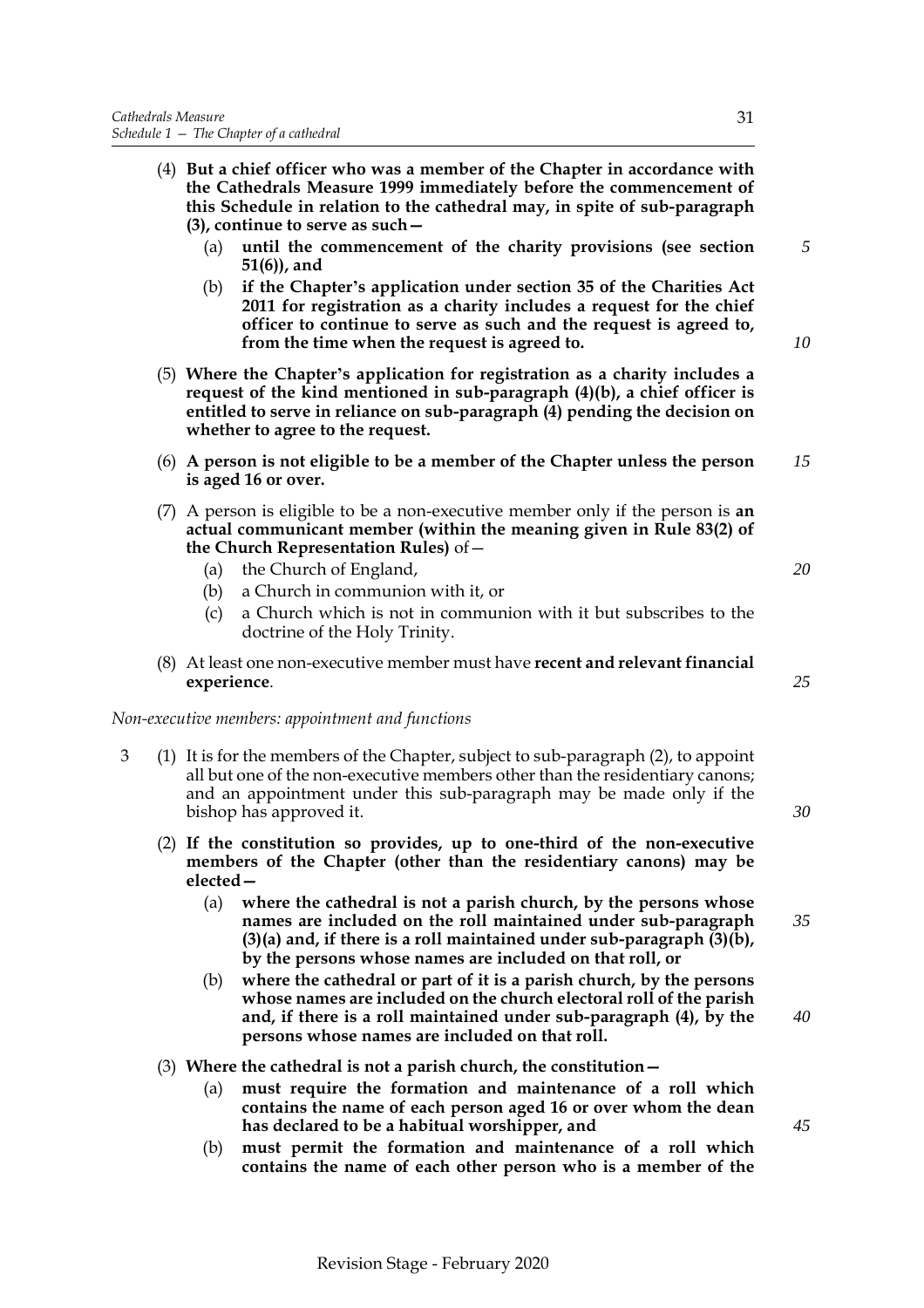**cathedral community and whose application for enrolment is granted.**

- (4) **Where the cathedral or part of it is a parish church, the constitution must permit the formation and maintenance of a roll of the kind mentioned in sub-paragraph (3)(b).**
- (5) **A person is not eligible to be a candidate for an election referred to in subparagraph (2) unless the person's candidacy has been approved by the bishop, the Chapter and the Nominations Committee.**
- (6) **If the constitution so provides, an election referred to in sub-paragraph (2) is to be held in accordance with the statutes.**
- (7) It is for the bishop of the diocese to appoint one of the non-executive members who is not a residentiary canon; **but before making an appointment under this sub-paragraph, the bishop must consult the Chapter**.

#### *Emoluments and expenses*

- 4 (1) An executive member is entitled to receive stipends or any other emoluments in accordance with section **[2](#page-17-1)5 or** [27](#page-18-0).
	- (2) An executive member who is a residentiary canon and does not receive stipends or any other emoluments in accordance with section **25 or** [27](#page-18-0) is entitled to receive stipends or any other emoluments from the Chapter or from any other person in respect of any functions (other than as a charity trustee) relating to the cathedral.
	- (3) **Neither a non-executive member nor a connected person is** entitled to receive any emoluments from the Chapter.
	- (4) **Neither a non-executive member nor a connected person is** entitled to receive any emoluments from the Church Commissioners in respect of any functions (whether as a charity trustee or otherwise) relating to the cathedral. *25*
	- (5) A member of the Chapter is entitled to reimbursement of reasonable expenses incurred in exercising functions as such and as a charity trustee.
	- (6) Section 185 of the Charities Act 2011 (remuneration for charity trustee providing services to a charity) does not apply to a member of the Chapter.
	- (7) **"Connected person", in relation to a non-executive member, has the meaning it has in accordance with section 188 of the Charities Act 2011 in relation to any charity trustee.**

### *Senior non-executive member*

- 5 (1) The non-executive member appointed by the bishop under paragraph 3(7) is, by virtue of that appointment, the **senior non-executive member** of the Chapter.
	- (2) The **senior non-executive member**
		- (a) may be a lay person or a clerk in Holy Orders, but
		- (b) may not have any other role or function in relation to the cathedral.

Revision Stage - February 2020

*35*

*40*

*30*

*10*

*5*

*20*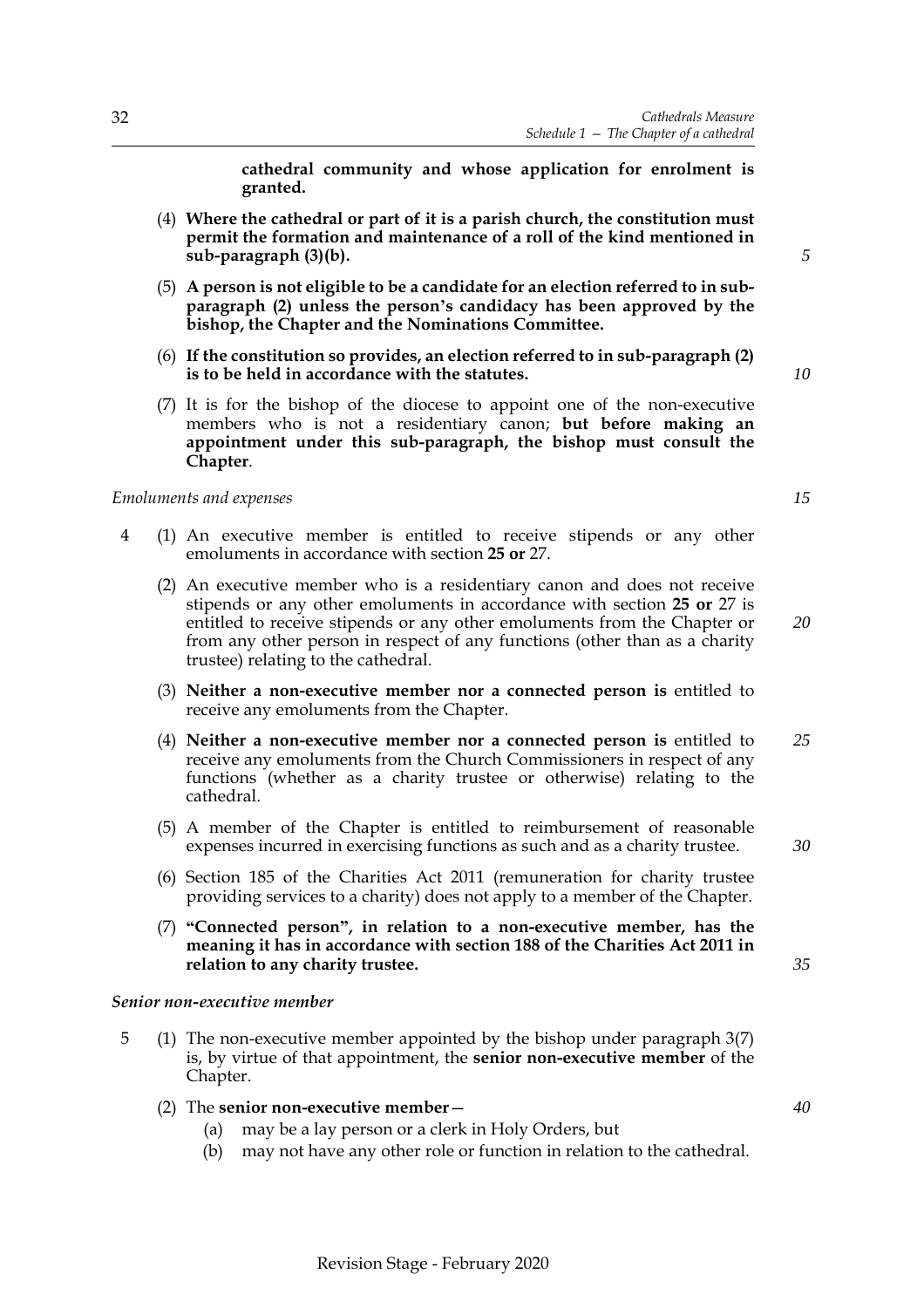(3) **For the purposes of sub-paragraph (2)(b), a person who is a member of the College of Canons of a cathedral is not to be regarded as having a role or function in relation to the cathedral merely by virtue of that membership (and is, accordingly, eligible to be the senior non-executive member).**

### *Meetings*

- 6 (1) **Meetings of the Chapter are to be chaired by**
	- (a) the dean, or
	- (b) if the dean is absent, the **senior non-executive member**, **or**
	- (c) **if the dean and the senior non-executive member are absent, a nonexecutive member chosen by the members of the Chapter.**
	- (2) **But the senior non-executive member is not entitled to chair a meeting of the Chapter if** a person appointed under section [12](#page-10-0) is carrying out functions of the dean (unless that person is himself or herself absent).
	- (3) Each year, the Chapter must hold a sufficient number of meetings to enable the efficient transaction of its business.
	- (4) The chief officers must attend each meeting of the Chapter, except any meeting which the Chapter has resolved is to be held without those officers in attendance; **and at any meeting which a chief officer attends, he or she may speak but may not vote.**
	- (5) If there is a tied vote at a meeting of the Chapter **which is being chaired by the dean, the dean** has a second, casting vote. *20*

### *Trust corporation*

- 7 For the purposes of each of the following provisions, "trust corporation" includes the Chapter of a cathedral—
	- (a) section  $117(1)(xxx)$  of the Settled Land Act 1925;
	- (b) paragraph (18) of section 68(1) of the Trustee Act 1925;
	- (c) section 205(1)(xxviii) of the Law of Property Act 1925;
	- (d) section 55(1)(xxvi) of the Administration of Estates Act 1925;
	- (e) section 128 of the Senior Courts Act 1981.

### <span id="page-36-0"></span>SCHEDULE 2 Section [2\(](#page-4-1)6)

### **TRANSFER OF STAFF, PROPERTY ETC. FROM PREVIOUS BODY CORPORATE**

### *Transfer of staff*

- 1 (1) **For the purposes of TUPE—**
	- (a) **the functions conferred on the Chapter of a cathedral by this Measure are to be treated as transferred to the Chapter from the previous body corporate for the cathedral on the relevant day;**
	- (b) **the transfer of functions is to be treated as a transfer of an undertaking;**
	- (c) **each person who was, immediately before the relevant day, employed by the previous body corporate for the cathedral under**

*40*

*35*

### *25*

*5*

*10*

*15*

33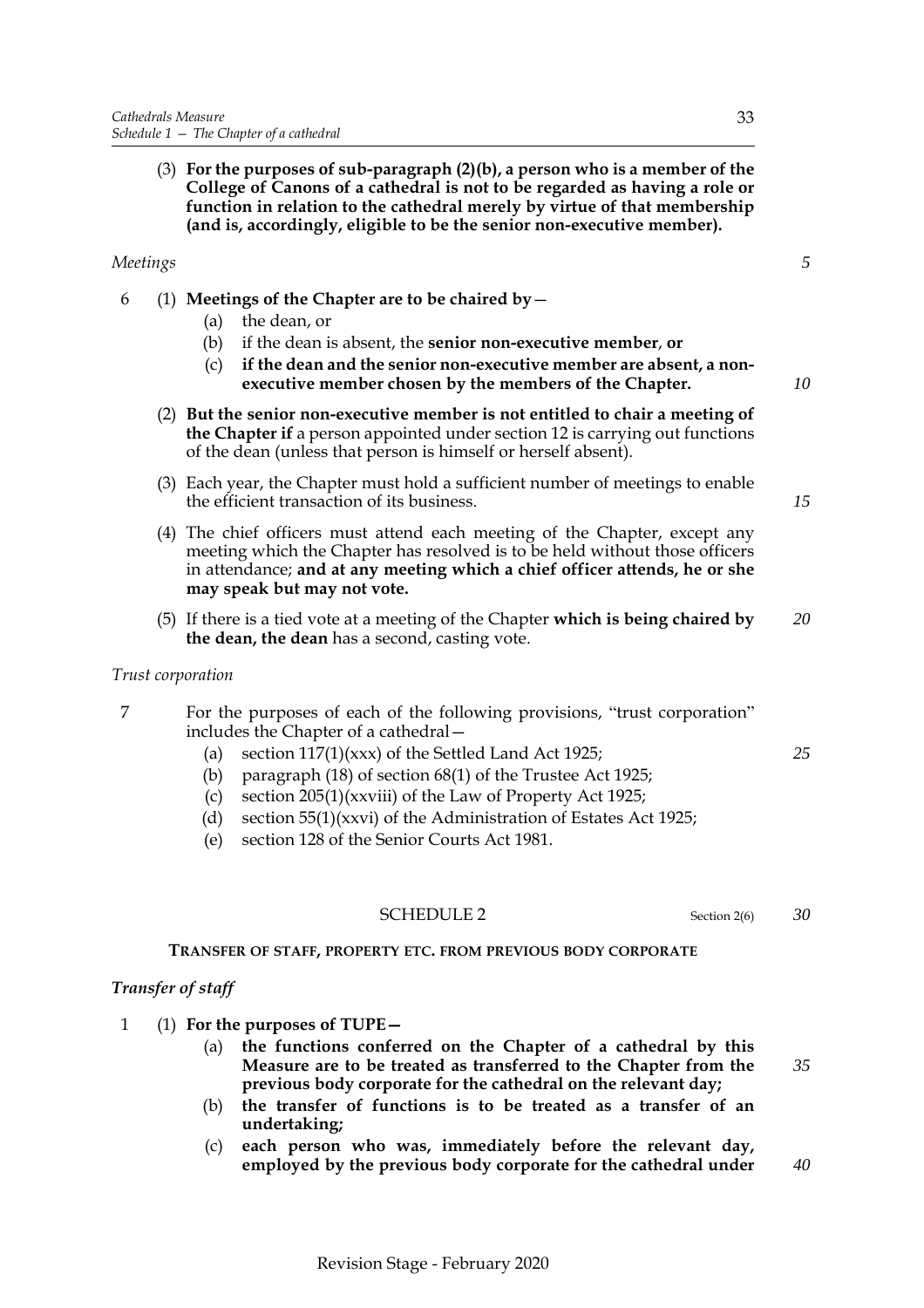**a contract of employment is to be treated as employed in the undertaking immediately before the relevant day.**

(2) **"TUPE" means the Transfer of Undertakings (Protection of Employment) Regulations 2006.**

### *Transfer of property*

- 2 (1) **The legal title to any property which, immediately before the relevant day, is vested in the previous body corporate for a cathedral is transferred to the Chapter of the cathedral by virtue of this paragraph and, accordingly, without any instrument or other formality being required.**
	- (2) **Land transferred by virtue of sub-paragraph (1) is transferred subject to and with the benefit of any easements, rights or other privileges to which the land was subject, or of which it had the benefit, immediately before the transfer**. *10*
	- (3) **A transfer of property by virtue of sub-paragraph (1) does not affect any trust or contract or mortgage or other charge affecting the property immediately before the transfer.**
	- (4) **A transfer of property by virtue of sub-paragraph (1) does not operate as a breach of a covenant or condition against alienation or give rise to a forfeiture.**

### *Transfer of trusteeships*

- 3 (1) **The trusts of any charity the property of which was, immediately before the relevant day, vested in or under the management or control of the previous body corporate, whether with or without other persons, are to have effect with the substitution for that body of the Chapter of the cathedral.**
	- (2) **In sub-paragraph (1), the references to the previous body corporate for a cathedral include a reference to any of the three bodies the members of which formed part of the previous body corporate.**

### *Transfer of rights and liabilities*

- 4 (1) **All rights and liabilities to which the previous body corporate for a cathedral was entitled or subject immediately before the relevant day become on that day rights and liabilities of the Chapter of the cathedral.** *30*
	- (2) **The reference in sub-paragraph (1) to rights and liabilities does not include a reference to rights and liabilities under a contract of employment transferred by virtue of paragraph 1.**
	- (3) **Sub-paragraph (1) has effect in relation to rights and liabilities—**
		- (a) **despite any provision (of whatever nature) which would otherwise prevent, penalise or restrict their transfer by the previous body corporate for a cathedral;**
		- (b) **without any instrument or other formality being required.**
	- (4) **Anything done by or in relation to the previous body corporate for a cathedral which has effect immediately before the relevant day is, so far**

Revision Stage - February 2020

*5*

*20*

*25*

*15*

*35*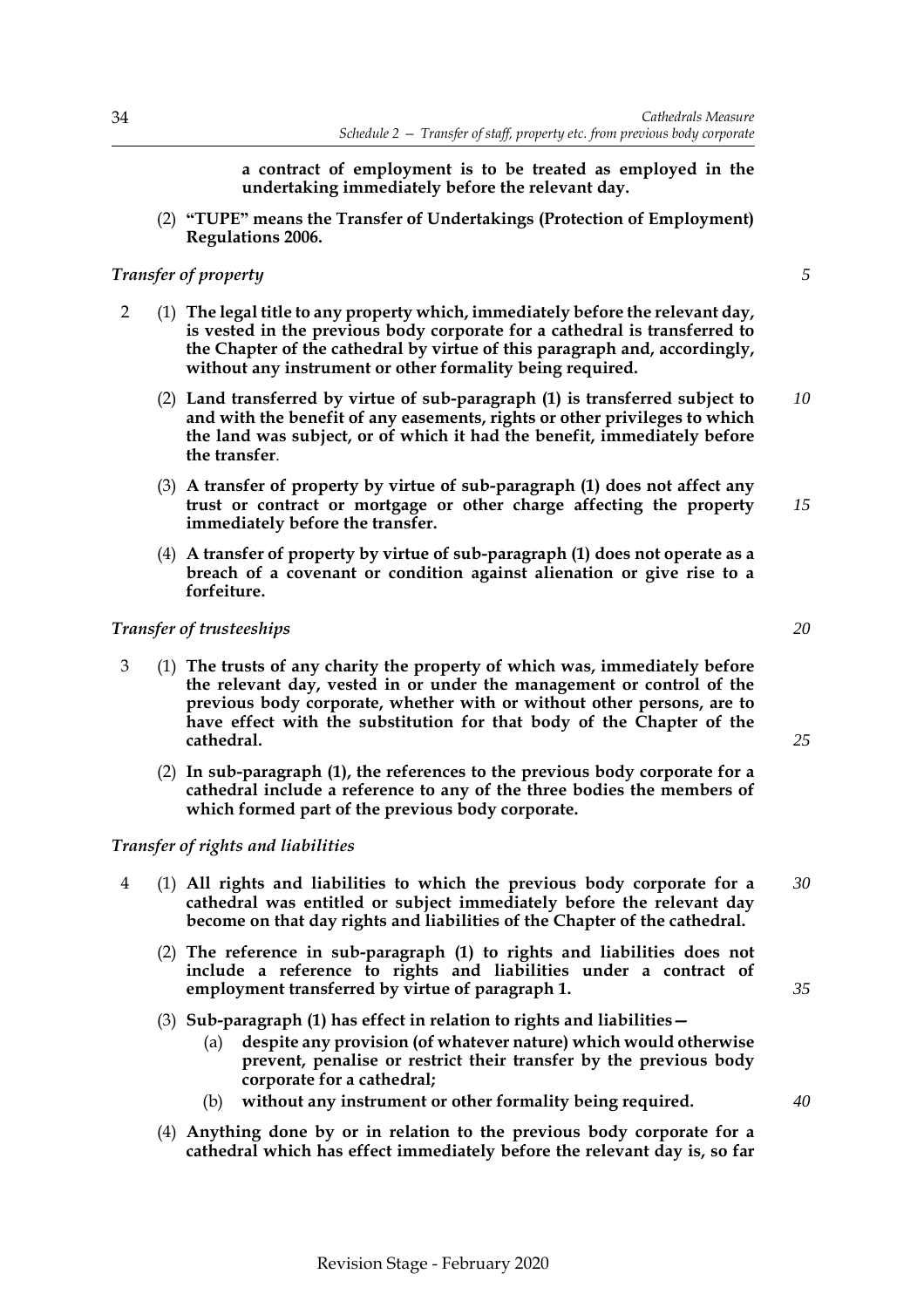**as is necessary for continuing its effect after that day, to have effect as if done by or in relation to the Chapter of the cathedral.**

- (5) **Anything (including legal proceedings) which immediately before the relevant day is in the process of being done by or in relation to the previous body corporate for a cathedral may be continued by or in relation to the Chapter of the cathedral.**
- (6) **So far as is necessary or appropriate in consequence of sub-paragraph (1), on and after the relevant day a reference to the previous body corporate for a cathedral in an enactment, instrument or other document is to be treated as a reference to the Chapter of the cathedral.**

### *Interpretation*

- 5 **In this Schedule—**
	- **"previous body corporate", in relation to a cathedral, means the body corporate established for the cathedral under section 9(1)(a) of the Cathedrals Measure 1999;**
	- **"relevant day" means the day on which section [2\(](#page-4-1)6) of this Measure comes into force.**

# <span id="page-38-0"></span>SCHEDULE [3](#page-4-2) Section 3

### DIOCESE OF LEEDS: THE COLLEGE OF CANONS

1 In its application to the diocese of Leeds, section [3](#page-4-2) has effect as if the following were substituted for it— *20*

### **"3 The College of Canons**

- (1) There is to continue to be a body for all of the cathedrals of the diocese, established in the case of each cathedral in accordance with the constitution, called the College of Canons.
- (2) The members of the College of Canons are—
	- (a) the dean of each cathedral of the diocese,
	- (b) every suffragan bishop of the diocese,
	- (c) every canon of each of the cathedrals of the diocese,
	- (d) every archdeacon of the diocese, and
	- (e) the incumbent of any benefice a church belonging to which is the pro-cathedral of the diocese.

### (3) The function of presiding in the College of Canons is exercisable—

- (a) by the dean of a cathedral of the diocese appointed by the bishop for that purpose, or
- (b) if that dean is unable to preside or elects not to do so on a particular occasion, by such of the other deans as has held office longest as dean of a cathedral of the diocese.
- (4) The functions conferred by the Appointment of Bishops Act 1533 on the body referred to in that Act as the dean and chapter of a cathedral are exercisable by the College of Canons; and that Act is to be read accordingly.

*5*

*10*

*15*

*25*

*30*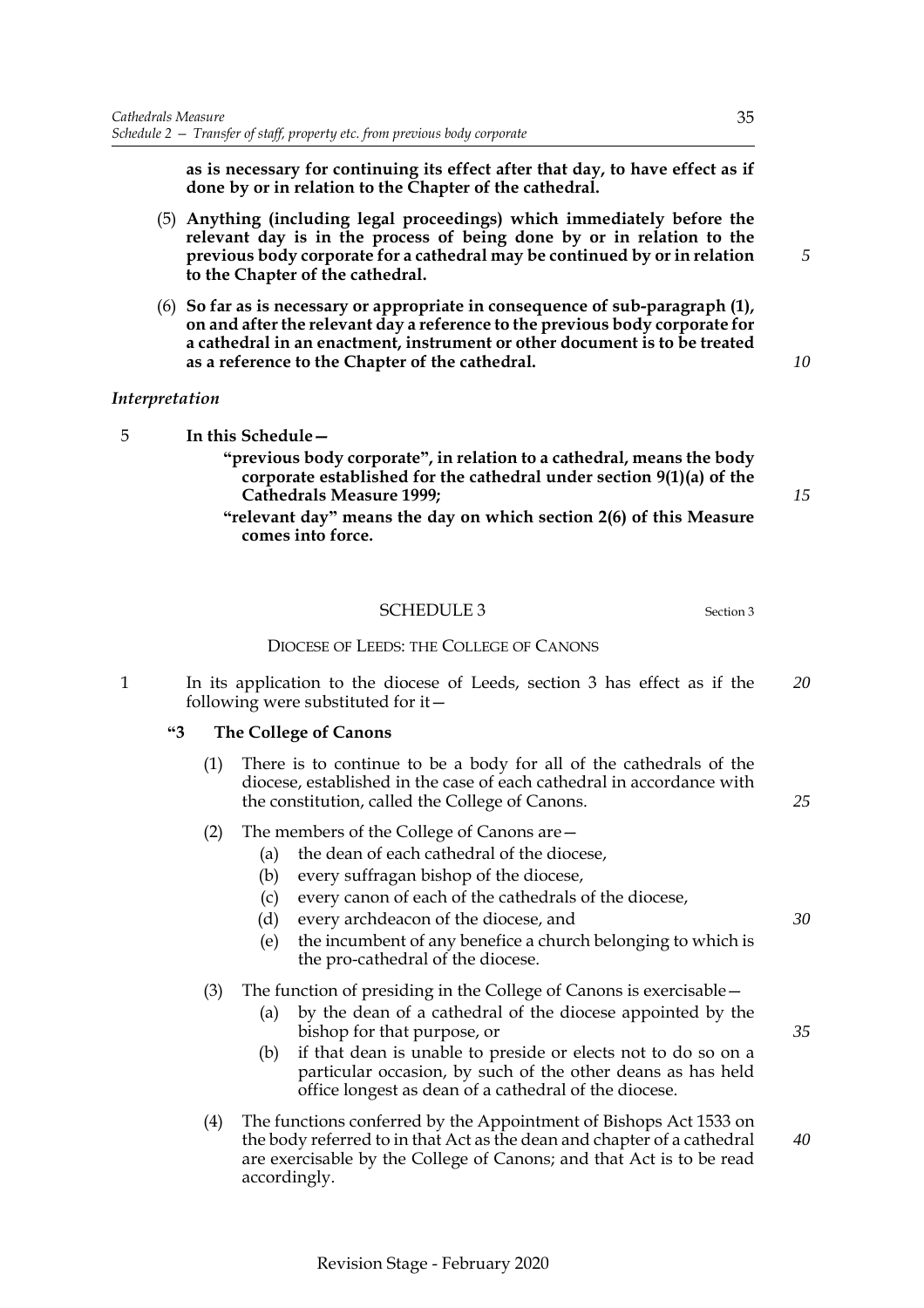- (5) The reference in subsection (3) to presiding in the College of Canons includes a reference to calling the College together for the purpose of performing the functions referred to in subsection (4).
- (6) The College of Canons has such other functions as may be conferred on it by the constitution or statutes.
- (7) In subsection  $(2)(c)$ , "canon" includes a lay canon and a nonresidentiary canon but not a minor canon; and "non-residentiary canon" includes a prebendary who is not a residentiary canon."

<span id="page-39-0"></span>TRANSFER OF TRUST PROPERTY

| Cathedral          | Property                  |    |
|--------------------|---------------------------|----|
| Chester            | Barbara Dod Fund          |    |
| Chichester         | Prebendal Funds           |    |
| Gloucester         | Re-estab Canonry          |    |
| Guildford          | Residential Canonry       | 15 |
| Leicester          | Provost Fund              |    |
| St. Paul in London | <b>Cantlers Prebend</b>   |    |
| Newcastle          | Endowment Fund            |    |
| Portsmouth         | Canonry Fund              |    |
| Salisbury          | ex Rent Charge            | 20 |
| Sheffield          | Provost Fund              |    |
| Sheffield          | Canonry Fund              |    |
| York               | Consolidated Fund         |    |
| York               | <b>Starkey Choir Fund</b> |    |
| York               | Bedern Fund               | 25 |

### *NOTES*

1 In each entry in the Table, the name specified in the second column is the name used in the Church Commissioners' records to refer to certain property held by them on trust in connection with the cathedral specified in the first column; and the property referred to in that entry is, accordingly, the property referred to by that name in those records.

*5*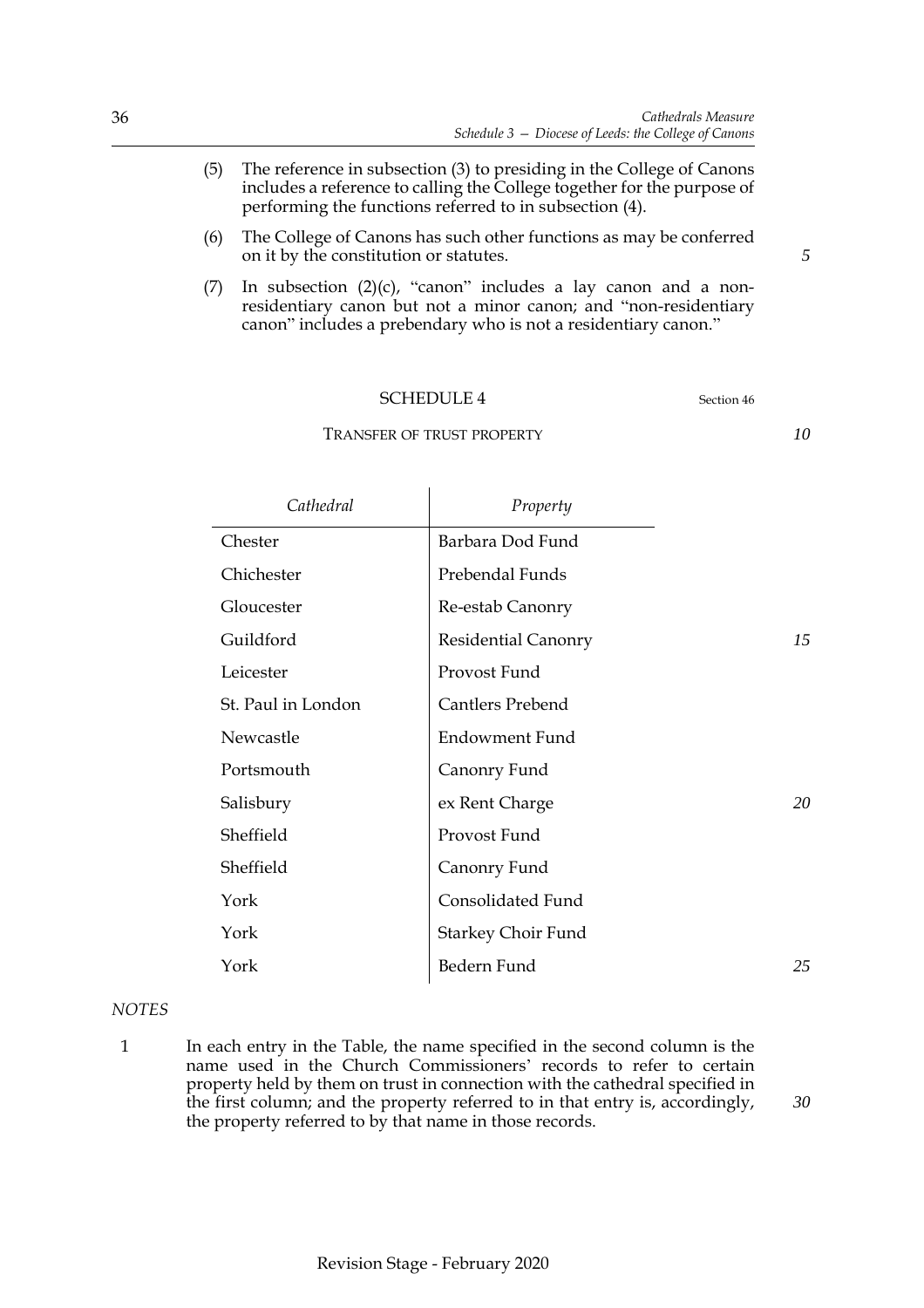#### CONSEQUENTIAL AMENDMENTS

#### <span id="page-40-0"></span>PART 1

#### ACTS AND MEASURES

*Ecclesiastical Commissioners Act 1840*

1 In section 27 of the Ecclesiastical Commissioners Act 1840 (qualification of deans, archdeacons and canons), omit ", provost" in each place it appears.

*Ecclesiastical Commissioners Act 1841*

2 In section 13 of the Ecclesiastical Commissioners Act 1841 (dealings with property held in trust for Durham University), any reference to the dean and chapter of Durham Cathedral which, by virtue of section 36(1) of the Cathedrals Measure 1999, was to be read immediately before the commencement of this paragraph as a reference to the corporate body of that cathedral is to be read as a reference to the Chapter of the cathedral.

#### *Ecclesiastical Houses of Residence Act 1842*

3 In section 8 of the Ecclesiastical Houses of Residence Act 1842 (application of trust property), omit "dean, and".

*Universities and College Estates Act 1925*

4 In section 37 of the Universities and College Estates Act 1925 (power to transfer advowsons, etc. gratuitously), after "a bishop," insert "Chapter,".

*Ecclesiastical Commissioners (Powers) Measure 1936*

- 5 In section 2 of the Ecclesiastical Commissioners (Powers) Measure 1936 (schemes for re-endowing certain bishoprics)—
	- (a) in subsection  $(3)(d)$ , for "the cathedral council" substitute "the Chapter", and
	- (b) in subsection (6), for "a dean and chapter" substitute "the Chapter".

#### *Cathedrals Measure 1963*

- 6 **The Cathedrals Measure 1963 is amended as follows.**
- 7 **In section 42 (appointment of additional canon at Oxford), in subsection (4), for "cathedral duties; sections 8(2) and (3), 21, 22 and 35(1) of the Cathedrals Measure 1999" substitute "cathedral duties within the meaning of the Cathedrals Measure 202-; and sections [13\(](#page-11-0)2) to (5), [27](#page-18-0)(1) to (3) and [44](#page-26-2)(1) of that Measure".** *30*
- 8 **In section 44 (Southwark), in subsection (2), for "section twenty of this Measure on the capitular body" substitute "sections [20](#page-14-1) and [21](#page-15-0) of the Cathedrals Measure 202- (acquisition and disposal of land) on the Chapter".**
- 9 **In section 52(1) (interpretation), omit the definition of "cathedral duties".**

*35*

*15*

*10*

*5*

*25*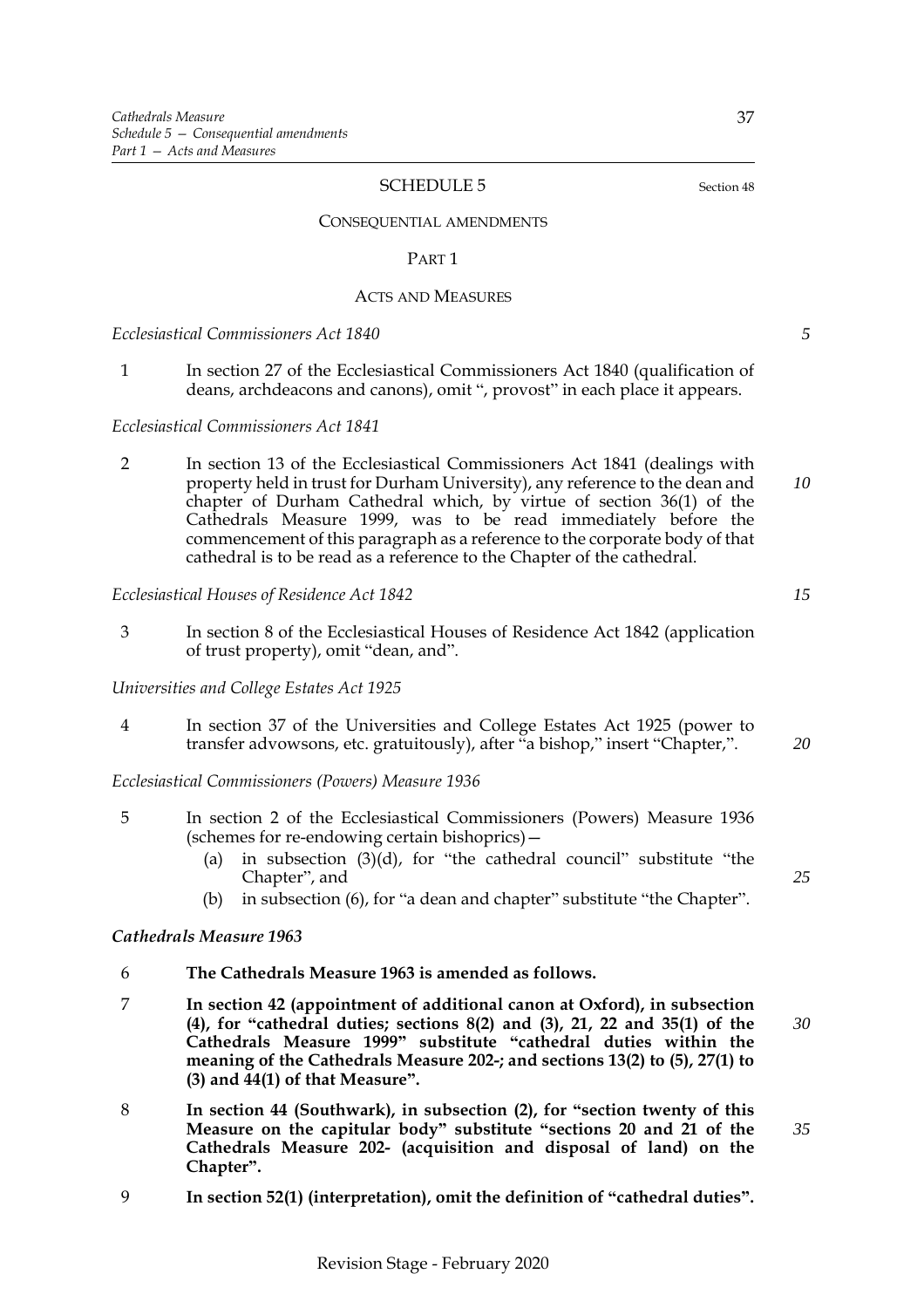*Leasehold Reform Act 1967*

- 10 (1) Section 31 of the Leasehold Reform Act 1967 (ecclesiastical property) is amended as follows.
	- (2) In subsection  $(1)$ 
		- (a) for "a capitular body within the meaning of the Cathedrals Measure 1963" substitute "the Chapter of a cathedral", and *5*
		- (b) for "the capitular body" substitute "the Chapter".
	- (3) In subsection  $(2)$  -
		- (a) omit "the Cathedrals Measure 1999 or", and
		- (b) after "the Church Property Measure 2018" insert "or the Cathedrals Measure 202-". *10*
	- (4) In subsection (3), for "the capitular body" substitute "the Chapter".

### *Sharing of Church Buildings Act 1969*

11 In section 10(2) of the Sharing of Church Buildings Act 1969 (cathedrals), for "The dean or provost and chapter of such a cathedral" substitute "The Chapter of such a cathedral or, in the case of the cathedral church of Christ in Oxford, the dean and chapter". *15*

*Synodical Government Measure 1969*

12 In the Church Representation Rules, contained in Schedule 3 to the Synodical Government Measure 1969, in Rule 83 (interpretation), in paragraph (6), **for the words from "section 9" to the end substitute "paragraph 3(3)(a) of Schedule [1](#page-33-1) to** the Cathedrals Measure 202-". *20*

*Ecclesiastical Offices (Age Limit) Measure 1975*

- 13 The Ecclesiastical Offices (Age Limits) Measure 1975 is amended as follows.
- 14 In section 3 (continuing in office after retirement age), in subsection (1)(b), omit "provost,". *25*
- 15 In section 6 (interpretation), in the definition of "incumbent", omit "or provost".
- 16 In the Schedule (relevant offices), omit "or provost".

*Incumbents (Vacation of Benefices) Measure 1977*

- 17 The Incumbents (Vacation of Benefices) Measure 1977 is amended as follows.
- 18 In section 6 (enquiry into whether incumbent unable to discharge functions because of age or disability), in subsection (2)(b), omit ", provost".
- 19 In section 19 (meaning of "benefice"), for "dean or provost of a parish church cathedral within the meaning of the Cathedrals Measure 1963" substitute "dean of a parish church cathedral **within the meaning of the Cathedrals Measure 202-**". *35*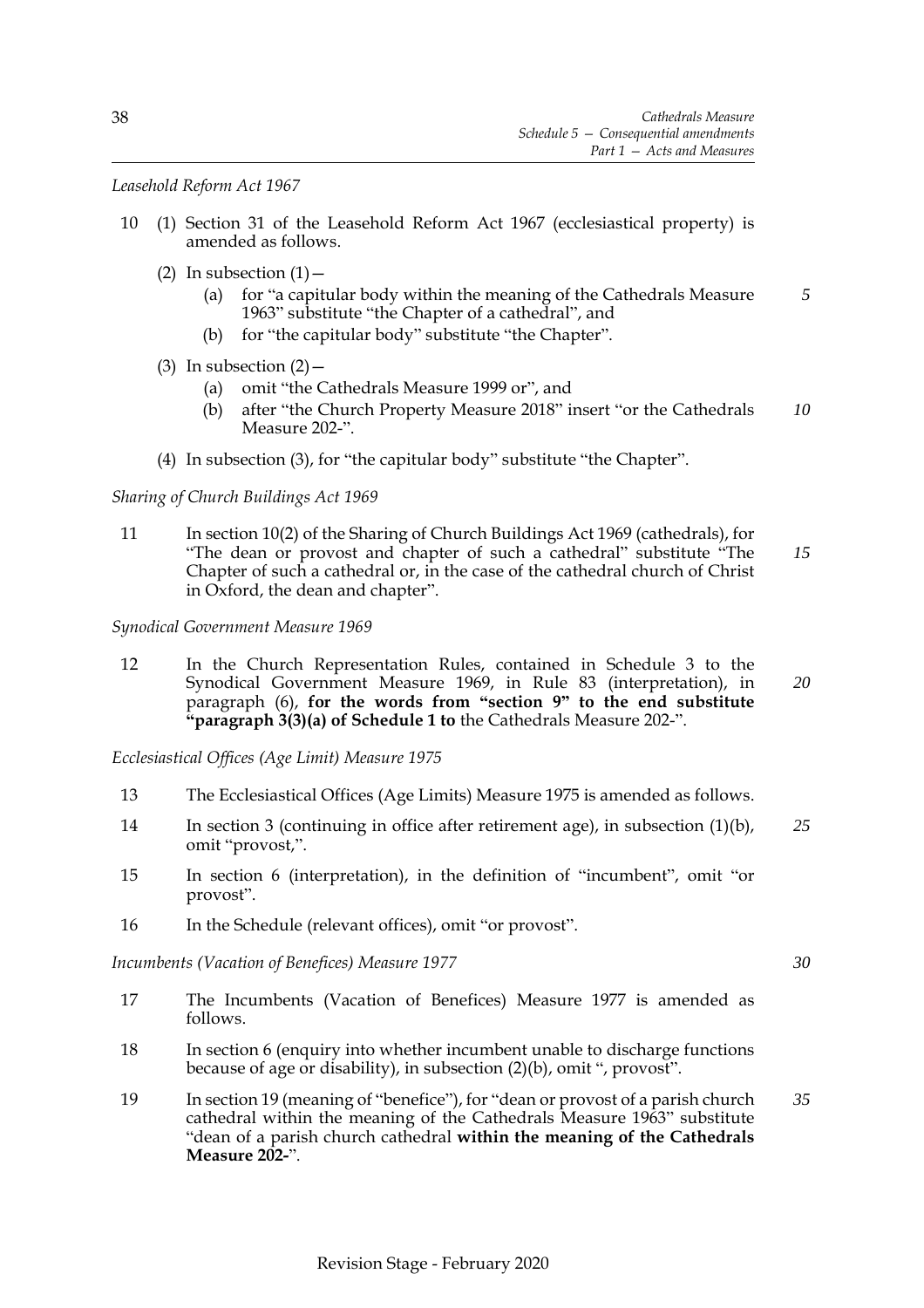*Patronage (Benefices) Measure 1986*

- 20 In section 8 of the Patronage (Benefices) Measure 1986 (declaration of membership), in subsection  $(7)$ , for paragraph  $(a)$  substitute  $-$ 
	- "(a) the Chapter of the cathedral of the diocese or, in the case of the cathedral church of Christ in Oxford, the dean and chapter or the cathedral chapter;".

*Leasehold Reform, Housing and Urban Development Act 1993*

- 21 The Leasehold Reform, Housing and Urban Development Act 1993 is amended as follows.
- 22 (1) In Schedule 2, paragraph 8 (ecclesiastical landlords) is amended as follows. *10*
	- (2) In sub-paragraph  $(1)(a)$ , for "a capitular body within the meaning of the Cathedrals Measure 1963" substitute "the Chapter of a cathedral".
	- (3) In sub-paragraph  $(2)$  -
		- (a) omit "the Cathedrals Measure 1999 or", and
		- (b) after "the Church Property Measure 2018" insert "or the Cathedrals Measure 202-". *15*
	- (4) In sub-paragraph  $(3)$  -
		- (a) for "a capitular body" substitute "the Chapter of a cathedral",
		- (b) in paragraph (a), for "that body" substitute "the Chapter", and
		- (c) in paragraph (b), for "sections 21 and 23 of the Cathedrals Measure 1963" substitute "section [23](#page-16-1) of the Cathedrals Measure 202-". *20*
- 23 In Schedule 14 (landlord's right to terminate new lease on grounds of redevelopment), in paragraph 11(a), for "a capitular body within the meaning of the Cathedrals Measure 1963" substitute "the Chapter of a cathedral".

### *Clergy Discipline Measure 2003*

24 In section 42 of the Clergy Discipline Measure 2003 (special cases), in subsection  $(2)(a)$ , for "the council of the cathedral church" substitute "the Chapter of the cathedral".

*Dioceses, Pastoral and Mission Measure 2007*

- 25 Schedule 2 to the Dioceses, Pastoral and Mission Measure 2007 (contents of reorganisation schemes) is amended as follows.
- 26 In paragraph 1 (preliminary), omit the definition of "the 1533 Act" and the definition of "the 1999 Measure".
- 27 (1) Paragraph 4 (provisions relating to cathedral church etc.) is amended as follows. *35*
	- (2) In sub-paragraph  $(3)$  -
		- (a) in paragraph (a), for the words from "the 1999 Measure" to the end substitute "the Cathedrals Measure 202-",

*5*

*25*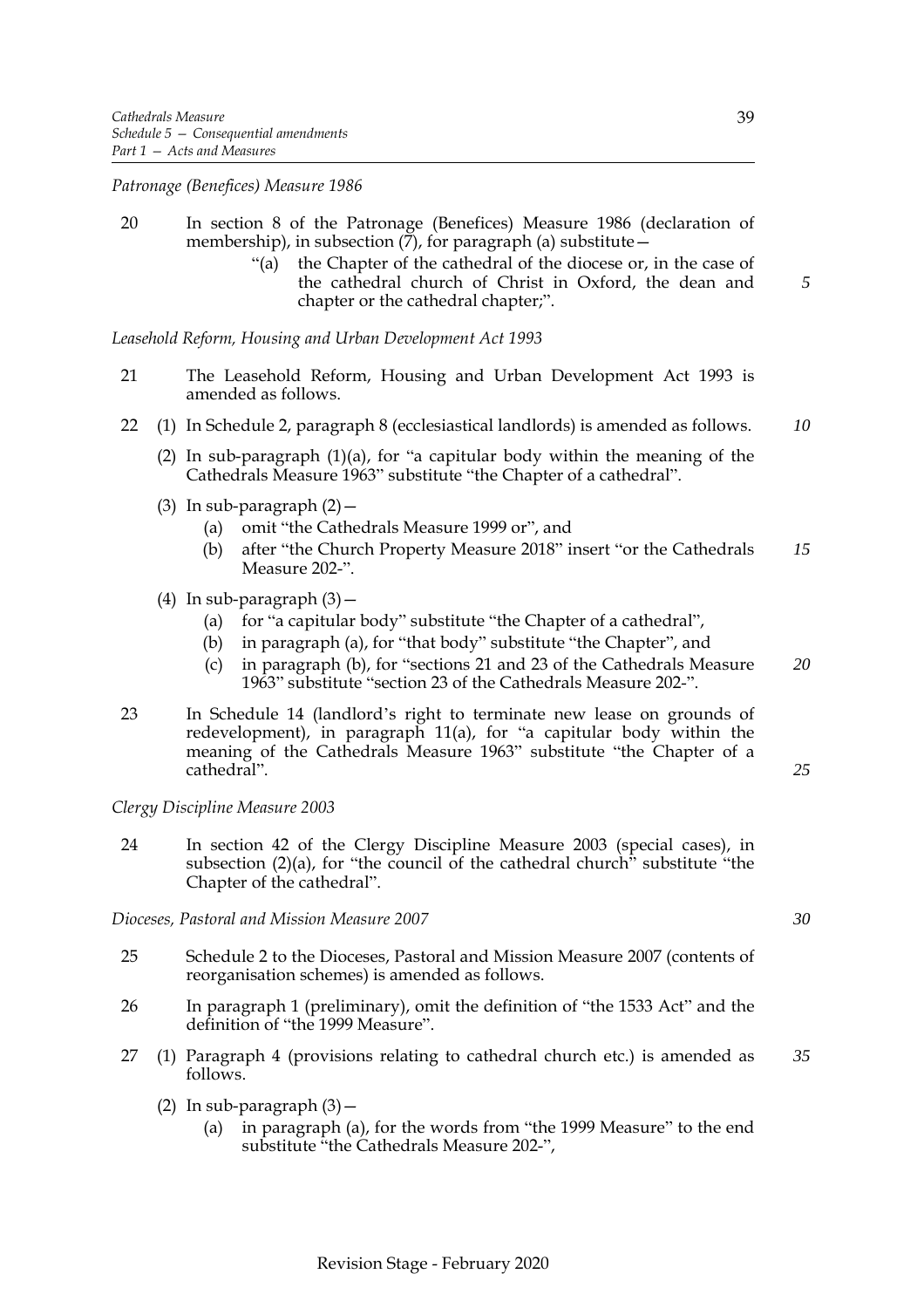- (b) in paragraph (c), for the words from "under section 5" to the end substitute "in accordance with section [3](#page-4-2) of the Cathedrals Measure 202-", and
- (c) in paragraph (d), for "the 1999 Measure" substitute "the Cathedrals Measure 202-".
- 28 In paragraph 5, in sub-paragraph (3)(b), for "section 5 of the 1999 Measure" substitute "section [3](#page-4-2) of the Cathedrals Measure 202-".

*Church of England (Miscellaneous Provisions) Measure 2010*

29 In section 10 of the Church of England (Miscellaneous Provisions) Measure 2010 (cathedrals), omit subsection (1) (which provides that the corporate body of a cathedral is not a charity).

*Care of Cathedrals Measure 2011*

- 30 The Care of Cathedrals Measure 2011 is amended as follows.
- 31 In each of sections 2(1) and (2A), 24(1) and 25(1) (references to property vested in corporate body), for "the corporate body", in each place it appears, substitute "the Chapter". *15*
- 32 **In section 9 (application to Cathedrals Fabric Commission), omit subsection (5) (which enables the Commission to ask the Chapter to consult the Council).**
- 33 In section 26(5) (reports and inspections by architects and surveyors), for "section 20 of the Cathedrals Measure 1999 (1999 No.1)" substitute "section [26](#page-17-2) of the Cathedrals Measure 202-". *20*
- 34 In section 27 (maintenance of records), for "section 20 of the Cathedrals Measure 1999" substitute "section [26](#page-17-2) of the Cathedrals Measure 202-".
- 35 In section 28 (reports by cathedral archaeologists), after subsection (3) insert— *25*
	- "(4) For the purposes of the application of subsection (1) by subsection (3), the reference to section 20 of the Cathedrals Measure 1999 is to be read as a reference to section [26](#page-17-2) of the Cathedrals Measure 202-."
- 36 In section 32(1) (interpretation)—
	- (a) in the definition of "administrator of the cathedral", for "under section 9(1)(e) of the Cathedrals Measure 1999" substitute "by virtue of section  $5(1)(d)$  $5(1)(d)$  of the Cathedrals Measure 202-",
	- (b) in the definition of "cathedral architect or surveyor of the fabric", for "section 9(1)(f) of the Cathedrals Measure 1999" substitute "section [5](#page-5-1)(1)(e) of the Cathedrals Measure 202-",
	- (c) in the definition of "Chapter", for "section 2 of the Cathedrals Measure 1999" substitute "section [2](#page-4-1) of the Cathedrals Measure 202-", and
	- (d) omit the definition of "corporate body".

#### *Mission and Pastoral Measure 2011*

37 In paragraph 6 of Schedule 3 to the Mission and Pastoral Measure 2011 (pastoral schemes and orders: vesting of property), in paragraph (b) of the *30*

*35*

*40*

*5*